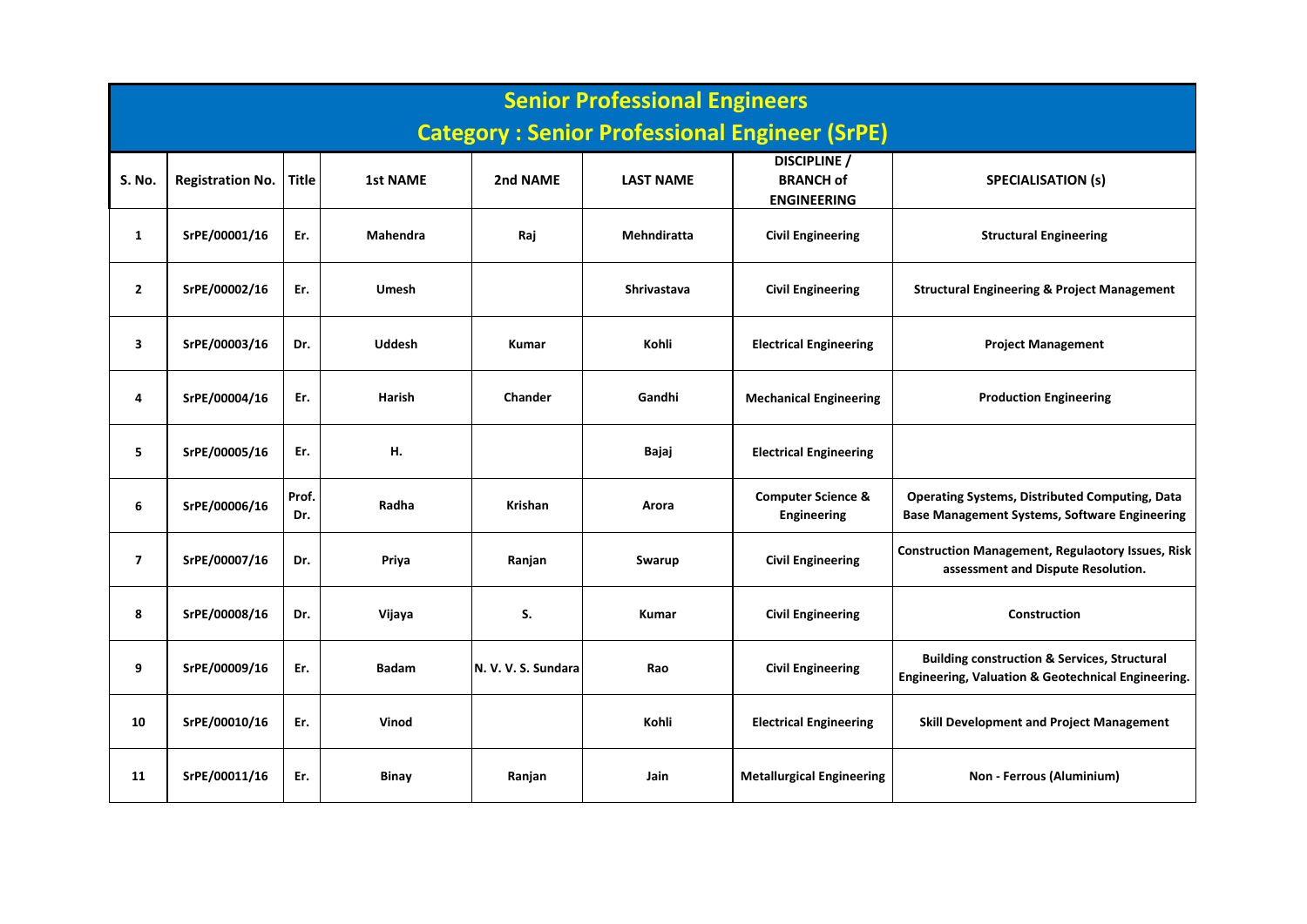| 12 | SrPE/00012/16 | Er.   | <b>Sunil</b>    |                  | Mahajan        | <b>Mechanical Engineering</b> | <b>Project Management</b>                                                                                   |
|----|---------------|-------|-----------------|------------------|----------------|-------------------------------|-------------------------------------------------------------------------------------------------------------|
| 13 | SrPE/00013/16 | Er.   | <b>Devinder</b> | <b>Nath</b>      | Gupta          | <b>Mechanical Engineering</b> | <b>Electricity Distribution, Electrical and Mechanical</b><br><b>Services in Construction Sector.</b>       |
| 14 | SrPE/00014/16 | Er.   | Kesavan         |                  | Gangadharan    | <b>Civil Engineering</b>      | <b>Structural Consultant</b>                                                                                |
| 15 | SrPE/00015/16 | Prof. | Omprakash       |                  | Gupta          | <b>Civil Engineering</b>      | <b>Construction Engineering and Dispute Resolution.</b>                                                     |
| 16 | SrPE/00016/16 | Er.   | Suresh          | G.               | Lala           | <b>Civil Engineering</b>      | <b>Construction Engineering</b>                                                                             |
| 17 | SrPE/00017/16 | Er.   | Rahul           | <b>Bhupendra</b> | <b>Thakkar</b> | <b>Civil Engineering</b>      | <b>Structural Engineering</b>                                                                               |
| 18 | SrPE/00018/16 | Er.   | <b>Bibhas</b>   |                  | Kumar          | <b>Civil Engineering</b>      | Geo-technical Engineering, Water Resources and<br><b>Flood Management</b>                                   |
| 19 | SrPE/00019/16 | Er.   | Rajiv           |                  | Kumar          | <b>Civil Engineering</b>      | <b>Building Construction &amp; Services, Testing of</b><br><b>Construction Materials, Skill Development</b> |
| 20 | SrPE/00020/16 | Er.   | Pradeep         | <b>Kumar</b>     | Gupta          | <b>Civil Engineering</b>      | <b>Roads and Building Construction &amp; Services</b>                                                       |
| 21 | SrPE/00021/16 | Er.   | Jinendra        | <b>Kumar</b>     | Jain           | <b>Civil Engineering</b>      | Planning, Execution and Monitoring of Building<br><b>Construction &amp; Services</b>                        |
| 22 | SrPE/00022/16 | Dr.   | <b>Krishna</b>  | Gopal            | <b>Bhatia</b>  | <b>Civil Engineering</b>      | <b>Structures and Mechanical Equipment Foundations'</b><br><b>Earth Quake Resistant Design Engineering</b>  |
| 23 | SrPE/00023/16 | Er.   | Rakesh          |                  | Chaudhary      | <b>Civil Engineering</b>      | <b>Highway Engineering</b>                                                                                  |
| 24 | SrPE/00024/16 | Er.   | Ε.              |                  | Rajasekaran    | <b>Civil Engineering</b>      | Planning, Design, Construction of Buildings,<br>Valuation, Structural Engineering & Project<br>Management   |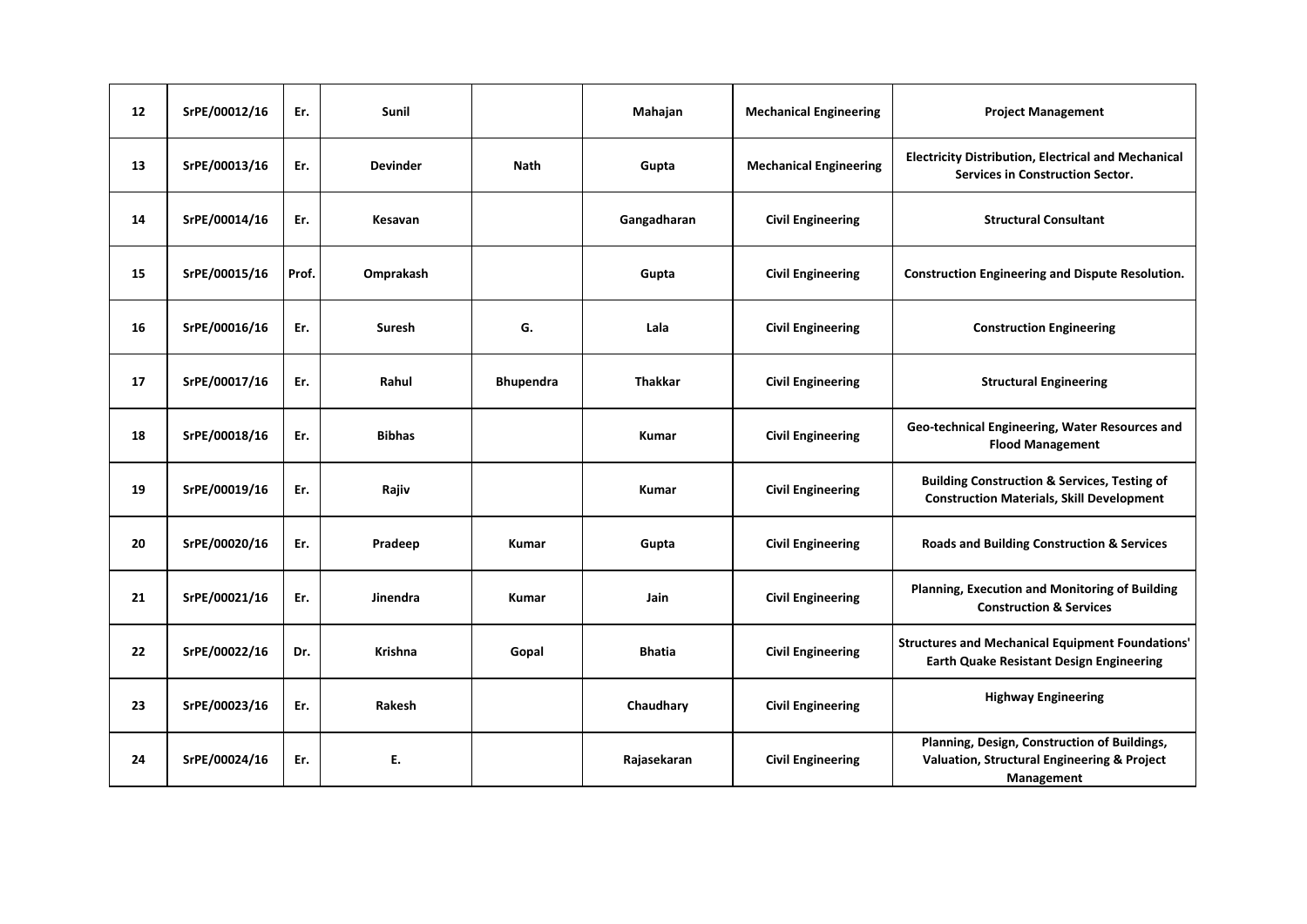| 25 | SrPE/00025/16 | Er. | Sanna        |             | Ratnavel     | <b>Civil Engineering</b> | Geo-technical Engg., Infratructural Systems<br><b>Engineering and Dispute Resolution.</b>        |
|----|---------------|-----|--------------|-------------|--------------|--------------------------|--------------------------------------------------------------------------------------------------|
| 26 | SrPE/00026/16 | Er. | Mukhopadhyay |             | <b>Milon</b> | <b>Civil Engineering</b> | <b>Tunnel Construction Engineering</b>                                                           |
| 27 | SrPE/00027/16 | Dr. | Ρ.           | S.          | Rana         | <b>Civil Engineering</b> | Urban Planning & Transport Engg and Housing and<br><b>Infrastructure Sector Engineering</b>      |
| 28 | SrPE/00028/16 | Er. | N.           | Vembu       | S.           | <b>Civil Engineering</b> | <b>Construction, Valuation and Structural Engineering</b>                                        |
| 29 | SrPE/00029/16 | Er. | Nagarajan    |             | Α            | <b>Civil Engineering</b> | <b>Structural Engineer</b>                                                                       |
| 30 | SrPE/00030/16 | Er. | S            | P           | Srinivasan   | <b>Civil Engineering</b> | <b>Structural Engineering, Earthquake &amp; Bridge</b><br><b>Engineering, Project Management</b> |
| 31 | SrPE/00031/16 | Er. | R            |             | Ravichandran | <b>Civil Engineering</b> | <b>Valuation, Contractor</b>                                                                     |
| 32 | SrPE/00032/16 | Er. | S            | Ramakanthan | S            | <b>Civil Engineering</b> | Valuation, Surveyor and Building Constuction &<br><b>Services</b>                                |
| 33 | SrPE/00033/16 | Er. | Venugopal    |             | А.           | <b>Civil Engineering</b> | <b>Construction and Valuation Engineering</b>                                                    |
| 34 | SrPE/00034/16 | Er. | Varadarajan  |             | V.           | <b>Civil Engineering</b> | <b>Construction and Valuation Engineering</b>                                                    |
| 35 | SrPE/00035/16 | Er. | Raja         |             | S.           | <b>Civil Engineering</b> | <b>Construction and Valuation Engineering</b>                                                    |
| 36 | SrPE/00036/16 | Er. | Selva        | Mohan       | N.           | <b>Civil Engineering</b> | <b>Contractor, Valuation</b>                                                                     |
| 37 | SrPE/00037/16 | Er. | Ramanathan   |             | D.           | <b>Civil Engineering</b> | <b>Construction and Valuation Engineering</b>                                                    |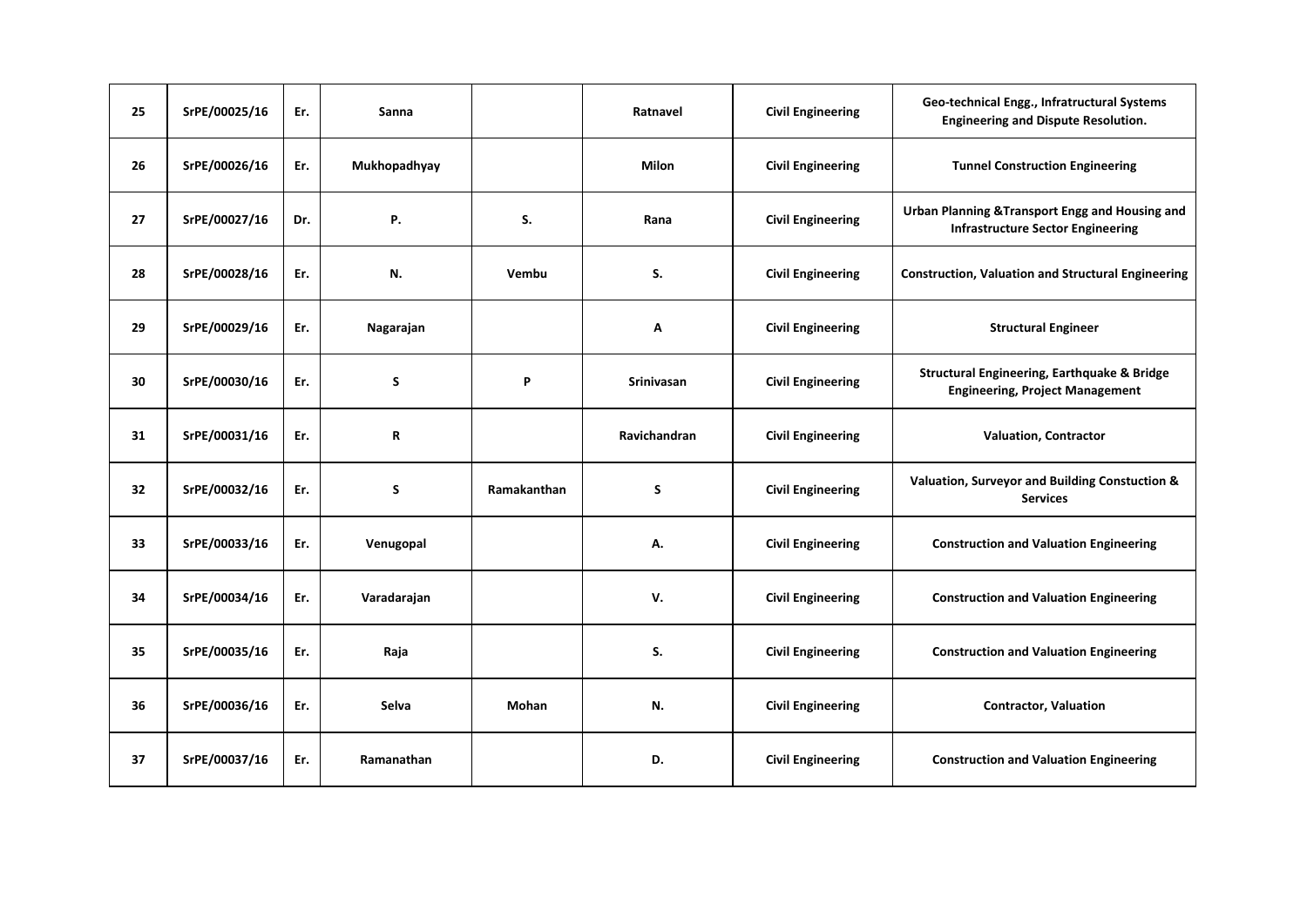| 38 | SrPE/00038/16 | Er. | RajaYogan           |                | P           | <b>Civil Engineering</b>      | <b>Structural Engineering</b>                                                                              |
|----|---------------|-----|---------------------|----------------|-------------|-------------------------------|------------------------------------------------------------------------------------------------------------|
| 39 | SrPE/00039/16 | Er. | К.                  | Arunachalam    |             | <b>Civil Engineering</b>      | <b>Structural Engineering</b>                                                                              |
| 40 | SrPE/00040/16 | Er. | Jawahar             | Suresh         |             | <b>Civil Engineering</b>      | <b>Construction and Valuation Engineering</b>                                                              |
| 41 | SrPE/00041/16 | Er. | O.B.                | <b>Manohar</b> |             | <b>Civil Engineering</b>      | <b>Consultancy in Construction and Structural</b><br><b>Engineering &amp; Valuation</b>                    |
| 42 | SrPE/00042/16 | Er. | Raffimohamed        | А.             |             | <b>Civil Engineering</b>      | <b>Building Construction &amp; Services</b>                                                                |
| 43 | SrPE/00043/16 | Er. | К.                  | Ramesh         |             | <b>Civil Engineering</b>      | <b>Construction Management</b>                                                                             |
| 44 | SrPE/00044/16 | Er. | S.                  |                | Avudayappan | <b>Civil Engineering</b>      | <b>Construction Management</b>                                                                             |
| 45 | SrPE/00045/16 | Er. | Saileswaran         |                | N           | <b>Mechanical Engineering</b> | Water Proofing, Corrosion and Retrofitting of<br><b>Concrete Structures</b>                                |
| 46 | SrPE/00046/16 | Er. | Suresh              |                | A.R.        | <b>Civil Engineering</b>      | <b>Contracts and Project Management</b>                                                                    |
| 47 | SrPE/00047/16 | Er. | Aalone              |                | К.          | <b>Civil Engineering</b>      | <b>Building Construction &amp; Services</b>                                                                |
| 48 | SrPE/00048/16 | Er. | Ram                 | Chauhan        | Bal         | <b>Electrical Engineering</b> | Skill Development in Construction Sector.                                                                  |
| 49 | SrPE/00049/16 | Er. | Vijaya              | <b>Kumar</b>   | S           | <b>Civil Engineering</b>      | <b>Construction and Structural Design</b>                                                                  |
| 50 | SRPE/00050/16 | Er. | <b>ILanchezhian</b> |                | v.          | <b>Civil Engineering</b>      | <b>Building Construction &amp; Services, Structural</b><br><b>Engineering</b><br><b>Training/Mentoring</b> |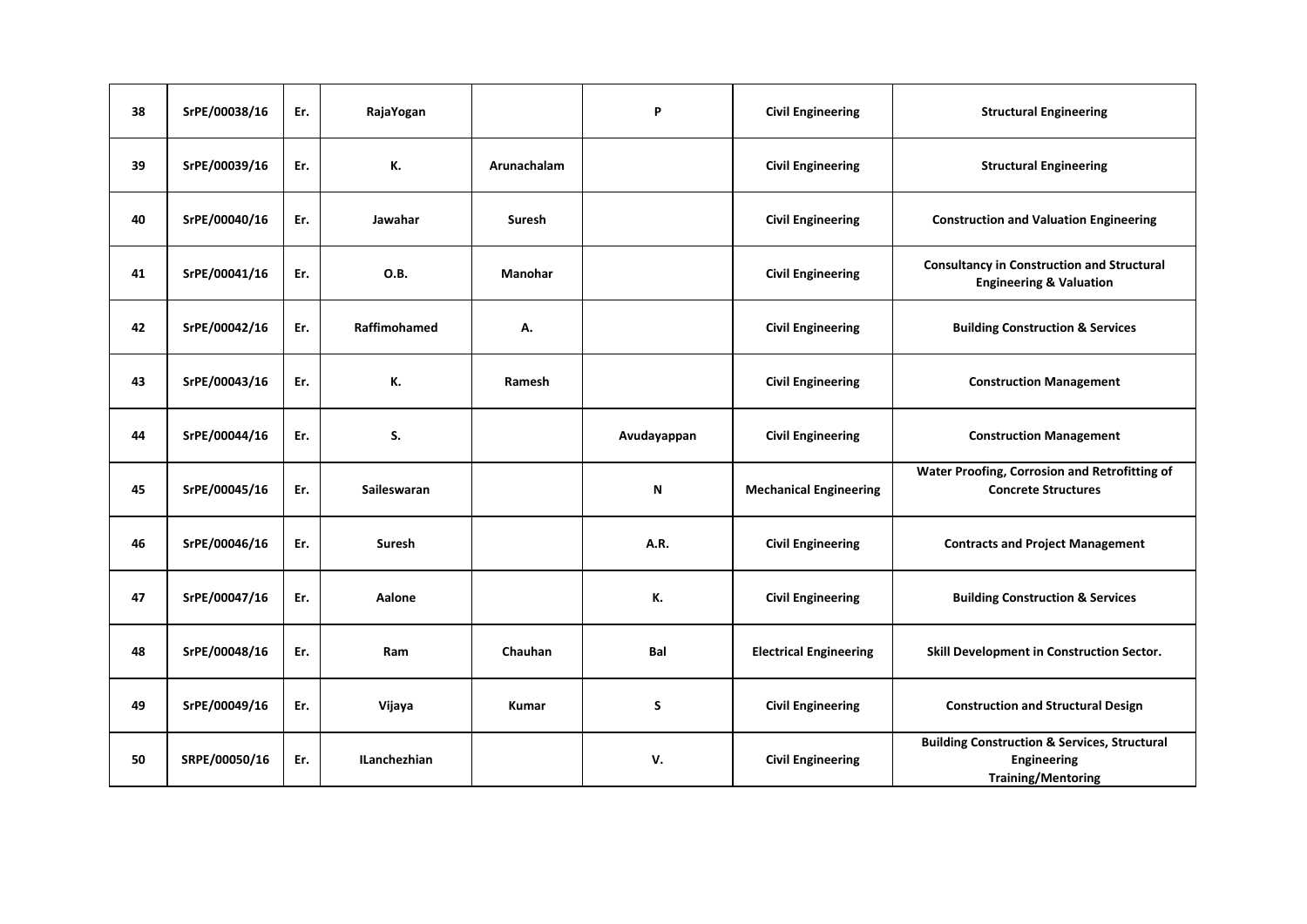| 51 | SrPE/00051/16 | Er. | Alok              |                | <b>Bhargava</b> | <b>Electrical &amp;</b><br>Instrumentation | Designeing Planning Excution of Electrical and<br>Instrumentation of water and Sewage Treatment<br><b>Plants</b>                          |
|----|---------------|-----|-------------------|----------------|-----------------|--------------------------------------------|-------------------------------------------------------------------------------------------------------------------------------------------|
| 52 | SrPE/00052/16 | Er. | Anil              | Kumar          | Mukhija         | <b>Civil Engineering</b>                   | <b>Building Construction &amp; Services</b>                                                                                               |
| 53 | SrPE/00053/16 | Er. | Gajinder          | Singh          | Kohli           | <b>Civil Engineering</b>                   | <b>Building and Road Construction</b>                                                                                                     |
| 54 | SrPE/00054/16 | Er. | Jyoti             | <b>Bhushan</b> | Rai             | <b>Civil Engineering</b>                   | <b>Irrigation Engineering</b>                                                                                                             |
| 55 | SrPE/00055/16 | Er. | Shanker           | Gupta          | Rama            | <b>Civil Engineering</b>                   | <b>Irrigation Engineering</b>                                                                                                             |
| 56 | SrPE/00056/16 | Er. | G. Subas          | Chandra        | <b>Bose</b>     | <b>Civil Engineering</b>                   | Geotechnical Engineering, Road and Bridge<br>Construction.                                                                                |
| 57 | SrPE/00057/16 | Er. | Kumar             | Kaushik        | Kamlendra       | <b>Civil Engineering</b>                   | <b>Building Construction &amp; Services</b>                                                                                               |
| 58 | SrPE/00058/16 | Er. | Yami              | <b>Thapa</b>   | Timila          | <b>Electrical Engineering</b>              | <b>Electrical &amp; IT Software</b>                                                                                                       |
| 59 | SrPE/00059/16 | Er. | Harish            |                | Purohit         | <b>Civil Engineering</b>                   | <b>Building Construction &amp; Services</b>                                                                                               |
| 60 | SrPE/00060/16 | Er. | Govinder          |                | Kapoor          | <b>Marine Engineering</b>                  | <b>Marine Surveyor/ Loss Assessors</b>                                                                                                    |
| 61 | SrPE/00061/16 | Dr. | <b>Shailendra</b> | <b>Kumar</b>   | <b>Tamotia</b>  | <b>Civil Engineering</b>                   | Management of Ferrous and Non Ferrous Industries.                                                                                         |
| 62 | SrPE/00062/16 | Dr. | <b>Baldev</b>     |                | Raj             | <b>Metallurgical Engineering</b>           | Non-Destructive Science & Technology; Materials<br>Performance; Technology Management;<br>Nanoscience & Technology; Engineering Education |
| 63 | SrPE/00063/16 | Er. | Suryamurthy       |                | V.              | <b>Mechanical Engineering</b>              | <b>Valuation of Plant &amp; Machinery</b>                                                                                                 |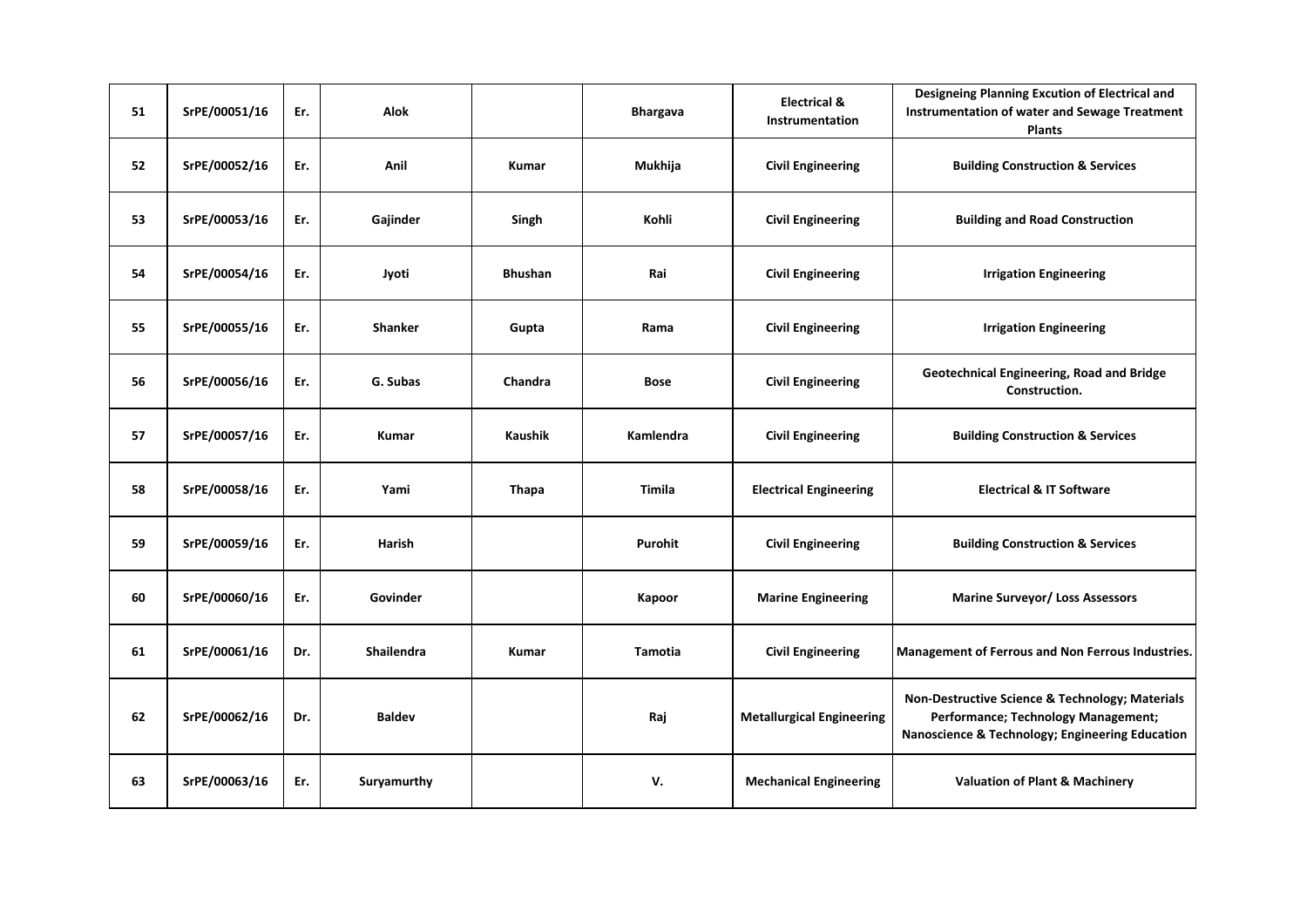| 64 | SrPE/00064/16 | Dr. | <b>Thrivikrama</b> | <b>Nakka</b>  | Rao            | <b>Civil Engineering</b>      | <b>Transportation Engineering, Traffic &amp; Highway</b><br><b>Engineering, Project Management</b>      |
|----|---------------|-----|--------------------|---------------|----------------|-------------------------------|---------------------------------------------------------------------------------------------------------|
| 65 | SrPE/00065/16 | Er. | <b>Umesh</b>       | Prabhulal     | <b>Surotia</b> | <b>Mechanical Engineering</b> | Design and Manufacture of Heat Exchangers,<br>Pressure Vessels and Process Equipments.                  |
| 66 | SrPE/00066/16 | Dr. | Kumaresan          |               | R.             | <b>Chemical Engineering</b>   | <b>Heat and Mass Transfer Engineering</b>                                                               |
| 67 | SrPE/00067/16 | Er. | <b>Divakar</b>     |               | Garg           | <b>Civil Engineering</b>      | <b>Project Administration and Management</b>                                                            |
| 68 | SrPE/00068/16 | Er. | Ajay               |               | Singh          | <b>Mechanical Engineering</b> | <b>Electrical &amp; Mechanical Services in the Construction</b><br><b>Sector</b>                        |
| 69 | SrPE/00069/16 | Er. | <b>Kiran</b>       | <b>Kumar</b>  | Kapila         | <b>Civil Engineering</b>      | <b>Construction of Building &amp; Services, Project</b><br>Management & Consultancy, Dispute Resolution |
| 70 | SrPE/00070/16 | Er. | Kirty              | А.            | Dave           | <b>Civil Engineering</b>      | <b>Construction of Building &amp; Services</b>                                                          |
| 71 | SrPE/00071/16 | Er. | Vandana            | S.            | <b>Bhatt</b>   | <b>Civil Engineering</b>      | <b>Construction of Building &amp; Services</b>                                                          |
| 72 | SrPE/00072/16 | Er. | R.                 | Radhakrishnan |                | <b>Civil Engineering</b>      | <b>Project Management</b>                                                                               |
| 73 | SrPE/00073/16 | Dr. | Shyam              | Sunder        | Porwal         | <b>Civil Engineering</b>      | <b>Construction and Maintenance of Roads including</b><br><b>Bridges and Tunnels</b>                    |
| 74 | SrPE/00074/16 | Er. | Jogatjyoti         |               | Bhattacharjee  | <b>Civil Engineering</b>      | <b>Structural Engineering, Design &amp;</b><br>Repair/Rehabilitation/Retrofitting of Structures         |
| 75 | SrPE/00075/16 | Er. | Α                  | Veerappan     |                | <b>Civil Engineering</b>      | <b>Structural Engineering</b>                                                                           |
| 76 | SrPE/00076/16 | Er. | C.                 |               | Sivan          | <b>Civil Engineering</b>      | <b>Construction of Building &amp; Services, Valuation,</b><br>Arbitration                               |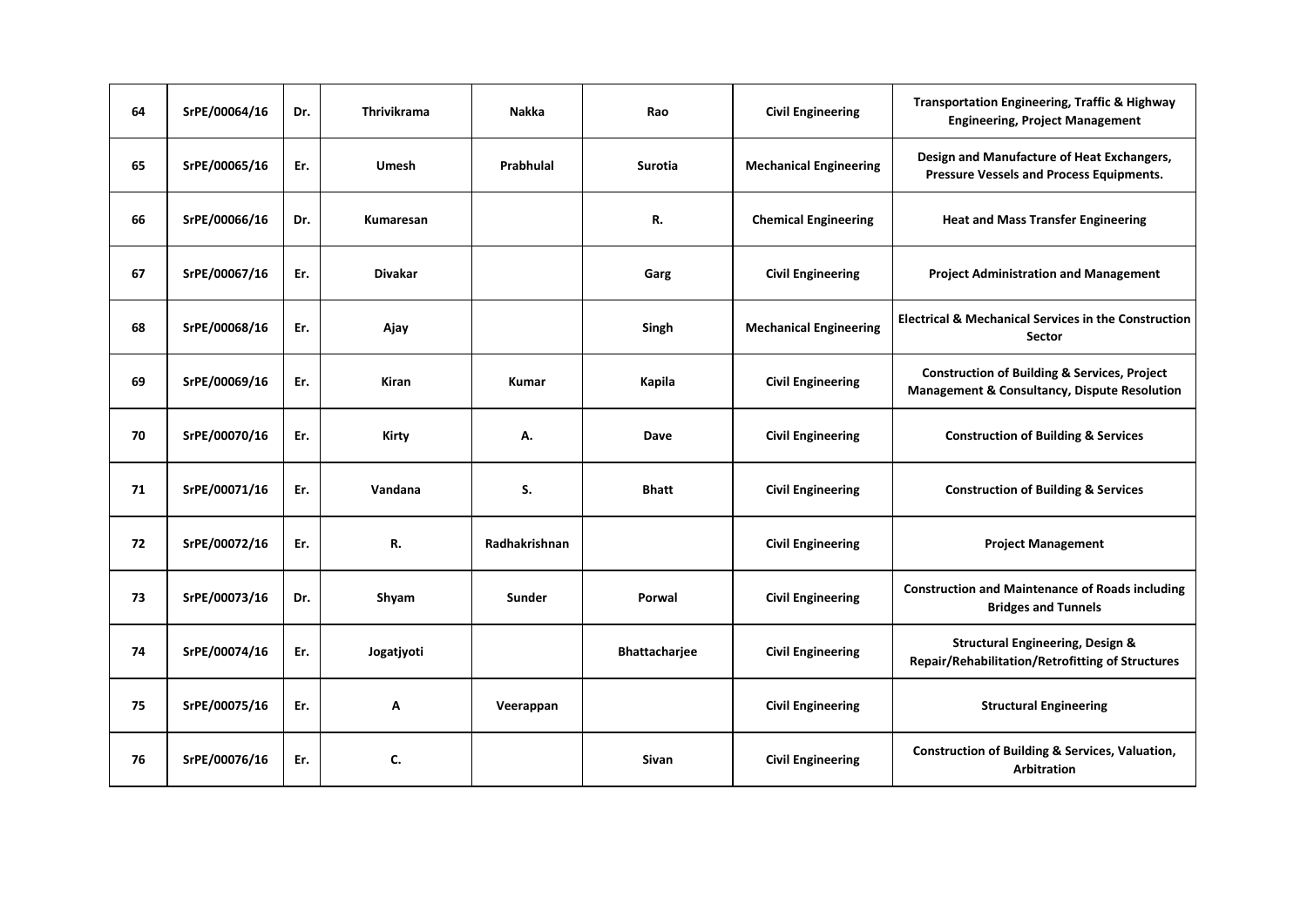| 77 | SrPE/00077/16 | Er.   | Rajeev                | <b>Kumar</b> | Garg            | <b>Civil Engineering</b>                           | <b>Construction of Building &amp; Services</b>                                                     |
|----|---------------|-------|-----------------------|--------------|-----------------|----------------------------------------------------|----------------------------------------------------------------------------------------------------|
| 78 | SrPE/00078/16 | Er.   | M.                    | Sekhar       |                 | <b>Civil Engineering</b>                           | <b>Construction of Building &amp; Services</b>                                                     |
| 79 | SrPE/00079/16 | Er.   | <b>Divakar</b>        |              | Garg            | <b>Civil Engineering</b>                           | <b>Construction of Building &amp; Services</b>                                                     |
| 80 | SrPE/00080/16 | Er.   | Ramaswami             | М.           |                 | <b>Civil Engineering</b>                           | <b>Structural Engineering</b>                                                                      |
| 81 | SrPE/00081/16 | Er.   | R.                    |              | Nagalingam      | <b>Civil Engineering</b>                           | Valuation                                                                                          |
| 82 | SrPE/00082/16 | Dr.   | S.                    | <b>Basil</b> | Gnanappa        | <b>Civil Engineering</b>                           | <b>Structural Engineering &amp; Geo Technical Engineering,</b><br><b>Valuation &amp; Surveying</b> |
| 83 | SrPE/00083/16 | Er.   | Vijaya                | Kumar        | K.V             | <b>Civil Engineering</b>                           | <b>Building Construction &amp; Services</b>                                                        |
| 84 | SrPE/00084/16 | Brig. | Anil                  | <b>Kumar</b> | Adlakha (Retd.) | <b>Mechanical &amp; Electronics</b><br>Engineering | Mechanical, Electrical and Electronics Equipments'<br><b>Maintenance</b>                           |
| 85 | SrPE/00085/16 | Er.   | Kuppusamy             | J.K.         |                 | <b>Mechanical Engineering</b>                      | <b>Mechanical Equipments' Maintenance Engineering</b>                                              |
| 86 | SrPE/00086/16 | Er.   | Hanumantha            | Rao          | Ravipati        | <b>Mining Engineering</b>                          | Development of New Mines and Mineral Deposits                                                      |
| 87 | SrPE/00087/16 | Er.   | <b>Gundimeda Sree</b> | Ramakrishna  | Rao             | <b>Metallurgical Engineering</b>                   | <b>Ferrous Metallurgical Engineering</b>                                                           |
| 88 | SrPE/00088/16 | Col.  | <b>Narinder</b>       | <b>Kumar</b> | Sachar          | <b>Mechanical Engineering</b>                      | <b>Building &amp; Services' Construction Engineering</b>                                           |
| 89 | SrPE/00089/16 | Er.   | Vijay                 | <b>Kumar</b> | Nayyar          | <b>Electrical Engineering</b>                      | <b>Electrical Services Construction and Maintenance</b><br>Engineering                             |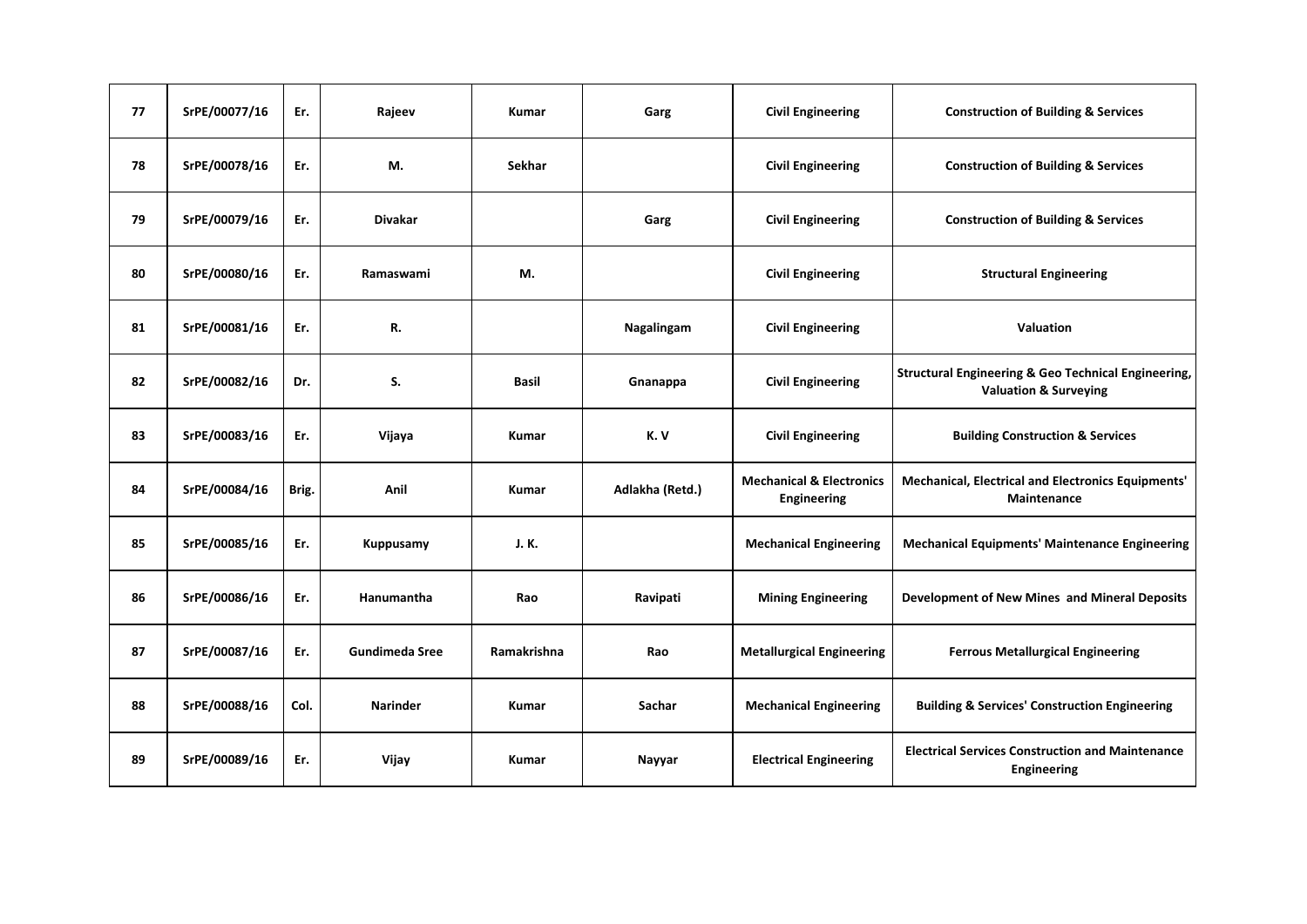| 90  | SrPE/00090/16 | Er. | Ρ.           |                | RadhaKrishnan      | <b>Mechanical Engineering</b>                           | <b>Construction Industry's Plant &amp; Machinery</b><br><b>Maintenace Engineering</b>                                                           |
|-----|---------------|-----|--------------|----------------|--------------------|---------------------------------------------------------|-------------------------------------------------------------------------------------------------------------------------------------------------|
| 91  | SrPE/00091/16 | Er. | Sharan       | Pal            | Ahuja              | <b>Electrical Engineering</b>                           | Telephone Exchange & Network's Maintenace &<br><b>Planning Engineering</b>                                                                      |
| 92  | SrPE/00092/16 | Er. | Ganesh       | Ram R.         |                    | <b>Mechanical Engineering</b>                           | Airconditioning, Plumbing & Fire Fighting Plant and<br><b>Equipments' Planning, Designing, Execution and</b><br><b>Maintenance Engineering</b>  |
| 93  | SrPE/00093/16 | Er. | <b>Umesh</b> |                | <b>Shrivastava</b> | <b>Civil Engineering</b>                                | <b>Project Management, Structural Engineering</b>                                                                                               |
| 94  | SrPE/00094/16 | Er. | Rajan        | Malhotra       |                    | <b>Mechanical Engineering</b>                           | <b>Sales of Heavy Earth Moving Machinery</b>                                                                                                    |
| 95  | SrPE/00095/16 | Er. | Upendra      |                | <b>Nath</b>        | <b>Mechanical Engineering</b>                           | <b>Mechanical Plant and Equiments' Maintenace</b><br>Engineering                                                                                |
| 96  | SrPE/00096/16 | Dr. | К.           | Ρ.             | Satheyamoorthy     | <b>Electrical and Electornics</b><br><b>Engineering</b> | <b>Electrical and Electronics Plant and Equiments'</b><br><b>Maintenace Engineering</b>                                                         |
| 97  | SrPE/00097/16 | Dr. | v.           | <b>Sundara</b> | Rajulu             | <b>Civil Engineering</b>                                | <b>Structural Engineering, Project Management and</b><br>Arbitration                                                                            |
| 98  | SrPE/00098/16 | Er. | Ajay         |                | Singh              | <b>Mechanical Engineering</b>                           | Mechanical & Electrical Engineering an experience<br>of 33 years in Various field of Engineering<br>concrriting Civil / Mechanical / Electrical |
| 99  | SrPE/00099/16 | Er. | G.           |                | Ezhil              | <b>Civil Engineering</b>                                | <b>Building Construction Engineering, Valuation and</b><br><b>Skill Development</b>                                                             |
| 100 | SrPE/00100/16 | Er. | S.           |                | Ramalingam         | <b>Civil Engineering</b>                                | <b>Building Construction &amp;Services, Structural</b><br><b>Engineering, Project Management</b>                                                |
| 101 | SrPE/00101/16 | Er. | Harish       | Lal            | Chawla             | <b>Civil Engineering</b>                                | <b>Construction Project Management &amp; Arbitration</b>                                                                                        |
| 102 | SrPE/00102/16 | Er. | Ρ.           | Maharajan      |                    | <b>Civil Engineering</b>                                | <b>Project Management</b>                                                                                                                       |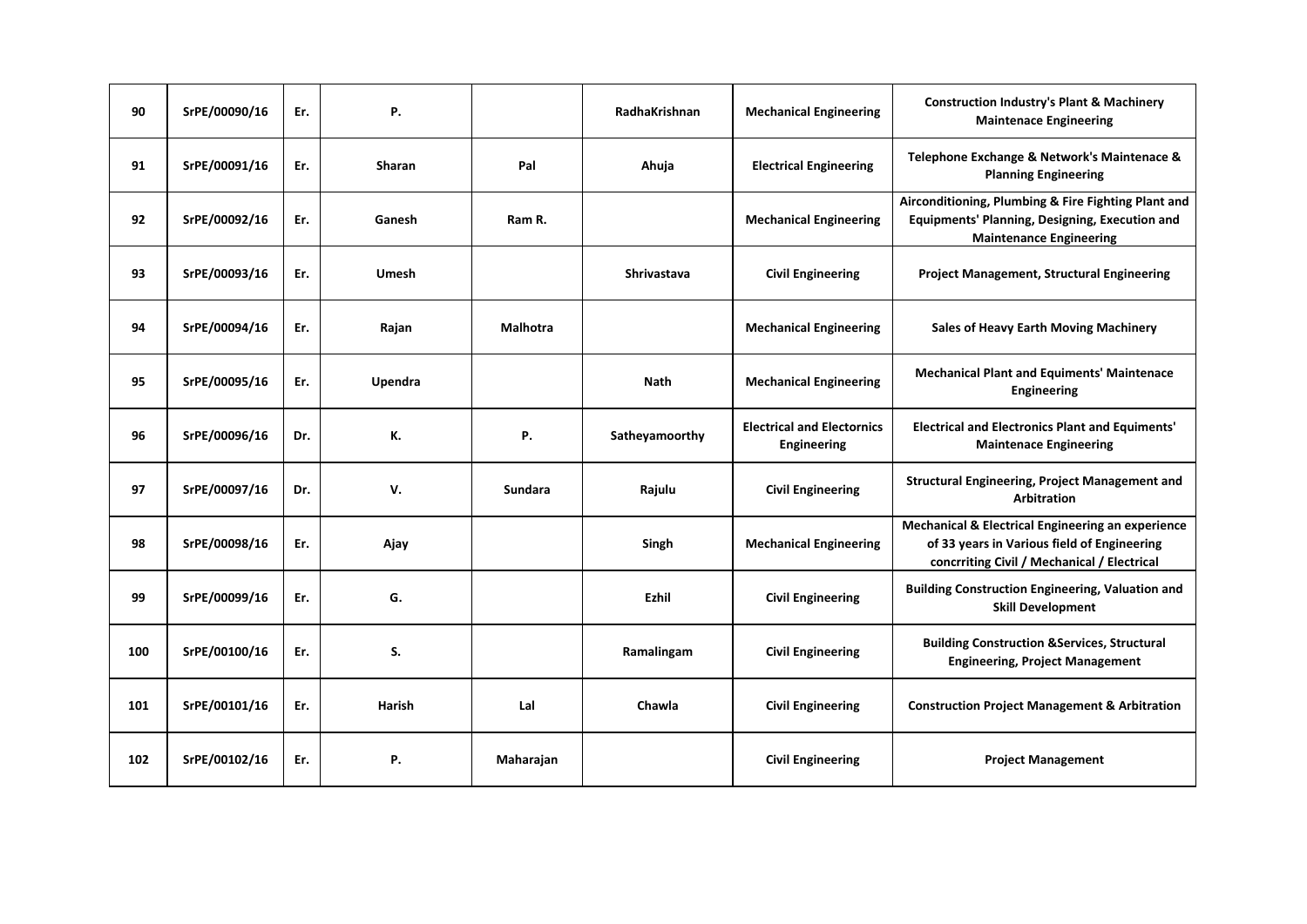| 103 | SrPE/00103/16 | Er. | Surender         | <b>Kumar</b>       |              | <b>Civil Engineering</b> | <b>Building Construction &amp; Services Engineering and</b><br><b>Dispute Resolution</b>                                                          |
|-----|---------------|-----|------------------|--------------------|--------------|--------------------------|---------------------------------------------------------------------------------------------------------------------------------------------------|
| 104 | SrPE/00104/16 | Er. | <b>Bechey</b>    | Singh              |              | <b>Civil Engineering</b> | <b>Building Construction Engineering</b>                                                                                                          |
| 105 | SrPE/00105/16 | Er. | <b>Inder Sen</b> | К.                 | Mulchandani  | <b>Civil Engineering</b> | <b>Construction Engineering &amp; Project Management</b>                                                                                          |
| 106 | SrPE/00106/16 | Er. | D.               | Shanmugam          |              | <b>Civil Engineering</b> | <b>Building &amp; Services' Construction Engineering</b>                                                                                          |
| 107 | SrPE/00107/16 | Er. | N.               |                    | Selvaraj     | <b>Civil Engineering</b> | <b>Structural Engineering</b>                                                                                                                     |
| 108 | SrPE/00108/16 | Er. | <b>B. N. R.</b>  | Prasanna           |              | <b>Civil Engineering</b> | <b>Building &amp; Services' Construction Engineering</b>                                                                                          |
| 109 | SrPE/00109/16 | Dr. | Chander          |                    | Verma        | <b>Civil Engineering</b> | <b>Building &amp; Services' Construction Engineering</b>                                                                                          |
| 110 | SrPE/00110/16 | Er. | Virendra         |                    | <b>Kumar</b> | <b>Civil Engineering</b> | <b>Building &amp; Services' Construction Engineering</b>                                                                                          |
| 111 | SrPE/00111/16 | Er. | Kuldeep          | Singh              | Gaur         | <b>Civil Engineering</b> | <b>Building &amp; Services' Construction Engineering</b>                                                                                          |
| 112 | SrPE/00112/16 | Er. | Keshav           |                    | Ram          | <b>Civil Engineering</b> | <b>Building &amp; Services' Construction Engineering</b>                                                                                          |
| 113 | SrPE/00113/16 | Er. | Arun             |                    | Kumar        | <b>Civil Engineering</b> | <b>Building &amp; Services' Construction Engineering</b>                                                                                          |
| 114 | SrPE/00114/16 | Er. | C. M.            |                    | Dharmalingam | <b>Civil Engineering</b> | <b>Building Construction &amp; Services' Engineering,</b><br><b>Earthquake Resistant Structures' Design Engineering</b><br>and Project Management |
| 115 | SrPE/00115/16 | Er. | Laxmikant        | <b>Bindumadhav</b> | Umarji       | <b>Civil Engineering</b> | Project Management, Building Construction and<br><b>Building Repairs' Engineering.</b>                                                            |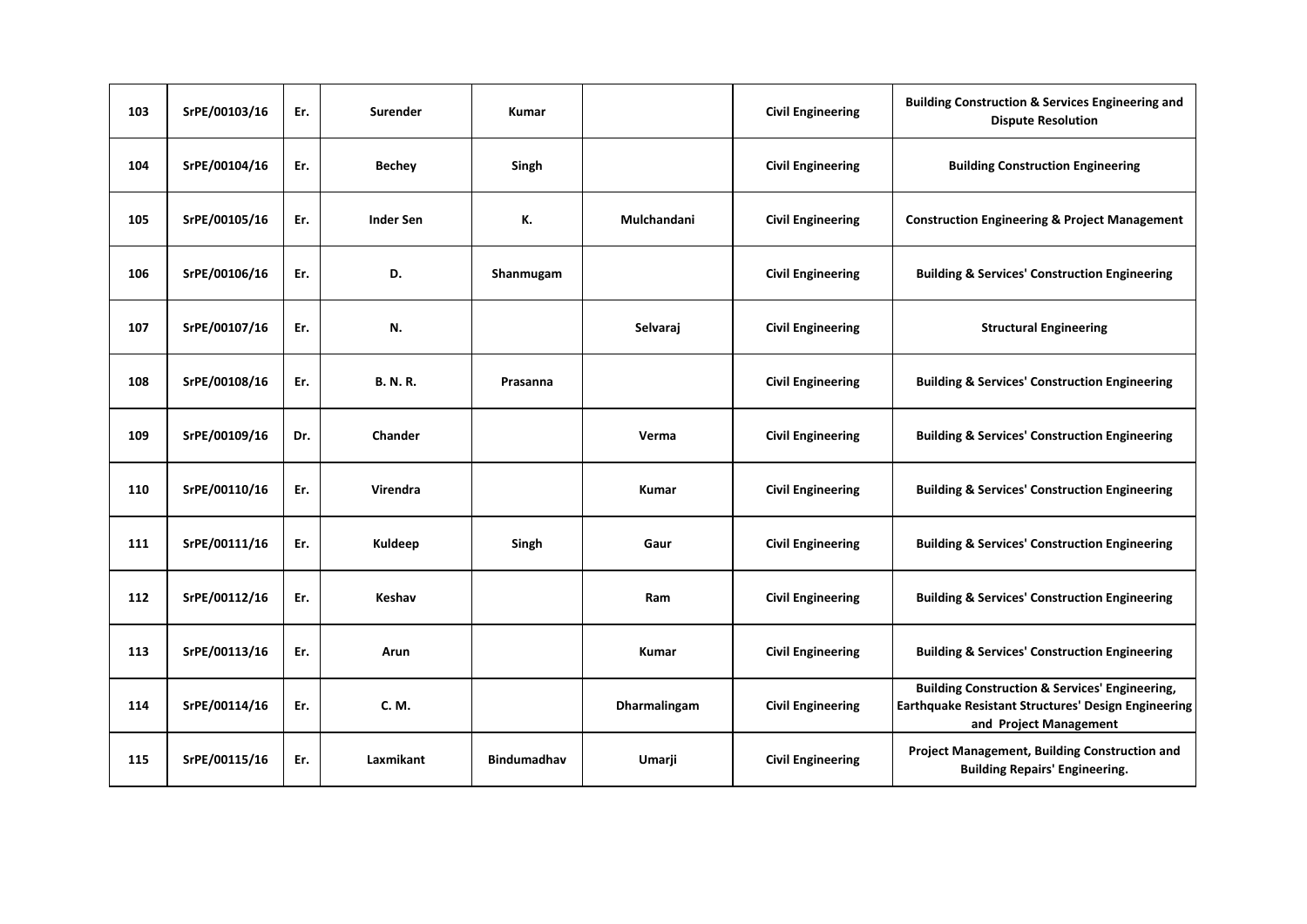| 116 | SrPE/00116/16 | Er. | D.             |                | Rajaji          | <b>Civil Engineering</b> | <b>Building Construction &amp; Services' Engineering</b>                                                                                                      |
|-----|---------------|-----|----------------|----------------|-----------------|--------------------------|---------------------------------------------------------------------------------------------------------------------------------------------------------------|
| 117 | SrPE/00117/16 | Er. | C. J.          |                | Regunathan      | <b>Civil Engineering</b> | <b>Structural Engineering</b>                                                                                                                                 |
| 118 | SrPE/00118/16 | Er. | S.             |                | Pichaiya        | <b>Civil Engineering</b> | <b>Building Construction &amp; Services' Engineering,</b><br><b>Earthquake Resistant Structures' Design Engineering</b><br>and Project Management             |
| 119 | SrPE/00119/16 | Er. | <b>Subhash</b> | <b>Devidas</b> | Pathar          | <b>Civil Engineering</b> | <b>Construction Sector's Skill Development</b>                                                                                                                |
| 120 | SrPE/00120/16 | Er. | R.             |                | Jayapragasam    | <b>Civil Engineering</b> | <b>Building and Services Construction Engineering</b>                                                                                                         |
| 121 | SrPE/00121/16 | Er. | К.             |                | Subash          | <b>Civil Engineering</b> | <b>Building &amp; Services' Construction, Earthquake</b><br><b>Resistant Structures' and Geo-technical Engineering</b>                                        |
| 122 | SrPE/00122/16 | Er. | Raghavendran   |                | <b>Thukaram</b> | <b>Civil Engineering</b> | <b>Building Construction &amp; Services' Engineering,</b><br><b>Earthquake Resistant Structures' Design</b><br>Engineering, Project Management and Valuation. |
| 123 | SrPE/00123/16 | Er. | S.             |                | Viswanathan     | <b>Civil Engineering</b> | <b>Structural Engineering and Project Management</b>                                                                                                          |
| 124 | SrPE/00124/16 | Er. | R.             |                | Jawahar         | <b>Civil Engineering</b> | <b>Structural Engineering</b>                                                                                                                                 |
| 125 | SrPE/00125/16 | Er. | R.             |                | Chandrasekaran  | <b>Civil Engineering</b> | <b>Structural Engineering</b>                                                                                                                                 |
| 126 | SrPE/00126/16 | Er. | К.             |                | Viswanathan     | <b>Civil Engineering</b> | <b>Structural Engineering</b>                                                                                                                                 |
| 127 | SrPE/00127/16 | Er. | G.             |                | Nagarajan       | <b>Civil Engineering</b> | <b>Building &amp; Services' Construction Engineering and</b><br>their Contracts Management                                                                    |
| 128 | SrPE/00128/16 | Er. | S.             | Regunaga       | <b>Nathan</b>   | <b>Civil Engineering</b> | <b>Building &amp; Services' Construction Engineering</b>                                                                                                      |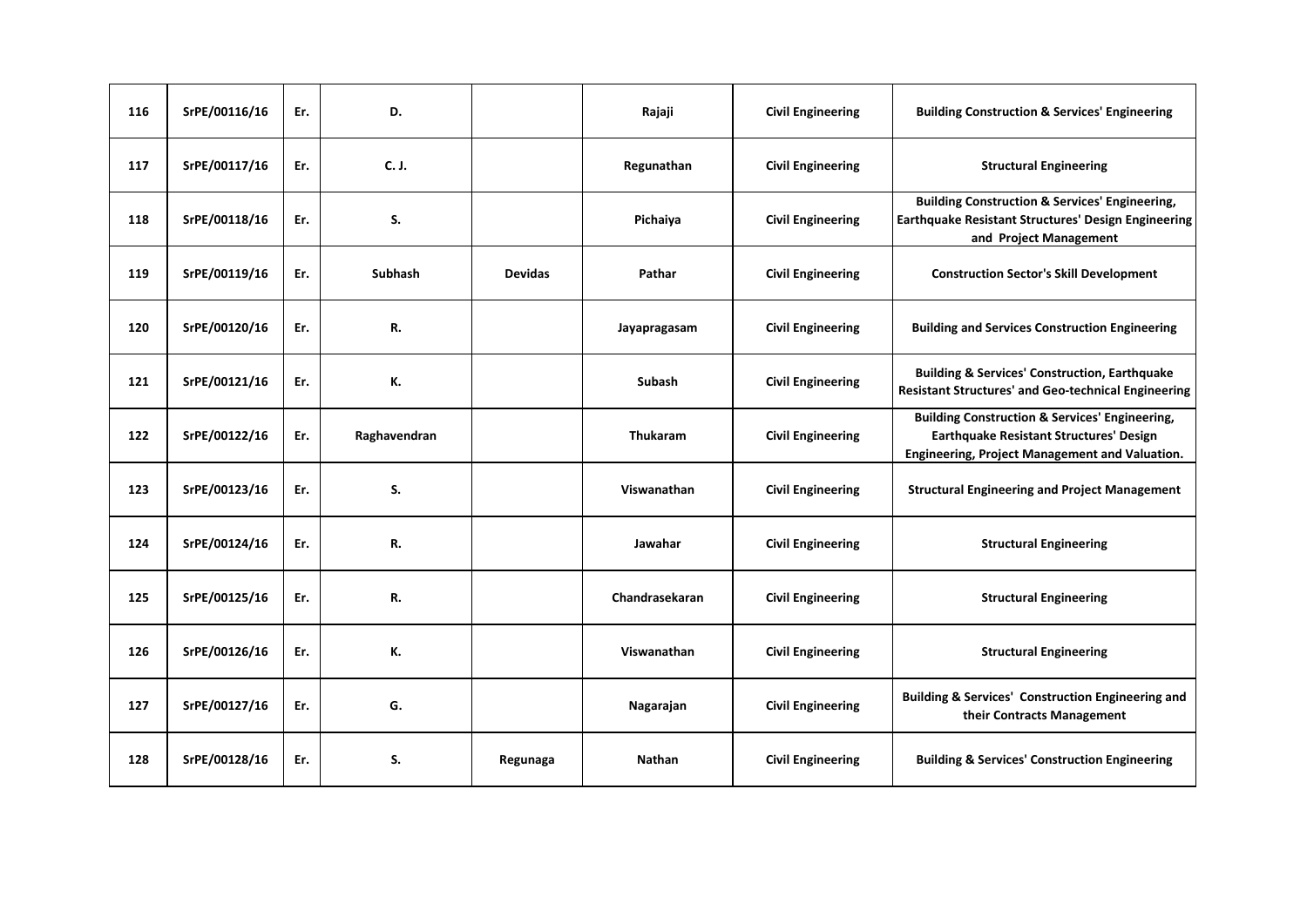| 129 | SrPE/00129/16 | Er.   | Shyamal         | <b>Digamber</b>   | <b>Naskar</b>  | <b>Civil Engineering</b>      | <b>Bridges, Housing, Prefab Technology</b>                                                                                     |
|-----|---------------|-------|-----------------|-------------------|----------------|-------------------------------|--------------------------------------------------------------------------------------------------------------------------------|
| 130 | SrPE/00130/16 | Er.   | Harish          | Chandra           | Puri           | <b>Civil Engineering</b>      | <b>Building and Services' Construction Engineering</b>                                                                         |
| 131 | SrPE/00131/16 | Er.   | Rameshwer       |                   | Sharma         | <b>Civil Engineering</b>      | Nuclear Safety & Related Structures; Power &<br><b>Infrastructural Projects' Planning &amp; Design</b><br>Engineering          |
| 132 | SrPE/00132/16 | Er.   | Ε.              | Ellappan          |                | <b>Civil Engineering</b>      | <b>Building and Services' Construction Engineering</b>                                                                         |
| 133 | SrPE/00133/16 | Er.   | Rama            | Gopal             | <b>Susarla</b> | <b>Chemical Engineering</b>   | Plant, Building, Machinery & Equipments' Valuation<br>and Project Management                                                   |
| 134 | SrPE/00134/16 | Er.   | <b>K.P.</b>     |                   | Abraham        | <b>Civil Engineering</b>      | <b>Building and Services' Construction Engineering and</b><br><b>Project Management</b>                                        |
| 135 | SrPE/00135/16 | Er.   | Siddapureddi    | <b>MadanMohan</b> | Rao            | <b>Civil Engineering</b>      | <b>Structural Engineering, Building and Services'</b><br><b>Construction Engineering</b>                                       |
| 136 | SrPE/00136/16 | Er.   | Т.              | Vel               | Rajan          | <b>Civil Engineering</b>      | <b>Building and Services' Construction Engineering</b>                                                                         |
| 137 | SrPE/00137/16 | Er.   | Pauidela        | Narayana          | Rao            | <b>Mining Engineering</b>     | <b>Planning &amp; Execution of Mechanised Mines</b>                                                                            |
| 138 | SrPE/00138/16 | Er.   | Ganapathi Sarma | Harihara          | lyer           | <b>Mining Engineering</b>     | <b>Metalliferous ores and Coal Mining</b>                                                                                      |
| 139 | SrPE/00139/16 | Er.   | <b>Dharam</b>   | Vir               | Kapur          | <b>Electrical Engineering</b> | <b>General Management &amp; Technological Enterprise</b>                                                                       |
| 140 | SrPE/00140/16 | Prof. | <b>Ashok</b>    | Jhunjhunwala      |                | <b>Electrical Engineering</b> | <b>Optical &amp; Wireless Communication, Computer</b><br>Networking, Power Systems, Solar Power and<br><b>Embedded Systems</b> |
| 141 | SrPE/00141/16 | Er.   | Hardev          | Singh             |                | <b>Electrical Engineering</b> | <b>Erection, Maintenance and Operation of Electrical</b><br><b>Power Installation</b>                                          |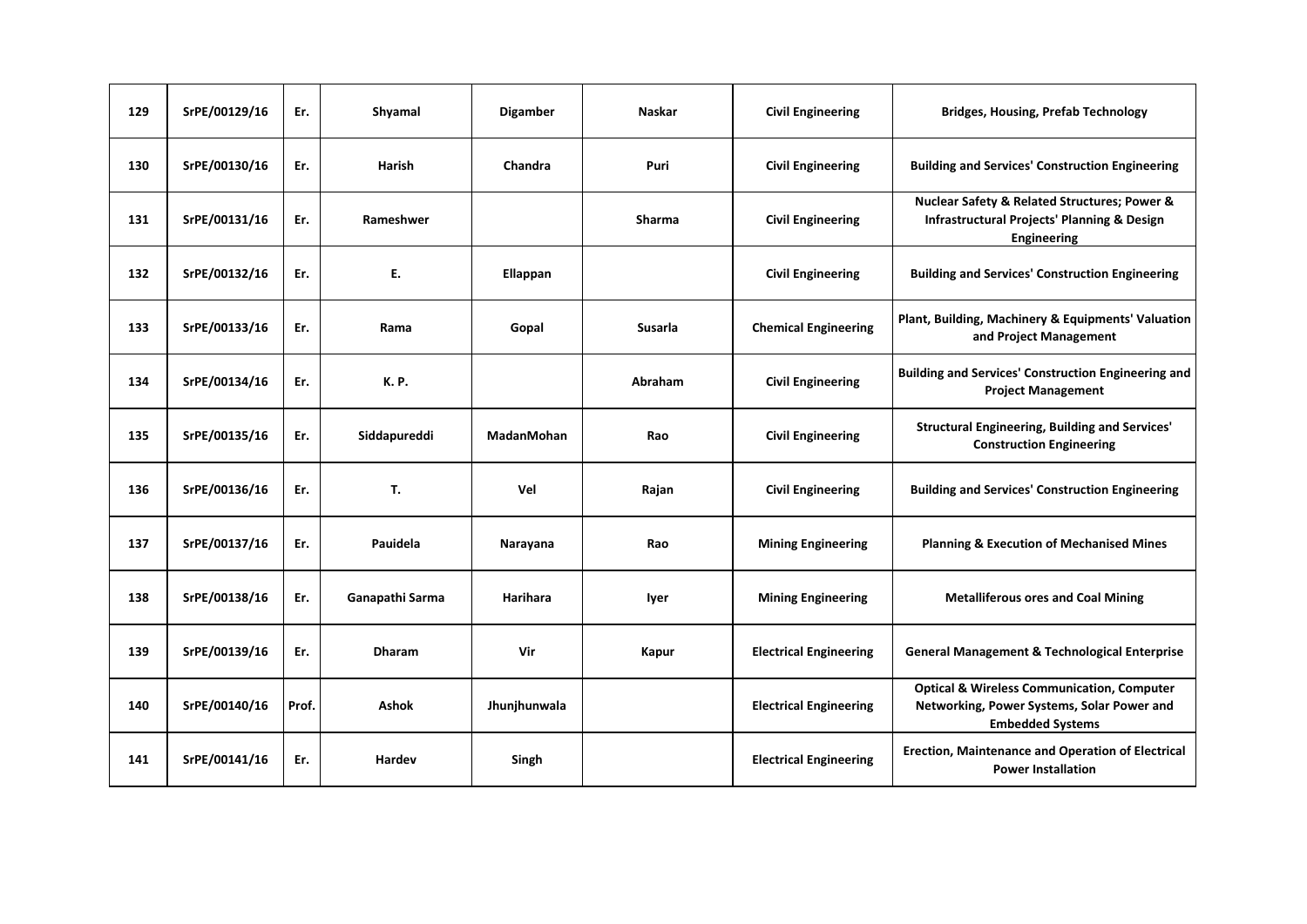| 142 | SrPE/00142/16 | Er.   | Karpurapu              | <b>Bindu</b>                      | Mohan            | <b>Mechanical / Marine</b><br>Engineering | <b>Marine Engineering</b>                                                                                     |
|-----|---------------|-------|------------------------|-----------------------------------|------------------|-------------------------------------------|---------------------------------------------------------------------------------------------------------------|
| 143 | SrPE/00143/16 | Er.   | Nagesh                 | М.                                | Nayak            | <b>Civil Engineering</b>                  | <b>Construction of Buildings &amp; Services</b>                                                               |
| 144 | SrPE/00144/16 | Er.   | Narayan                | Kamalsao                          | Palsapure        | <b>Civil Engineering</b>                  | <b>Structural Engineering</b>                                                                                 |
| 145 | SrPE/00145/16 | Er.   | M. S.                  | Vijayashankar                     |                  | <b>Civil Engineering</b>                  | <b>Structural Engineering</b>                                                                                 |
| 146 | SrPE/00146/16 | Er.   | <b>Ashok</b>           | <b>Kumar</b>                      | Amin B.          | <b>Civil Engineering</b>                  | <b>Construction of Buildings &amp; Services</b>                                                               |
| 147 | SrPE/00147/16 | Prof. | S.                     | N.                                | <b>Karnik</b>    | <b>Civil Engineering</b>                  | <b>Construction of Buildings &amp; Services</b>                                                               |
| 148 | SrPE/00148/16 | Er.   | Pralhad                | <b>Srinivas</b>                   | Deshpande        | <b>Civil Engineering</b>                  | <b>Construction of Buildings &amp; Services</b>                                                               |
| 149 | SrPE/00149/16 | Er.   | K.R.                   | Garudadhwajan                     |                  | <b>Civil Engineering</b>                  | <b>Construction of Buildings &amp; Services</b>                                                               |
| 150 | SrPE/00150/16 | Er.   | Ajit                   | S.                                | <b>Sabnis</b>    | <b>Civil Engineering</b>                  | <b>Construction of Buildings &amp; Services and Sustainable</b><br>Engineering                                |
| 151 | SrPE/00151/16 | Er.   | T.                     |                                   | Rangarajan       | <b>Civil Engineering</b>                  | <b>Construction of Buildings &amp; Services, Structural</b><br>Engineering,                                   |
| 152 | SrPE/00152/16 | Er.   | <b>Jacinto Ernesto</b> | <b>Xavier Coracao</b><br>De Jesus | Moniz            | <b>Civil Engineering</b>                  | <b>Planning &amp; Designing of Buildings, Structural</b><br><b>Engineering, Project Management, Valuation</b> |
| 153 | SrPE/00153/16 | Dr.   | Premanand              |                                   | Shenoy           | <b>Civil Engineering</b>                  | <b>Structural Engineering, Project Management,</b><br>Valuation                                               |
| 154 | SrPE/00154/16 | Er.   | <b>Satish Jaidev</b>   | <b>Naik</b>                       | <b>Namshiker</b> | <b>Civil Engineering</b>                  | <b>Structural Engineering</b>                                                                                 |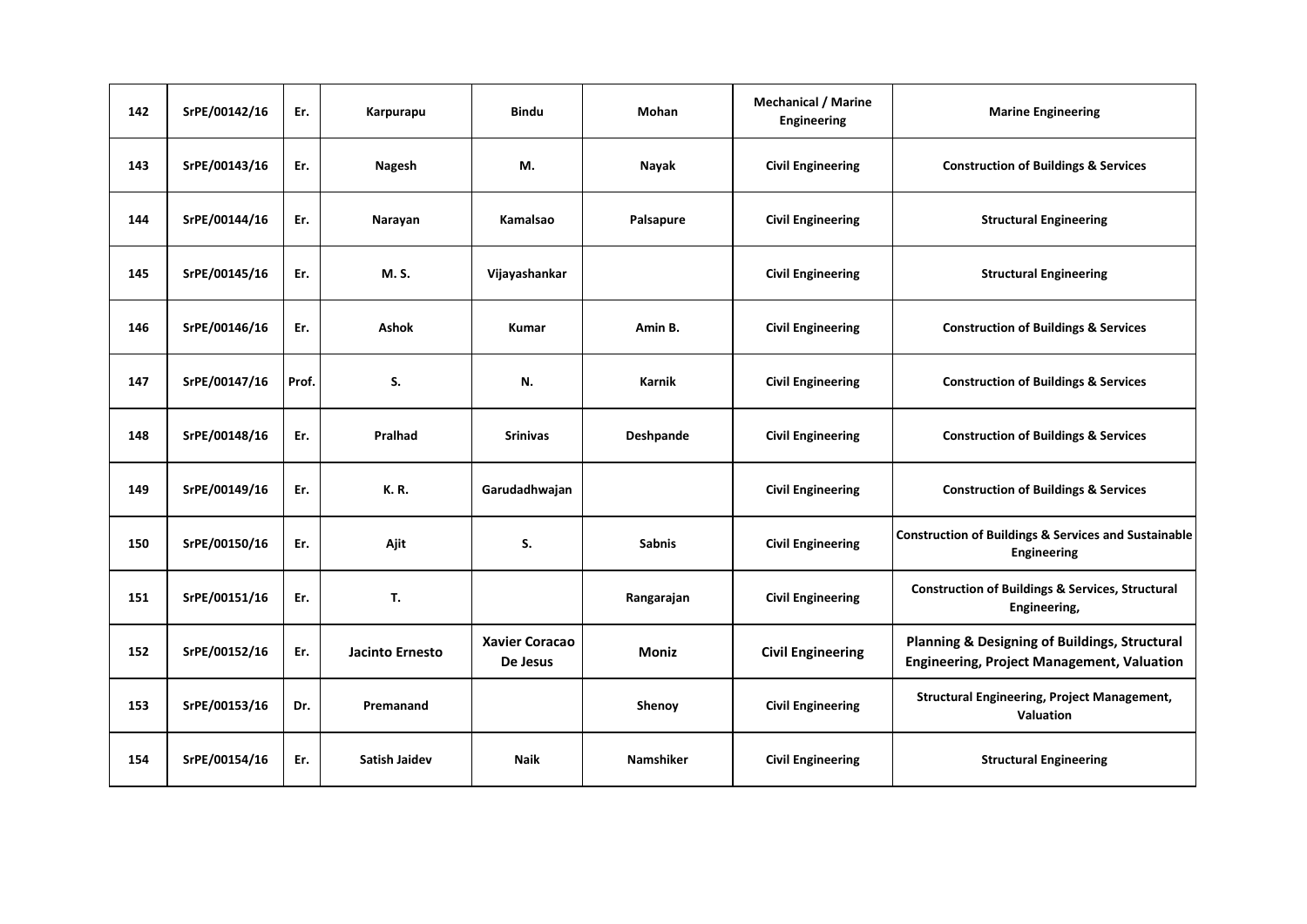| 155 | SrPE/00155/16 | Er. | G.              | Н.              | Basavaraj     | <b>Civil Engineering</b> | <b>Structural Engineering &amp; Project Management</b>                                                      |
|-----|---------------|-----|-----------------|-----------------|---------------|--------------------------|-------------------------------------------------------------------------------------------------------------|
| 156 | SrPE/00156/16 | Er. | Ravi Venkata    | Satyanarayana   | Choudary      | <b>Civil Engineering</b> | <b>Structural Engineering</b>                                                                               |
| 157 | SrPE/00157/16 | Er. | S.              | <b>Mahender</b> | Reddy         | <b>Civil Engineering</b> | <b>Structural Engineering, Construction Management</b>                                                      |
| 158 | SrPE/00158/16 | Er. | Vijaya          | н.              | N.            | <b>Civil Engineering</b> | <b>Structural Engineering</b>                                                                               |
| 159 | SrPE/00159/16 | Er. | Yadunandan      | C.              | N.            | <b>Civil Engineering</b> | <b>Structural Engineering</b>                                                                               |
| 160 | SrPE/00160/16 | Er. | Rajendran       | N.              | S.            | <b>Civil Engineering</b> | <b>Construction of Buildings &amp; Services and</b><br><b>Structural Engineering, Project Management</b>    |
| 161 | SrPE/00161/16 | Er. | <b>Sushil</b>   | <b>Kumar</b>    | <b>Dhawan</b> | <b>Civil Engineering</b> | <b>Construction of Buildings &amp; Services and Valuation</b>                                               |
| 162 | SrPE/00162/16 | Er. | <b>Srikumar</b> | Ghosh           |               | <b>Civil Engineering</b> | Ports, Harbours & Bridges Structural Engineering<br><b>Environmental Engineering</b>                        |
| 163 | SrPE/00163/16 | Er. | <b>Shaik</b>    | Jani            | <b>Basha</b>  | <b>Civil Engineering</b> | <b>Construction of Buildings &amp; Services</b>                                                             |
| 164 | SrPE/00164/16 | Er. | <b>Krishna</b>  | <b>Kumar</b>    | Verma         | <b>Civil Engineering</b> | <b>Environmental Engineering</b>                                                                            |
| 165 | SrPE/00165/16 | Er. | Potluri         | Venkateswara    | Rao           | <b>Civil Engineering</b> | <b>Construction of Buildings &amp; Services, Structural</b><br><b>Engineering and Project Management</b>    |
| 166 | SrPE/00166/16 | Dr. | Surjit          | <b>Kumar</b>    | Sharma        | <b>Civil Engineering</b> | <b>Construction of Buildings &amp; Services and Quality</b><br><b>Assurance in Construction Engineering</b> |
| 167 | SrPE/00167/16 | Dr. | <b>Surendra</b> | <b>Kumar</b>    |               | <b>Civil Engineering</b> | Reinforced Earth, Earthquake and Machine<br><b>Foundation Engineering and Structural Engineering</b>        |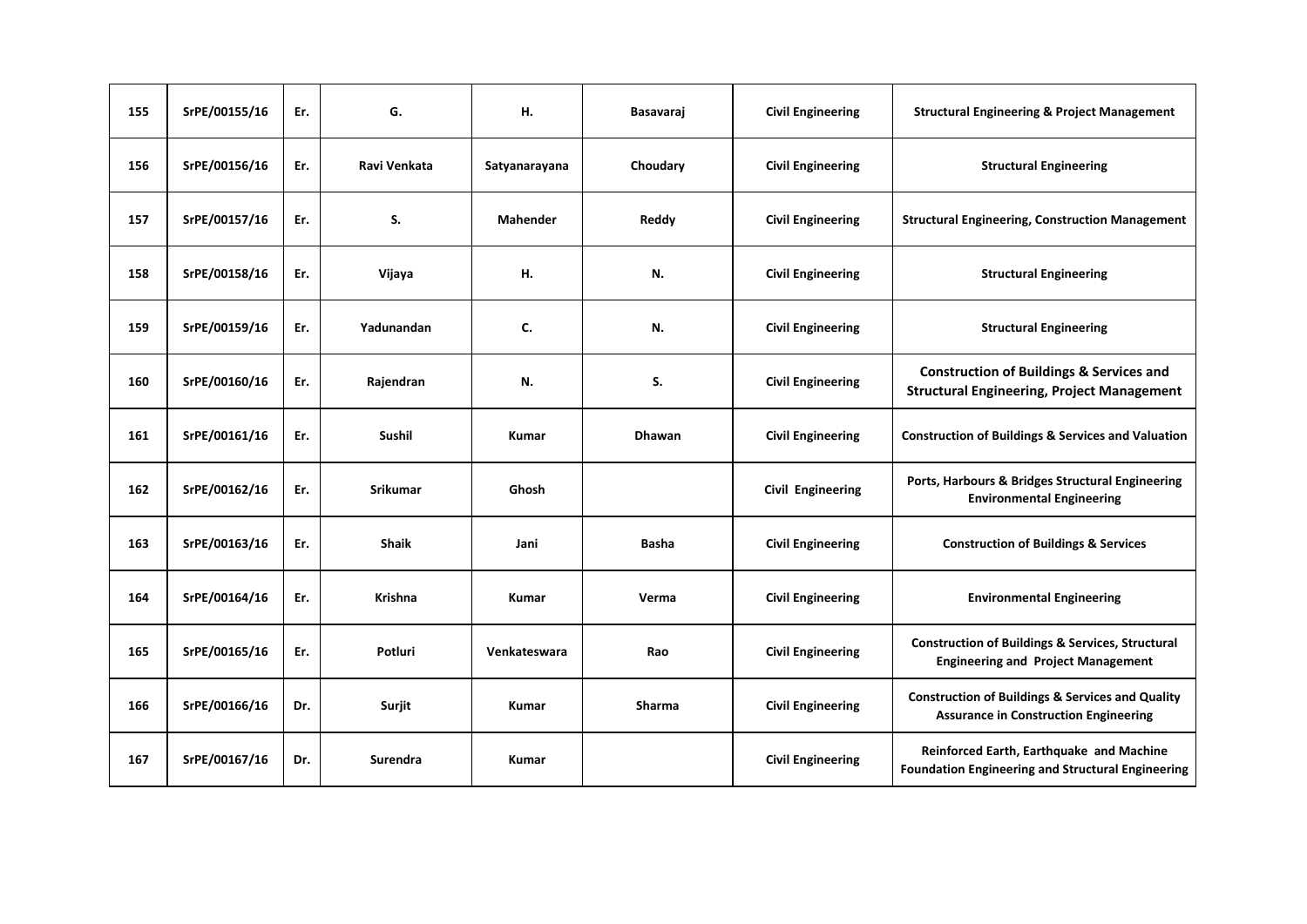| 168 | SrPE/00168/16 | Er. | v.             | <b>Bernardshaw</b> |               | <b>Civil Engineering</b> | <b>Construction of Buildings &amp; Services and Valuation</b>                                   |
|-----|---------------|-----|----------------|--------------------|---------------|--------------------------|-------------------------------------------------------------------------------------------------|
| 169 | SrPE/00169/16 | Er. | <b>Dinker</b>  | <b>Sharma</b>      |               | <b>Civil Engineering</b> | Procurement, Contract Management, Arbitration &<br><b>Claim Drafting.</b>                       |
| 170 | SrPE/00170/16 | Er. | Gauri          | <b>Shankar</b>     | <b>Dubey</b>  | <b>Civil Engineering</b> | Project Management, Contract Administration and<br><b>Dispute Resolution</b>                    |
| 171 | SrPE/00171/16 | Er. | <b>Dhiresh</b> | Jayasi             |               | <b>Civil Engineering</b> | <b>Construction of Buildings &amp; Services, Valuation and</b><br><b>Structural Engineering</b> |
| 172 | SrPE/00172/16 | Er. | Anand          | Vasudev            | Dave          | <b>Civil Engineering</b> | <b>Structural Engineering</b>                                                                   |
| 173 | SrPE/00173/16 | Er. | Arun           | <b>Srikanth</b>    | <b>Nadig</b>  | <b>Civil Engineering</b> | <b>Structural Engineering</b>                                                                   |
| 174 | SrPE/00174/16 | Er. | <b>Naresh</b>  | Kumar              | Saini         | <b>Civil Engineering</b> | <b>Construction of Buildings &amp; Services</b>                                                 |
| 175 | SrPE/00175/16 | Er. | Satyanarayana  |                    | Sundara       | <b>Civil Engineering</b> | <b>Structural Engineering</b>                                                                   |
| 176 | SrPE/00176/16 | Er. | G.             | <b>Nirmal</b>      | Chander       | <b>Civil Engineering</b> | <b>Structural Engineering</b>                                                                   |
| 177 | SrPE/00177/16 | Er. | N.             |                    | Ramanathan    | <b>Civil Engineering</b> | <b>Construction of Buildings &amp; Services, Valuation</b>                                      |
| 178 | SrPE/00178/16 | Er. | Pandy          |                    | К.            | <b>Civil Engineering</b> | <b>Management of Water Resources</b>                                                            |
| 179 | SrPE/00179/16 | Er. | А.             |                    | Sethumadhavan | <b>Civil Engineering</b> | <b>Project Management</b>                                                                       |
| 180 | SrPE/00180/16 | Er. | Induprasad     | Chunilal           | Patel         | <b>Civil Engineering</b> | <b>Valuation of Properties</b>                                                                  |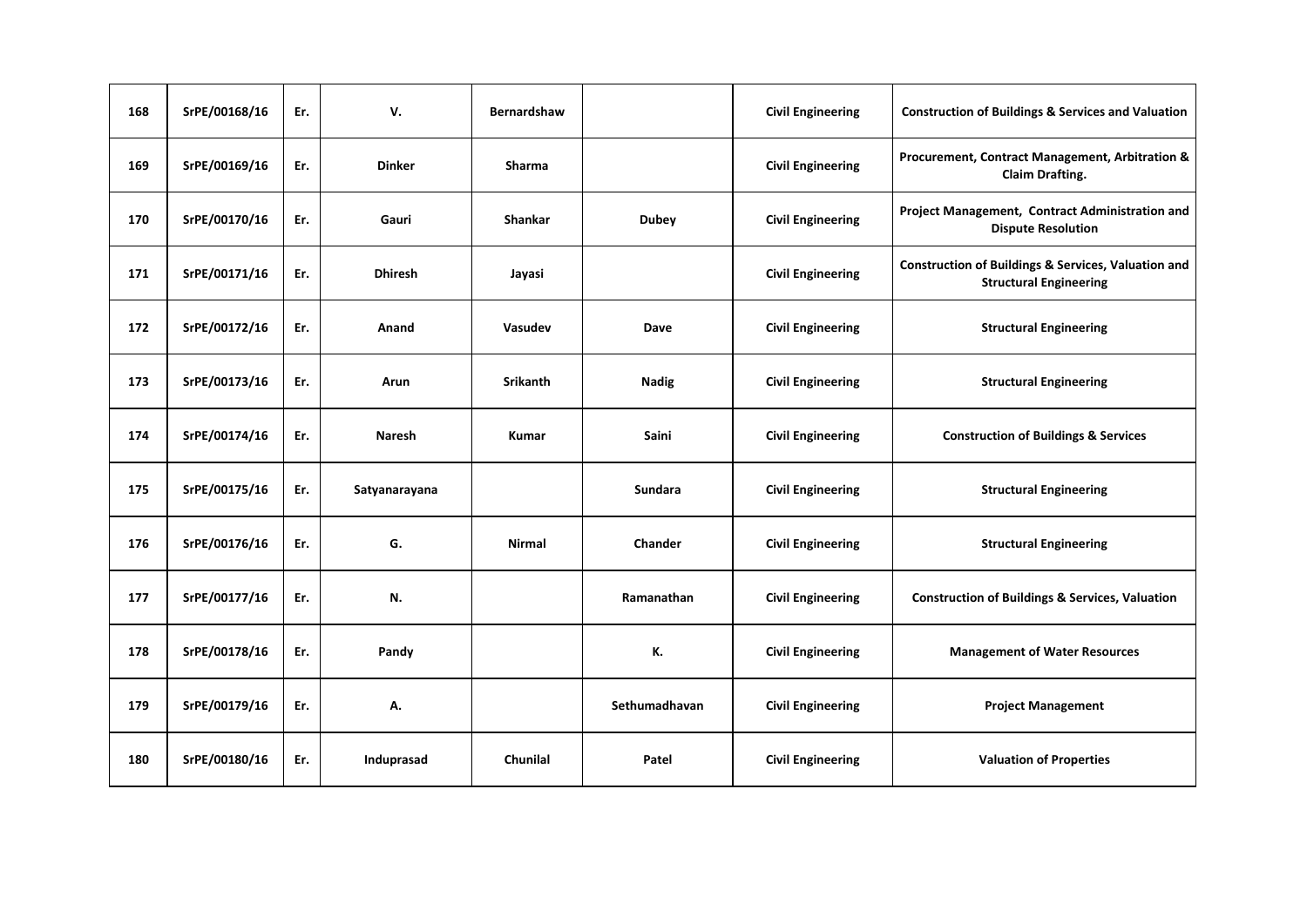| 181 | SrPE/00181/16 | Er. | Atul          | Vinodrai        | Raval           | <b>Civil Engineering</b>      | <b>Construction of Buildings &amp; Services</b>                                                                                |
|-----|---------------|-----|---------------|-----------------|-----------------|-------------------------------|--------------------------------------------------------------------------------------------------------------------------------|
| 182 | SrPE/00182/16 | Er. | Kanubhai      | Ratilal         | <b>Sheth</b>    | <b>Civil Engineering</b>      | <b>Construction of Buildings &amp; Services, Project</b><br>Management                                                         |
| 183 | SrPE/00183/16 | Er. | Punjabi       | Narayan         | Lekhraj         | <b>Civil Engineering</b>      | <b>Structural Engineering</b>                                                                                                  |
| 184 | SrPE/00184/16 | Er. | Vidya         | Prakash         | Agarwal         | <b>Civil Engineering</b>      | <b>Structural Engineering, Construction of Buildings &amp;</b><br><b>Services, Valuation</b>                                   |
| 185 | SrPE/00185/16 | Er. | Joginder      | Mohan           | <b>Narang</b>   | <b>Civil Engineering</b>      | <b>Structural Engineering, Construction of Buildings &amp;</b><br>Services,                                                    |
| 186 | SrPE/00186/16 | Er. | Mahadevprasad | Ranchhodji      | Desai           | <b>Civil Engineering</b>      | Water Resources Management, Construction of<br><b>Buildings &amp; Services, Construction of Roads &amp;</b><br><b>Highways</b> |
| 187 | SrPE/00187/16 | Er. | Sathish       | Rao             | Iddya           | <b>Civil Engineering</b>      | <b>Structural Engineering, Construction of Buildings &amp;</b><br><b>Services</b>                                              |
| 188 | SrPE/00188/16 | Er. | Parveen       | <b>Kumar</b>    | Aggarwal        | <b>Civil Engineering</b>      | <b>Construction of Buildings &amp; Services, Project</b><br>Management                                                         |
| 189 | SrPE/00189/16 | Er. | <b>Deepak</b> |                 | <b>Thakur</b>   | <b>Civil Engineering</b>      | <b>Structural Engineering, Project Management</b>                                                                              |
| 190 | SrPE/00190/16 | Er. | Abhay         |                 | Gupta           | <b>Civil Engineering</b>      | Project Management, Structural Engineering,<br><b>Construction of Buildings &amp; Services</b>                                 |
| 191 | SrPE/00191/16 | Er. | M. S.         |                 | Selvarajan      | <b>Civil Engineering</b>      | <b>Project Management, Valuation</b>                                                                                           |
| 192 | SrPE/00192/16 | Er. | <b>Mukund</b> | Dattatray       | Khapli          | <b>Electrical Engineering</b> | <b>Valuation of Plant &amp; Machinery, Energy</b><br><b>Conservation and Management</b>                                        |
| 193 | SrPE/00193/16 | Er. | <b>Suresh</b> | <b>Savlaram</b> | <b>Kulkarni</b> | <b>Civil Engineering</b>      | <b>Rehablitation of Structures, Structural Engineering</b>                                                                     |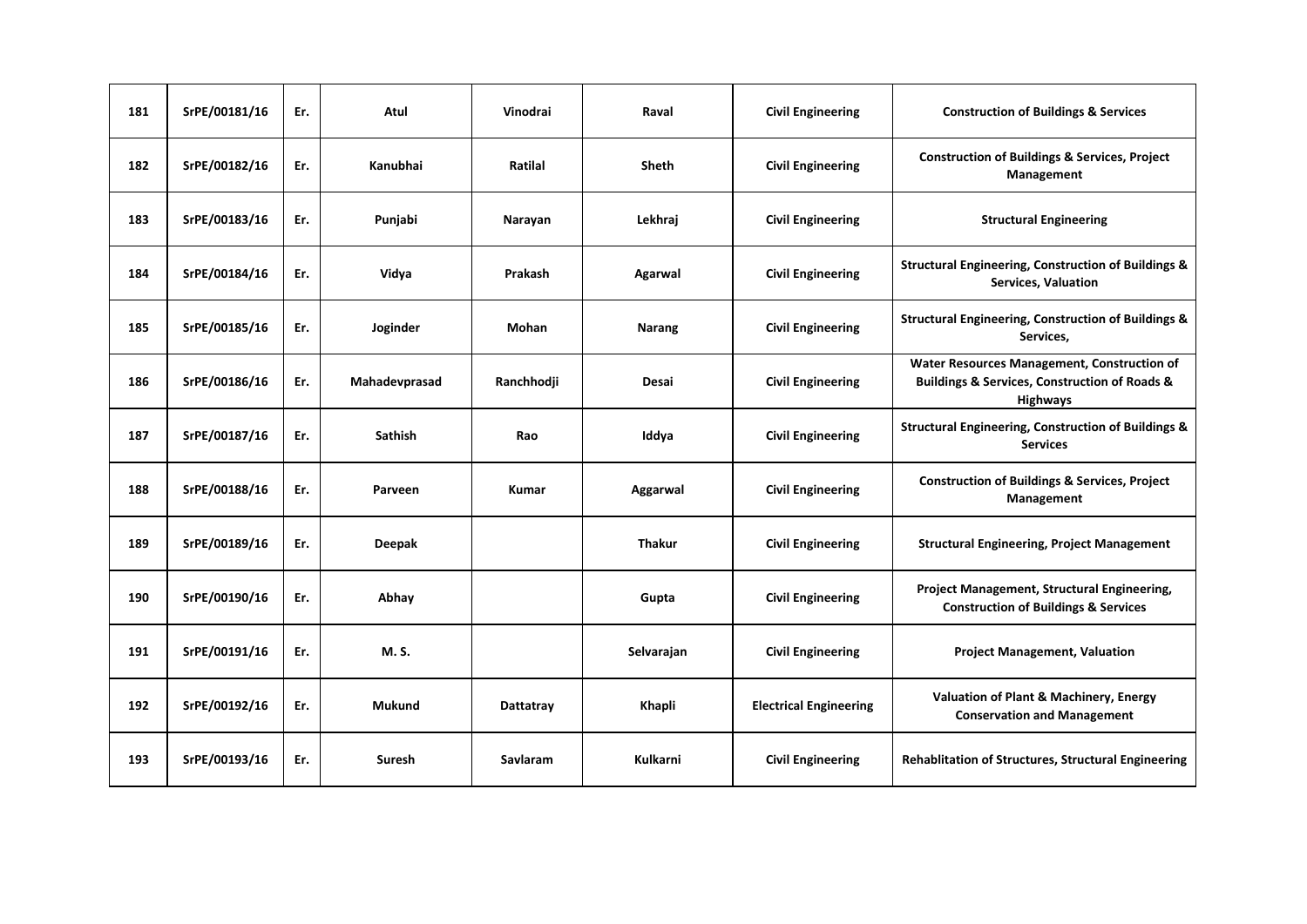| 194 | SrPE/00194/16 | Er. | Parmar               | Rajaneekant | <b>Shivlal</b> | <b>Civil Engineering</b>    | <b>Structural Engineering, Project Management</b>                          |
|-----|---------------|-----|----------------------|-------------|----------------|-----------------------------|----------------------------------------------------------------------------|
| 195 | SrPE/00195/16 | Er. | Ramakrishna          | К.          | Yaji           | <b>Civil Engineering</b>    | <b>Geotechnical Engineering, Valuation</b>                                 |
| 196 | SrPE/00196/16 | Er. | Raviprasad           | Upadhyaya   | U              | <b>Civil Engineering</b>    | Valuation                                                                  |
| 197 | SrPE/00197/16 | Er. | Arun                 | Prabha      | K. S.          | <b>Civil Engineering</b>    | <b>Construction of Buildings &amp; Services</b>                            |
| 198 | SrPE/00198/16 | Er. | Madhav               | Narendra    | Kamat          | <b>Civil Engineering</b>    | <b>Structural Engineering</b>                                              |
| 199 | SrPE/00199/16 | Er. | Vijay Kumar          | Fakkiraddi  | Hallikeri      | <b>Civil Engineering</b>    | <b>Construction of Buildings &amp; Services</b>                            |
| 200 | SrPE/00200/16 | Er. | Nagaraj              | S.          | Tigadi         | <b>Civil Engineering</b>    | <b>Construction of Buildings &amp; Services, Structural</b><br>Engineering |
| 201 | SrPE/00201/16 | Er. | Abdul                | Rawoof      | Naushad        | <b>Civil Engineering</b>    | <b>Construction of Buildings and Services</b>                              |
| 202 | SrPE/00202/16 | Er. | R.                   |             | Ramakrishnan   | <b>Civil Engineering</b>    | <b>Structural Engineering</b>                                              |
| 203 | SrPE/00203/16 | Er. | <b>Bipin Chandra</b> | Rambhai     | Patel          | <b>Civil Engineering</b>    | <b>Structural Engineering</b>                                              |
| 204 | SrPE/00204/16 | Er. | Anil                 |             | <b>Kumar</b>   | <b>Chemical Engineering</b> | <b>Chemical and Process Engineering</b>                                    |
| 205 | SrPE/00205/16 | Er. | <b>Buggaveeti</b>    | Chiranjeevi | Rao            | <b>Civil Engineering</b>    | Project Management, Structural Engineering, Skill<br>Development           |
| 206 | SrPE/00206/16 | Er. | <b>Nirmal</b>        | Prasad      | Α              | <b>Civil Engineering</b>    | <b>Structural Engineering</b>                                              |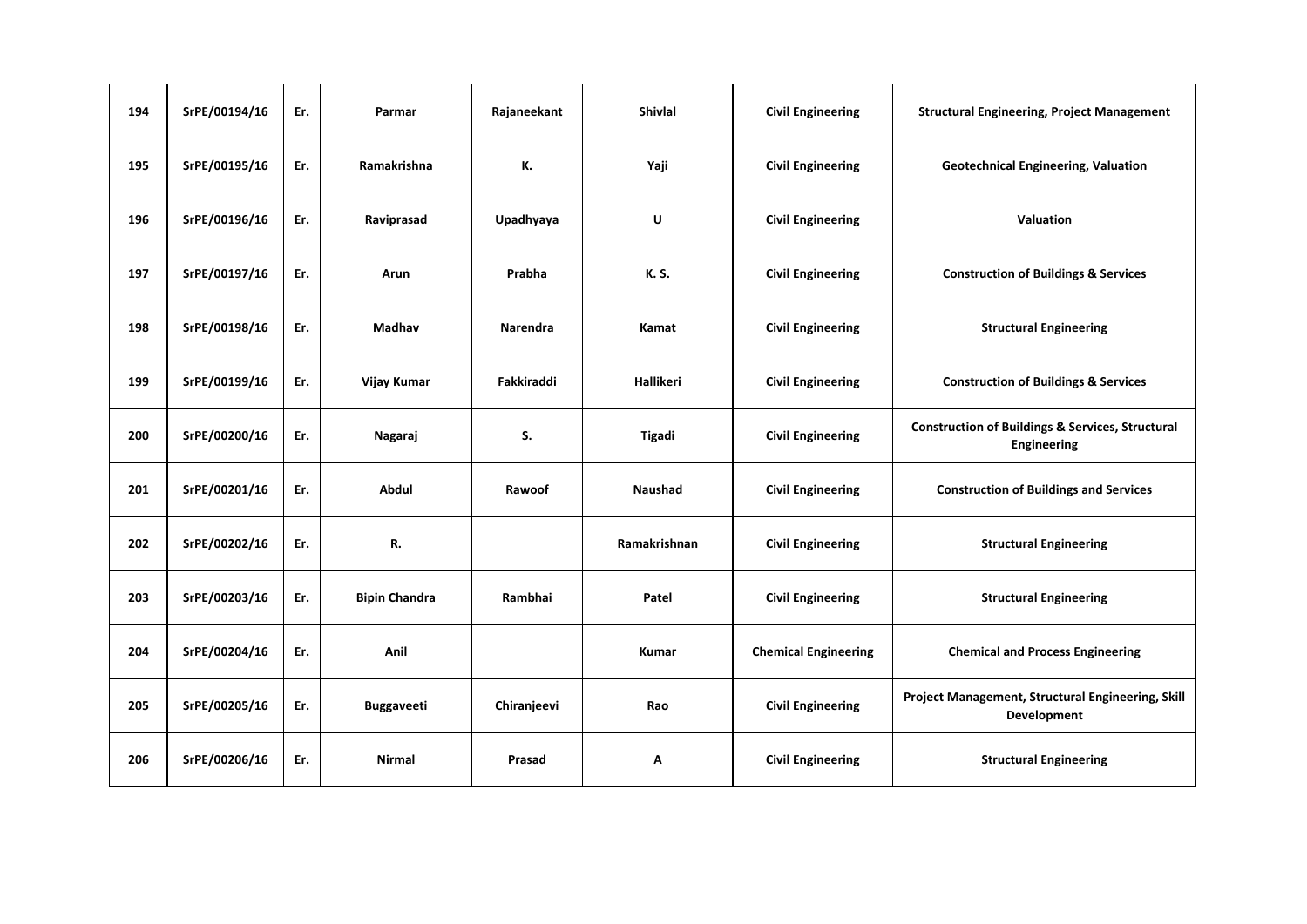| 207 | SrPE/00207/16 | Er. | <b>Bawane</b> | Vijay           | Chintamanrao   | <b>Mechanical Engineering</b> | <b>Project Management, Valuation</b>                                                                  |
|-----|---------------|-----|---------------|-----------------|----------------|-------------------------------|-------------------------------------------------------------------------------------------------------|
| 208 | SrPE/00208/16 | Er. | Bir           | <b>Bhan</b>     | Goyal          | <b>Civil Engineering</b>      | <b>Construction of Buildings &amp; Services, Valuation</b>                                            |
| 209 | SrPE/00209/16 | Er. | Kanubhai      | Punjalal        | Gajjar         | <b>Civil Engineering</b>      | <b>Construction of Buildings &amp; Services, Valuation</b>                                            |
| 210 | SrPE/00210/16 | Er. | K. A. N.      |                 | Prasad         | <b>Civil Engineering</b>      | <b>Execution of Civil Projects, Skill Development</b>                                                 |
| 211 | SrPE/00211/16 | Er. | <b>Balbir</b> | Singh           | <b>Bhupal</b>  | <b>Electrical Engineering</b> | Maintenance of E & M Services on Naval Ships, MEP<br><b>Services Engineering</b>                      |
| 212 | SrPE/00212/16 | Er. | Raj           | <b>Kumar</b>    | Sekhri         | <b>Civil Engineering</b>      | <b>Construction of Buildings and Services,</b>                                                        |
| 213 | SrPE/00213/16 | Er. | <b>Naresh</b> | <b>Amritial</b> | <b>Chandak</b> | <b>Mechanical Engineering</b> | Valuation, Insurance, Surveying, Loss Assessor                                                        |
| 214 | SrPE/00214/16 | Er. | К.            |                 | Chinnapan      | <b>Mechanical Engineering</b> | <b>HVAC Engineering</b>                                                                               |
| 215 | SrPE/00215/16 | Er. | Radheshyam    | Zumbarlalji     | Chandak        | <b>Mechanical Engineering</b> | <b>Valuation &amp; Consultants</b>                                                                    |
| 216 | SrPE/00216/16 | Er. | N. N.         | Nagendra        | <b>Kumar</b>   | <b>Civil Engineering</b>      | <b>Structural Engineering</b>                                                                         |
| 217 | SrPE/00217/16 | Dr. | Morampudi     |                 | Chandrasekhar  | <b>Civil Engineering</b>      | <b>Structural Engineering, Study of Special Concrete</b><br>(FRSCC) and Structural Behaviour          |
| 218 | SrPE/00218/16 | Er. | R. V. V. N.   | Jagapathi       | Raju           | <b>Civil Engineering</b>      | <b>Construction of Buildings &amp; Services, Valuation,</b><br><b>Arbitration, Quantity Surveying</b> |
| 219 | SrPE/00219/16 | Er. | <b>V.P.</b>   |                 | Ponnuswami     | <b>Civil Engineering</b>      | <b>Structural Engineering</b>                                                                         |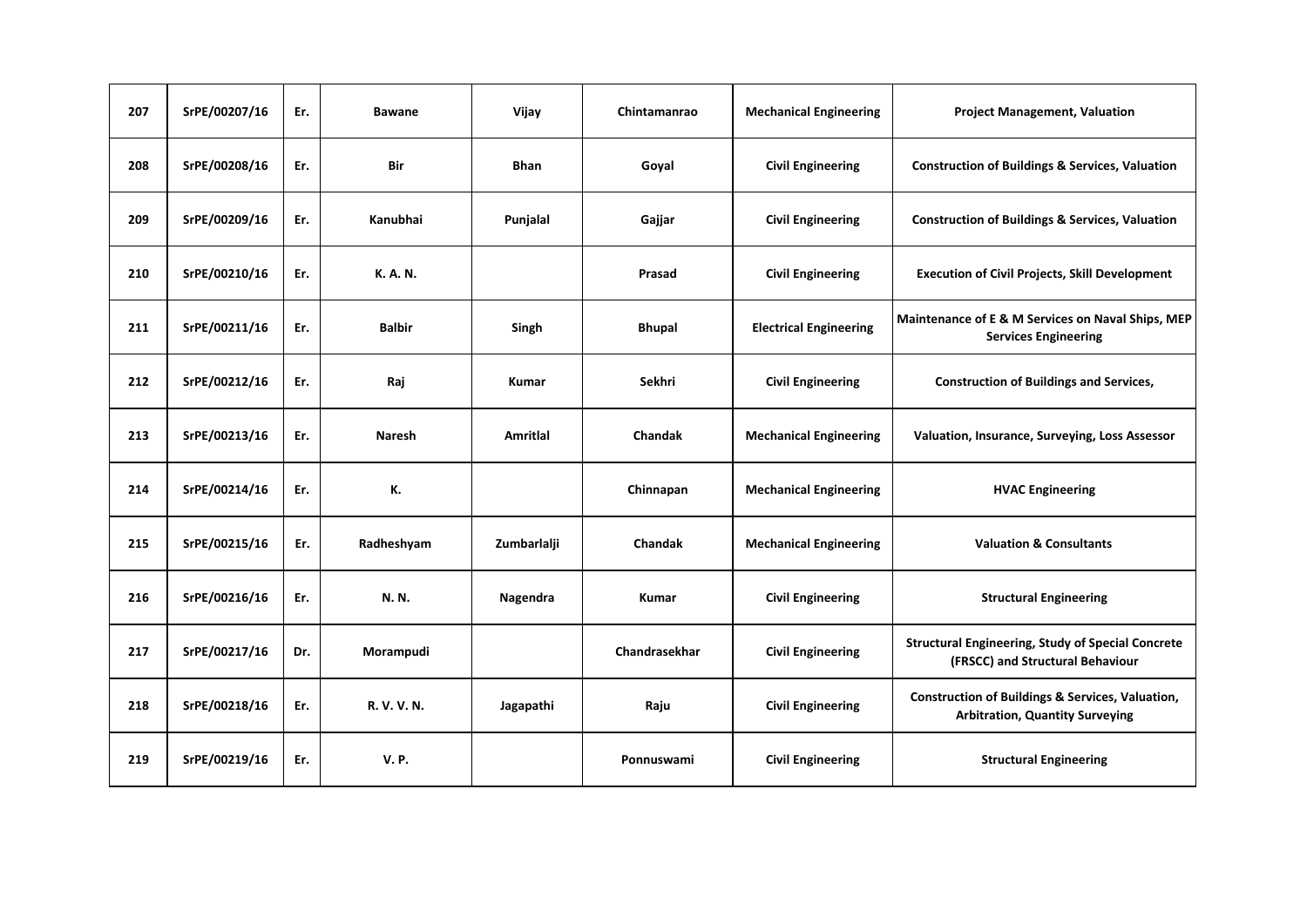| 220 | SrPE/00220/16 | Er. | Guruprasad      |                | S.              | <b>Civil Engineering</b>        | <b>Construction of Buildings &amp; Services</b>                                                              |
|-----|---------------|-----|-----------------|----------------|-----------------|---------------------------------|--------------------------------------------------------------------------------------------------------------|
| 221 | SrPE/00221/16 | Er. | <b>Subhash</b>  | Chand          | <b>Mehrotra</b> | <b>Civil Engineering</b>        | <b>Structural Engineering</b>                                                                                |
| 222 | SrPE/00222/16 | Er. | Roy             | <b>Kurian</b>  | K. K.           | <b>Chemical Engineering</b>     | Process Engineering, Zinc Extraction Technology,<br><b>Fertilizers, Rayon Manufacturing</b>                  |
| 223 | SrPE/00223/16 | Er. | Ranga           | Venkatachary   | Kidambi         | <b>Mechanical Engineering</b>   | <b>Valuation of Plant &amp; Machinery</b>                                                                    |
| 224 | SrPE/00224/16 | Er. | <b>Devadas</b>  |                | Kamath C.       | <b>Civil Engineering</b>        | <b>Structural Engineering</b>                                                                                |
| 225 | SrPE/00225/16 | Er. | Somenath        |                | Ghosh           | <b>Chemical Engineering</b>     | Innovation, Information Technology                                                                           |
| 226 | SrPE/00226/16 | Er. | <b>K.R.</b>     | Arul           | Shankaran       | <b>Mechanical Engineering</b>   | Mechanical, Heat and Mass Transfers, Thermal<br>Systems, Project Management, Maintenance<br>Engineering      |
| 227 | SrPE/00227/16 | Dr. | Naginbhai       | Chandubhai     | Patel           | <b>Agricultural Engineering</b> | <b>Crop Processing Engineering, Post Harvest</b><br><b>Engineering, Food Engineering, Project Management</b> |
| 228 | SrPE/00228/16 | Er. | Amarnath        |                | К.              | <b>Civil Engineering</b>        | <b>Structural Engineering</b>                                                                                |
| 229 | SrPE/00229/16 | Er. | Rajagopalachary |                | D.              | <b>Civil Engineering</b>        | <b>Structrural Engineering</b>                                                                               |
| 230 | SrPE/00230/16 | Er. | <b>V.V.</b>     | <b>Krishna</b> | Reddy           | <b>Civil Engineering</b>        | <b>Structural Engineering</b>                                                                                |
| 231 | SrPE/00231/16 | Er. | <b>Satish</b>   | Vasant         | Salpekar        | <b>Civil Engineering</b>        | <b>Project Management</b>                                                                                    |
| 232 | SrPE/00232/16 | Er. | Ajay            | Vasant         | Mokashi         | <b>Civil Engineering</b>        | <b>Structural Engineering</b>                                                                                |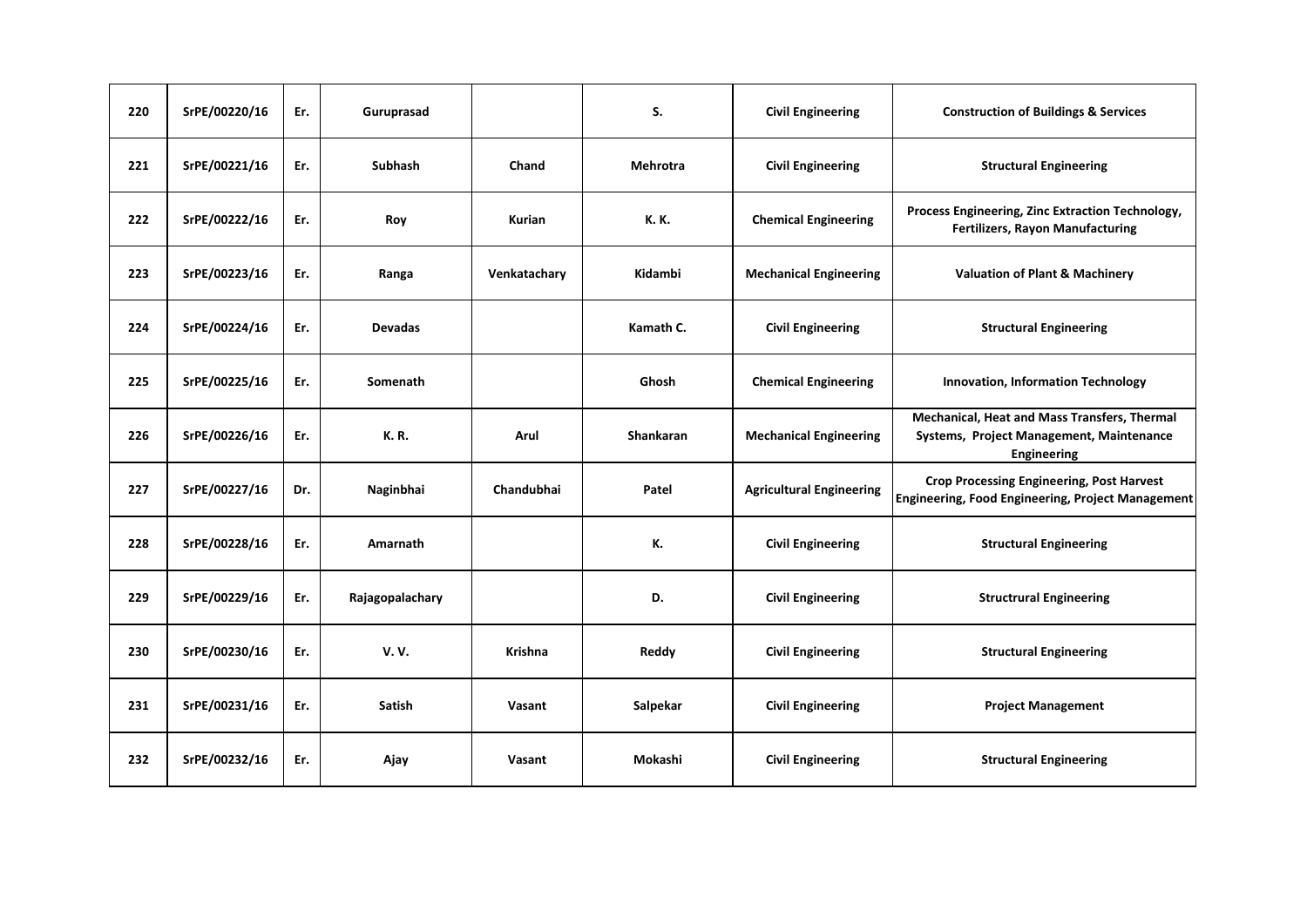| 233 | SrPE/00233/16 | Er. | Arun             | <b>Kumar</b>       | Singh           | <b>Civil Engineering</b> | <b>Project Management, Third Party Audit</b>                                                                                         |
|-----|---------------|-----|------------------|--------------------|-----------------|--------------------------|--------------------------------------------------------------------------------------------------------------------------------------|
| 234 | SrPE/00234/16 | Er. | Vinay            | <b>Martand</b>     | Galande         | <b>Civil Engineering</b> | <b>Construction of Buildings and Services, Project</b><br>Management                                                                 |
| 235 | SrPE/00235/16 | Er. | Ramesh           | Vasudeo            | Meghrajani      | <b>Civil Engineering</b> | <b>Structural Engineering, Software Development for</b><br><b>Civil Engineering</b>                                                  |
| 236 | SrPE/00236/16 | Er. | <b>Suneel</b>    | Shreehari          | Voditel         | <b>Civil Engineering</b> | <b>Structural Engineering</b>                                                                                                        |
| 237 | SrPE/00237/16 | Er. | Shripad          | Purushottam        | <b>Kulkarni</b> | <b>Civil Engineering</b> | Retrofitting of Structures, Non Destructive Testing                                                                                  |
| 238 | SrPE/00238/16 | Er. | Amol             | <b>Madhukar</b>    | Shingarey       | <b>Civil Engineering</b> | Geotechnical Engineering, Roads and Highways<br><b>Engineering, Testing of Building Materials</b>                                    |
| 239 | SrPE/00239/16 | Er. | R.               |                    | Sridhar         | <b>Civil Engineering</b> | <b>Structural Engineering</b>                                                                                                        |
| 240 | SrPE/00240/16 | Er. | R.               | N.                 | Pranesh         | <b>Civil Engineering</b> | <b>Structural Engineering</b>                                                                                                        |
| 241 | SrPE/00241/16 | Er. | <b>Nagesh</b>    | В.                 | V.              | <b>Civil Engineering</b> | <b>Structural Engineering</b>                                                                                                        |
| 242 | SrPE/00242/16 | Er. | N                |                    | Ramprakash      | <b>Civil Engineering</b> | <b>Structural Engineering</b>                                                                                                        |
| 243 | SrPE/00243/16 | Dr. | R.               |                    | Jagadish        | <b>Civil Engineering</b> | Structural Engineering, Non Destructive Testing,<br>Restoration, Rehabilitation and Repair of Civil<br><b>Engineering Structures</b> |
| 244 | SrPE/00244/16 | Er. | Sudhir           | <b>Kumar</b>       | <b>Dhawan</b>   | <b>Civil Engineering</b> | <b>Project Management</b>                                                                                                            |
| 245 | SrPE/00245/16 | Er. | <b>Shriniwas</b> | <b>Shridharrao</b> | Warnekar        | <b>Civil Engineering</b> | <b>Construction of Buildings and Services</b>                                                                                        |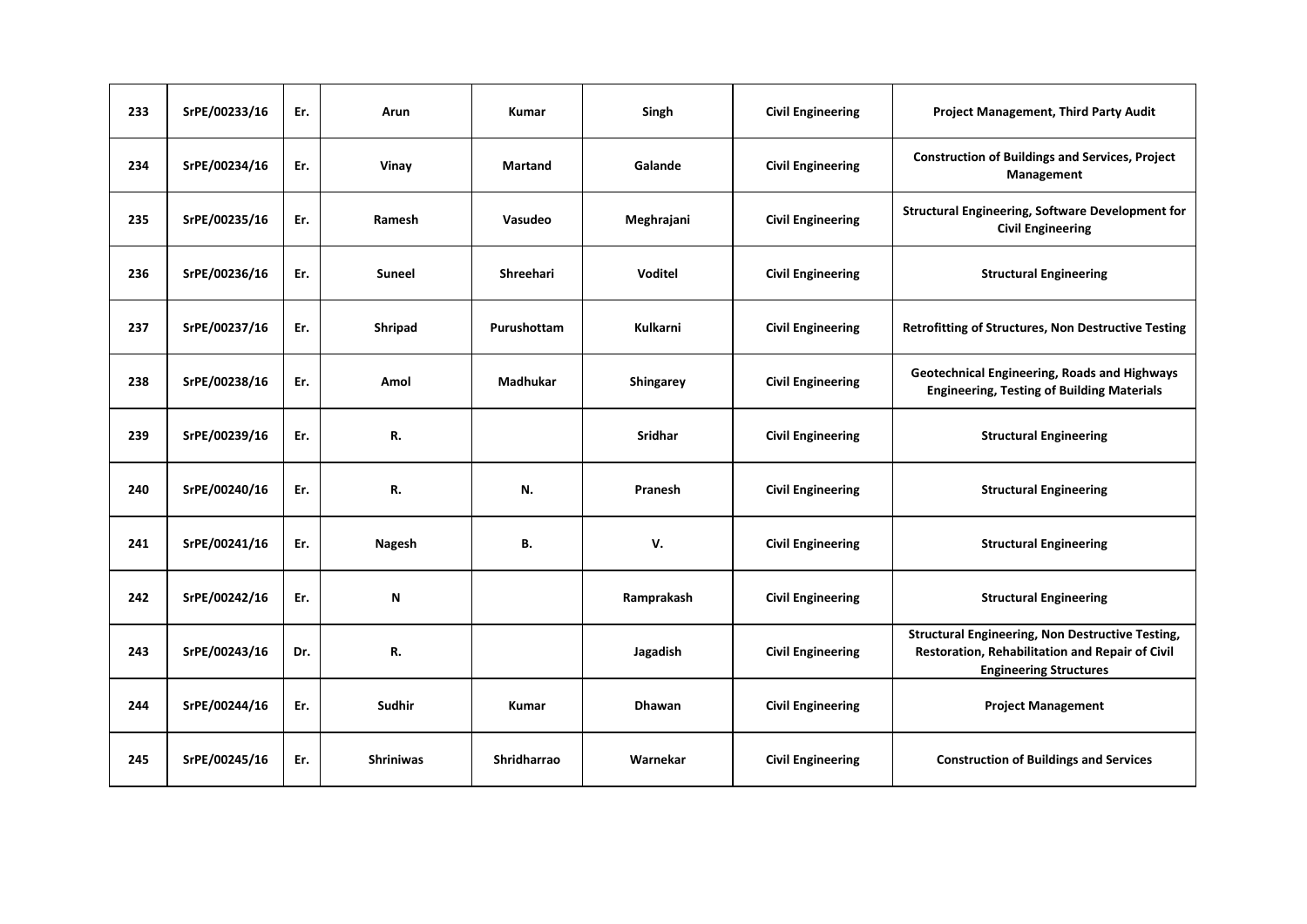| 246 | SrPE/00246/16 | Er. | Umeshchandra     | Vasudeo      | <b>Dhargalkar</b> | <b>Civil Engineering</b>      | Structural Engineering, Structural Rehabilitation,<br>Earthquake Resistant Design, Project Management |
|-----|---------------|-----|------------------|--------------|-------------------|-------------------------------|-------------------------------------------------------------------------------------------------------|
| 247 | SrPE/00247/16 | Er. | Ι.               | S.           | Manocha           | <b>Civil Engineering</b>      | <b>Construction of Buildings and Services</b>                                                         |
| 248 | SrPE/00248/16 | Er. | К.               | А.           | Manikandan        | <b>Civil Engineering</b>      | <b>Construction of Buildings and Services, Valuation</b>                                              |
| 249 | SrPE/00249/16 | Er. | Harish           | Chandra      | Mishra            | <b>Mechanical Engineering</b> | <b>Power Generation &amp; Distribution</b>                                                            |
| 250 | SrPE/00250/16 | Er. | <b>Mahipal</b>   |              | Jain              | <b>Mechanical Engineering</b> | <b>Production Engineering</b>                                                                         |
| 251 | SrPE/00251/16 | Er. | <b>Brijendra</b> |              | Singh             | <b>Civil Engineering</b>      | <b>Construction of Buildings and Services</b>                                                         |
| 252 | SrPE/00252/16 | Er. | Saripalli        |              | Suryanarayana     | <b>Civil Engineering</b>      | <b>Construction of Buildings and Services</b>                                                         |
| 253 | SrPE/00253/16 | Er. | В.               |              | Sivagurunathan    | <b>Civil Engineering</b>      | <b>Structural Engineering</b>                                                                         |
| 254 | SrPE/00254/16 | Er. | <b>Mukul</b>     |              | Agrawal           | <b>Electrical Engineering</b> | Industrial and Power Sector Design Engineering                                                        |
| 255 | SrPE/00255/16 | Er. | Kalyan           | <b>Kumar</b> | Ganguly           | <b>Civil Engineering</b>      | <b>Structural Engineering</b>                                                                         |
| 256 | SrPE/00256/16 | Er. | Anoop            | <b>Kumar</b> | <b>Mittal</b>     | <b>Civil Engineering</b>      | <b>Construction of Buildings and Services</b>                                                         |
| 257 | SrPE/00257/16 | Er. | Sundarapandian   |              | Kuppuswamy        | <b>Civil Engineering</b>      | <b>Construction of Buildings and Services, Valuation</b>                                              |
| 258 | SrPE/00258/16 | Er. | А.               | Ρ.           | Radhakrishnan     | <b>Civil Engineering</b>      | <b>Construction of Buildings and Services</b>                                                         |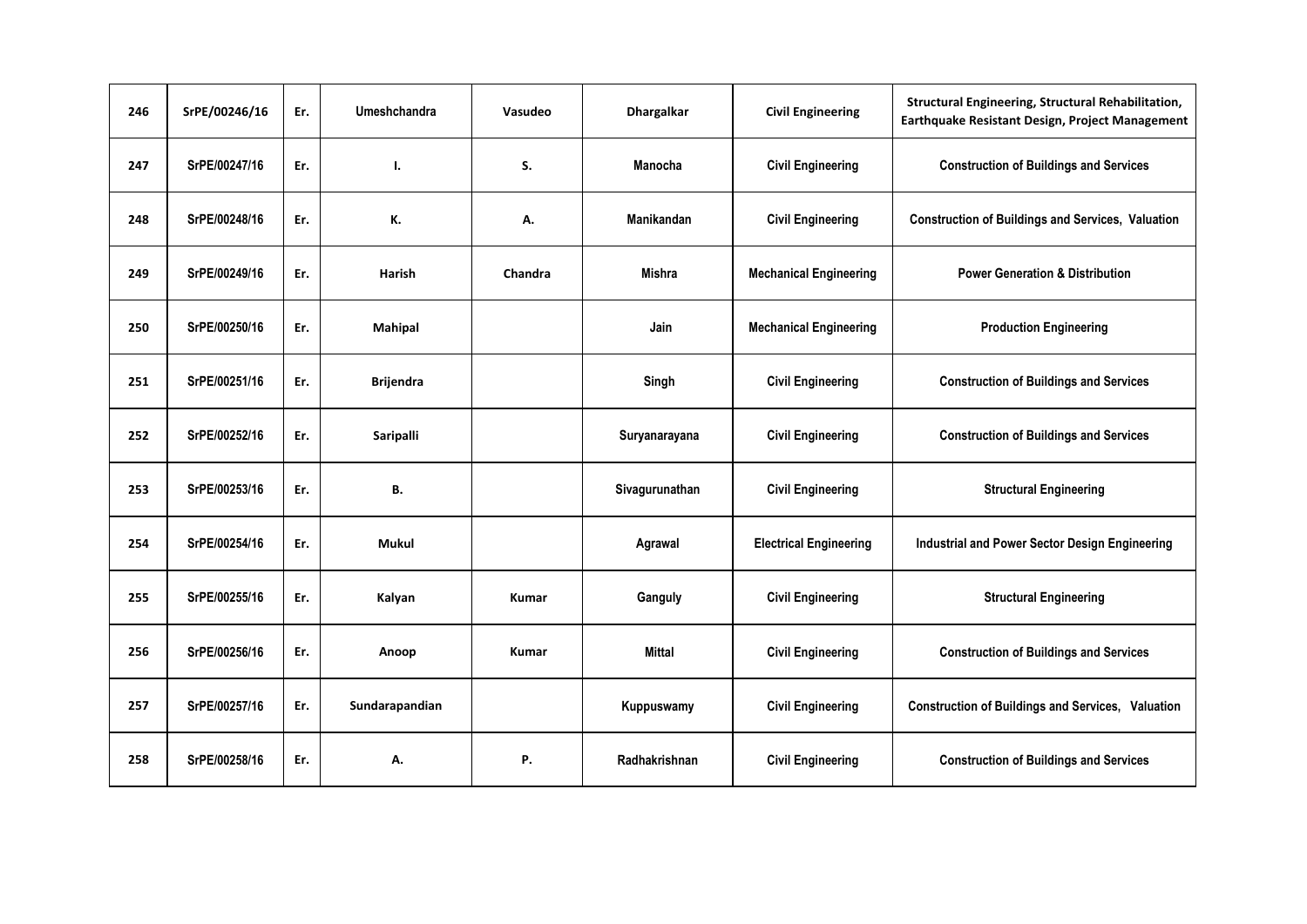| 259 | SrPE/00259/16 | Er. | <b>Badugu</b>      | Venkata Ramana    | <b>Murthy</b>    | <b>Mechanical Engineering</b> | Refrigeration & Air Conditioning Engineering,<br><b>Production &amp; Control Engineering</b>      |
|-----|---------------|-----|--------------------|-------------------|------------------|-------------------------------|---------------------------------------------------------------------------------------------------|
| 260 | SrPE/00260/16 | Er. | S.                 | R.                | Ravichandran     | <b>Metallurgy Engineering</b> | <b>Plant Operations, Quality Management</b>                                                       |
| 261 | SrPE/00261/16 | Er. | <b>Sheth</b>       | <b>Kirtikumar</b> | <b>Navnitlal</b> | <b>Civil Engineering</b>      | <b>Environmental Engineering</b>                                                                  |
| 262 | SrPE/00262/16 | Er. | Sanjay             |                   | <b>Bahadur</b>   | <b>Civil Engineering</b>      | <b>Building Materials Engineering</b>                                                             |
| 263 | SrPE/00263/16 | Er. | V.                 |                   | Amirthalingam    | <b>Civil Engineering</b>      | <b>Construction Engineering &amp; Services and Trainings</b>                                      |
| 264 | SrPE/00264/16 | Er. | Rakesh             | <b>Kumar</b>      | Hustoo           | <b>Civil Engineering</b>      | Construction of Buildings and Services, Project<br>Management                                     |
| 265 | SrPE/00265/16 | Er. | <b>Nallathambi</b> |                   | P                | <b>Civil Engineering</b>      | <b>Structural Engineering</b>                                                                     |
| 266 | SrPE/00266/16 | Er. | Moti               | Ram               | Sharma           | <b>Civil Engineering</b>      | <b>Environmental Engineering</b>                                                                  |
| 267 | SrPE/00267/16 | Er. | <b>Thanabalan</b>  |                   | Murugesan        | <b>Chemical Engineering</b>   | Project Management, Organic Chemicals Production<br><b>Engineering, Environmental Engineering</b> |
| 268 | SrPE/00268/16 | Er. | Umesh              |                   | R                |                               | <b>Construction of Buildings and Services, Project</b><br>Management                              |
| 269 | SrPE/00269/16 | Er. | <b>Mukund</b>      | Manohar           | Wazalwar         | <b>Civil Engineering</b>      | Irrigation Engineering, Water Supply Engineering                                                  |
| 270 | SrPE/00270/16 | Er. | <b>Kamlesh</b>     | Kumar M.          | <b>Dwivedi</b>   | <b>Civil Engineering</b>      | <b>Construction of Buildings and Services</b>                                                     |
| 271 | SrPE/00271/16 | Er. | G.                 |                   | Jayabal          | <b>Mechanical Engineering</b> | <b>Valuation of Plant &amp; Mechinerry</b>                                                        |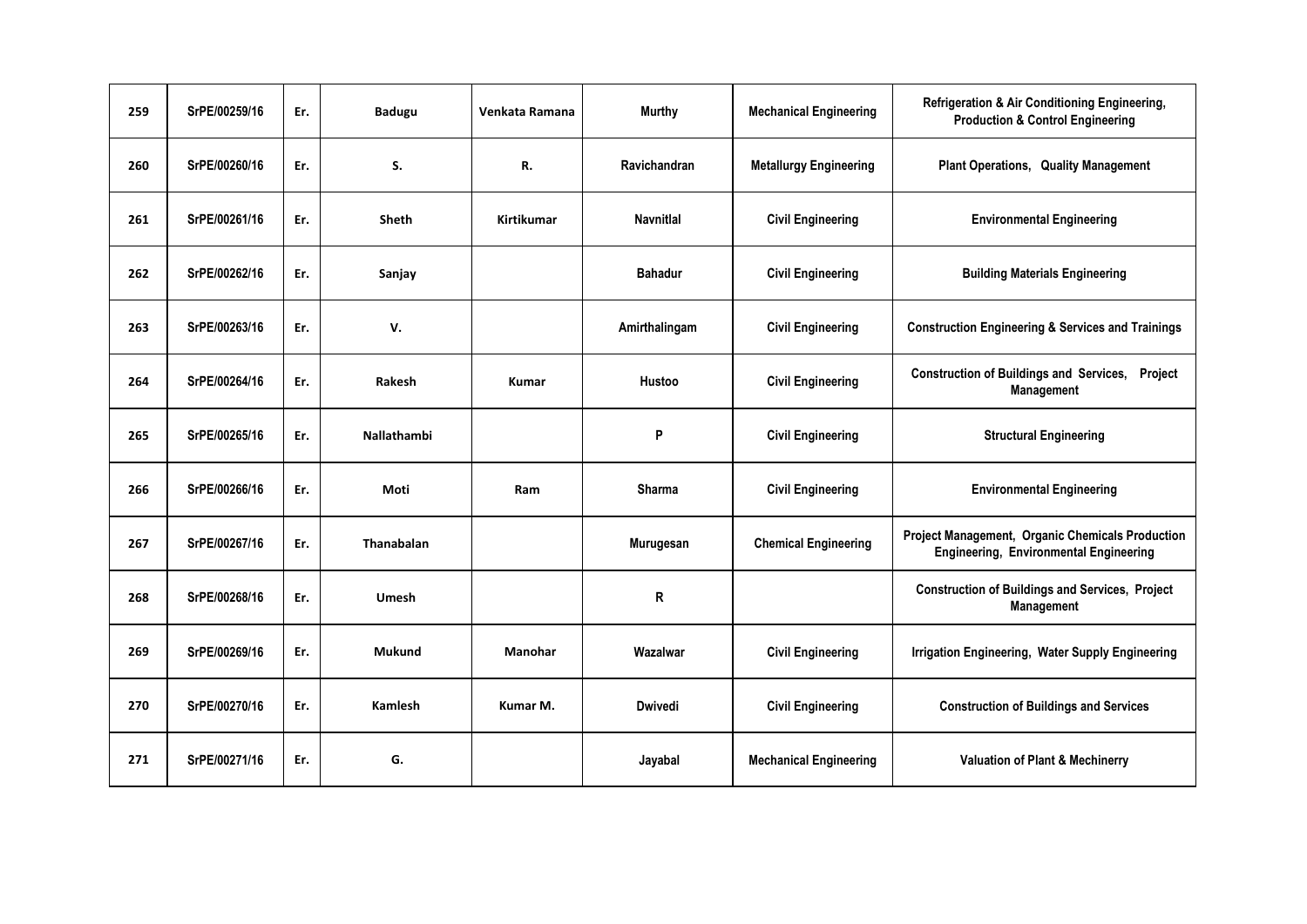| 272 | SrPE/00272/16 | Er. | Lognathen            |                 | Swamiappan    | <b>Civil Engineering</b>      | Geotechnical Engineering, Structural Engineering                                                |
|-----|---------------|-----|----------------------|-----------------|---------------|-------------------------------|-------------------------------------------------------------------------------------------------|
| 273 | SrPE/00273/16 | Er. | Achintya             | Kumar           | <b>Biswas</b> | <b>Civil Engineering</b>      | <b>Structural Engineering</b>                                                                   |
| 274 | SrPE/00274/16 | Er. | Mawicka              | <b>Sundaram</b> | Sokkalingam   | <b>Civil Engineering</b>      | <b>Structural Engineering</b>                                                                   |
| 275 | SrPE/00275/16 | Er. | Uttam                | <b>Kumar</b>    | Sen           | <b>Civil Engineering</b>      | Arbitration, Contract Management                                                                |
| 276 | SrPE/00276/16 | Er. |                      | $\mathsf{v}$    | Anirudhan     | <b>Civil Engineering</b>      | <b>Geotechnical Engineering</b>                                                                 |
| 277 | SrPE/00277/16 | Er. | J.                   | <b>Victor</b>   | Kolandaisamy  | <b>Mechanical Engineering</b> | <b>Production Engineering</b>                                                                   |
| 278 | SrPE/00278/16 | Er. | Kuldeep              | Kumar           | Moza          | <b>Civil Engineering</b>      | <b>Geotechnical Engineering</b>                                                                 |
| 279 | SrPE/00279/16 | Er. | Ravinder             | <b>Kumar</b>    | Nagpal        | <b>Electrical Engineering</b> | Project Management and Quality Assurance in<br><b>Buildings Construction, Skill Development</b> |
| 280 | SrPE/00280/16 | Er. | Venkatadinarayanaraj |                 | Gudela        | <b>Marine Engineering</b>     | Marine Engineering & Dredging & Port Services                                                   |
| 281 | SrPE/00281/16 | Er. | Anbu                 | <b>Thomas</b>   | <b>Samuel</b> | <b>Civil Engineering</b>      | <b>Structural Engineering</b>                                                                   |
| 282 | SrPE/00282/16 | Er. | Gurvinder            | Singh           | <b>Bedi</b>   | <b>Civil Engineering</b>      | Roads and Highways Engineering                                                                  |
| 283 | SrPE/00283/16 | Er. | S.                   | v.              | Mani          | <b>Civil Engineering</b>      | Roads and Highways Engineering                                                                  |
| 284 | SrPE/00284/16 | Er. | <b>Virendra</b>      | <b>Kumar</b>    | Jain          | <b>Mechanical Engineering</b> | <b>Maintenance of Mechanical Works</b>                                                          |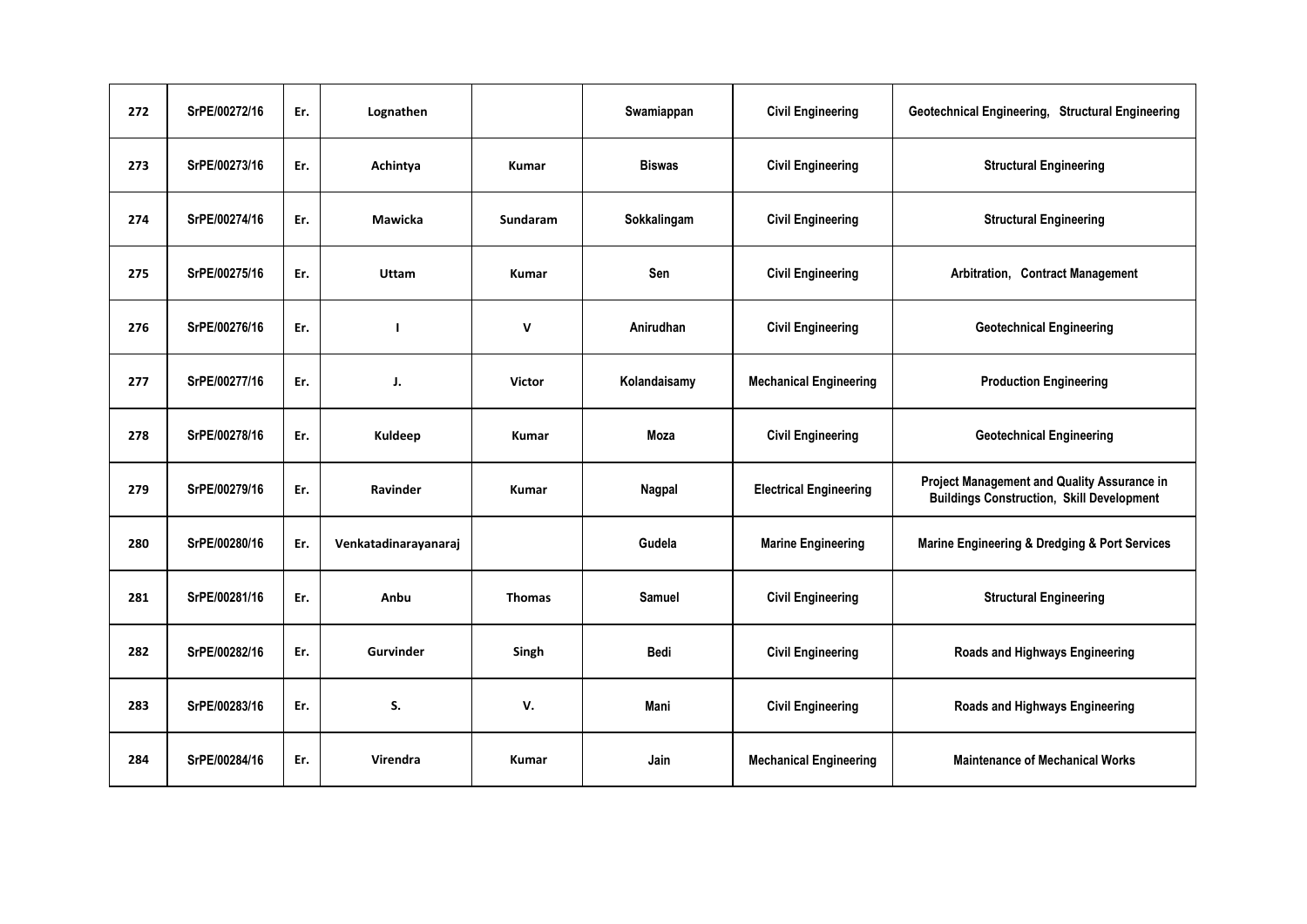| 285 | SrPE/00285/16 | Er. | А.                 | S.           | <b>Balu</b>      | <b>Civil Engineering</b>        | Construction of Buildings and Services, Surveying,<br>Valuation          |
|-----|---------------|-----|--------------------|--------------|------------------|---------------------------------|--------------------------------------------------------------------------|
| 286 | SrPE/00286/16 | Er. | Sundararaj         |              | R.               | <b>Civil Engineering</b>        | <b>Construction of Buildings and Services, Structural</b><br>Engineering |
| 287 | SrPE/00287/16 | Er. | Suresh             | <b>Kumar</b> | R.               | <b>Civil Engineering</b>        | <b>Construction of Buildings and Services</b>                            |
| 288 | SrPE/00288/16 | Er. | А.                 |              | <b>Basakaran</b> | <b>Civil Engineering</b>        | <b>Construction of Buildings and Services, Structural</b><br>Engineering |
| 289 | SrPE/00289/16 | Er. | Ρ.                 | Manicanda    | Sinouvassane     | <b>Civil Engineering</b>        | <b>Construction of Buildings and Services</b>                            |
| 290 | SrPE/00290/16 | Er. | Kumaresan          |              | G                | <b>Civil Engineering</b>        | Geotechnical Engineering, Structural Engiineering                        |
| 291 | SrPE/00291/16 | Er. | Yogesh             |              | Chandra          | <b>Mechanical Engineering</b>   | Materials Management, Refrigeration Engineering                          |
| 292 | SrPE/00292/16 | Er. |                    |              | Ramamoorthy      | <b>Civil Engineering</b>        | <b>Construction of Buildings and Services</b>                            |
| 293 | SrPE/00293/16 | Er. | S.                 |              | <b>Suresh</b>    | <b>Civil Engineering</b>        | <b>Construction of Buildings and Services</b>                            |
| 294 | SrPE/00294/16 | Er. | Duraisamy          | $\mathsf{v}$ | M                | <b>Agricultural Engineering</b> | Project Management, Farm Power Machinery<br>Engineering                  |
| 295 | SrPE/00295/16 | Er. | Jayabhadran        |              | Ρ.               | <b>Civil Engineering</b>        | <b>Construction of Buildings and Services, Valuation</b>                 |
| 296 | SrPE/00296/16 | Er. | <b>Subrata</b>     |              | Mukhopadhyay     | <b>Electrical Engineering</b>   | <b>Power Systems Engineering</b>                                         |
| 297 | SrPE/00297/16 | Er. | <b>Ramakrishna</b> | Rao          | <b>Nunna</b>     | <b>Electrical Engineering</b>   | Mechanical and Electical Services Management and<br>Engineering          |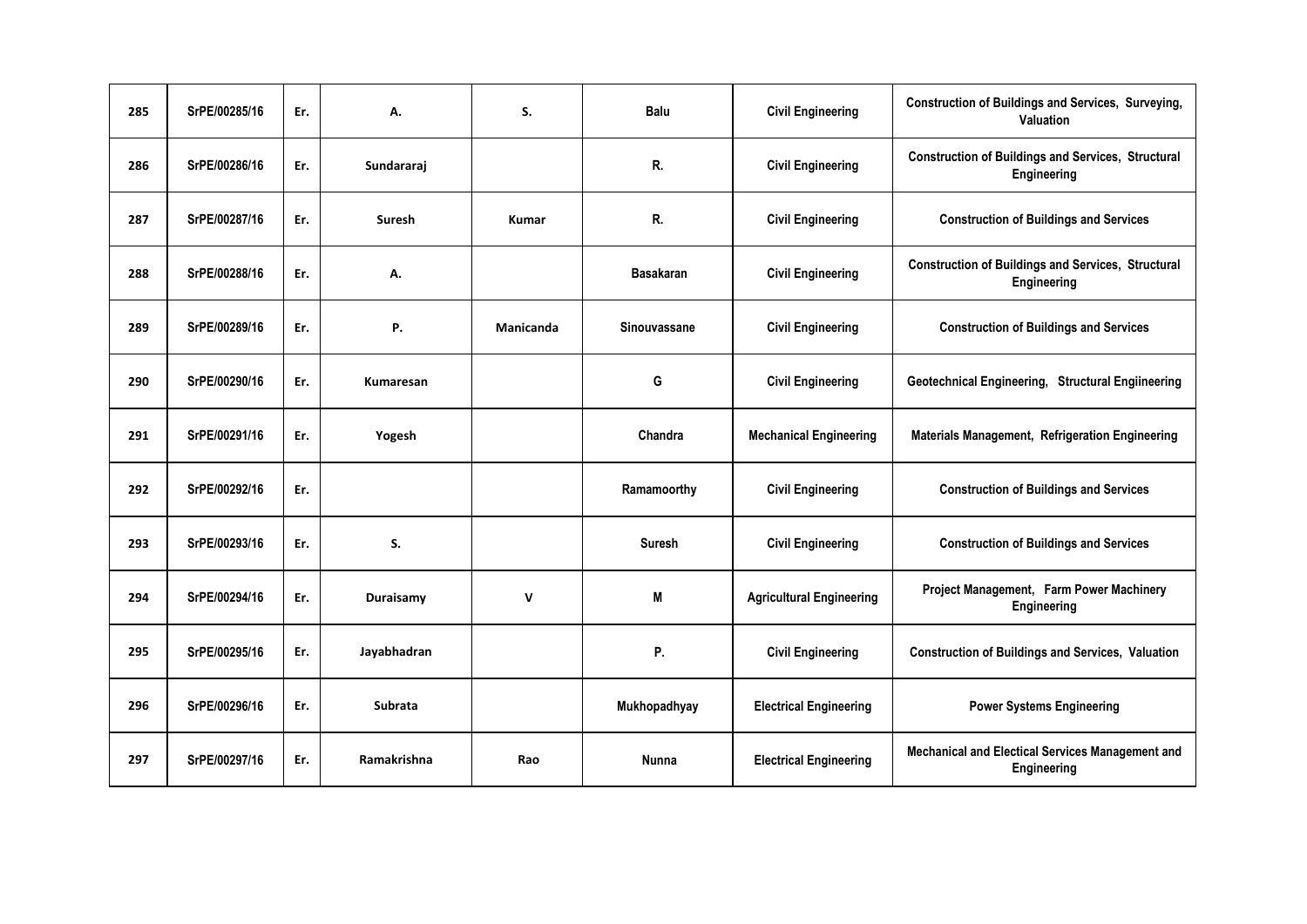| 298 | SrPE/00298/16 | Er. | Vinochandra       | Devrajbhai         | Radadia        | <b>Mechanical Engineering</b> | <b>Production Engineering</b>                     |
|-----|---------------|-----|-------------------|--------------------|----------------|-------------------------------|---------------------------------------------------|
| 299 | SrPE/00299/16 | Er. | Chiluveru         |                    | Purushotham    | <b>Civil Engineering</b>      | <b>Geotechnical Engineering</b>                   |
| 300 | SrPE/00300/16 | Er. | <b>Victor</b>     |                    | $\mathsf{T}$   | <b>Mining Engineering</b>     | Mines Management & Mineral Processing Engineering |
| 301 | SrPE/00301/16 | Er. | Muniraj           | Н.                 | C              | <b>Mechanical Engineering</b> | <b>Project Management</b>                         |
| 302 | SrPE/00302/16 | Er. | <b>Vivek</b>      | Govind             | <b>Naik</b>    | <b>Civil Engineering</b>      | <b>Construction of Buildings and Services</b>     |
| 303 | SrPE/00303/16 | Er. | <b>Dilip</b>      | Sharadchandra      | Shirbanikar    | <b>Electrical Engineering</b> | Design of Electrical Power Systems Engineering    |
| 304 | SrPE/00304/16 | Er. | Ram               | Radhakrishna       | Shastri        | <b>Mechanical Engineering</b> | <b>Power Generation Installation Engineering</b>  |
| 305 | SrPE/00305/16 | Er. | <b>Ashok</b>      | <b>Bhalchandra</b> | Mohidekar      | <b>Civil Engineering</b>      | <b>Construction of Buildings and Services</b>     |
| 306 | SrPE/00306/16 | Er. | Keshav            | <b>Chandrakant</b> | Tayade         | <b>Civil Engineering</b>      | <b>Concrete Technology</b>                        |
| 307 | SrPE/00307/16 | Er. | <b>Suhas</b>      | Pramod             | <b>Bhave</b>   | <b>Civil Engineering</b>      | <b>Structural Engineering</b>                     |
| 308 | SrPE/00308/16 | Er. | Amitabh           | Chandrashekhar     | <b>Belekar</b> | <b>Civil Engineering</b>      | <b>Construction of Buildings and Services</b>     |
| 309 | SrPE/00309/16 | Er. | <b>Ramkrishna</b> | Namdeorao          | Pawar          | <b>Civil Engineering</b>      | <b>Water Supply Systems Engineering</b>           |
| 310 | SrPE/00310/16 | Er. | Satish            | <b>Shrikrishna</b> | Mase           | <b>Civil Engineering</b>      | <b>Structural Engineering</b>                     |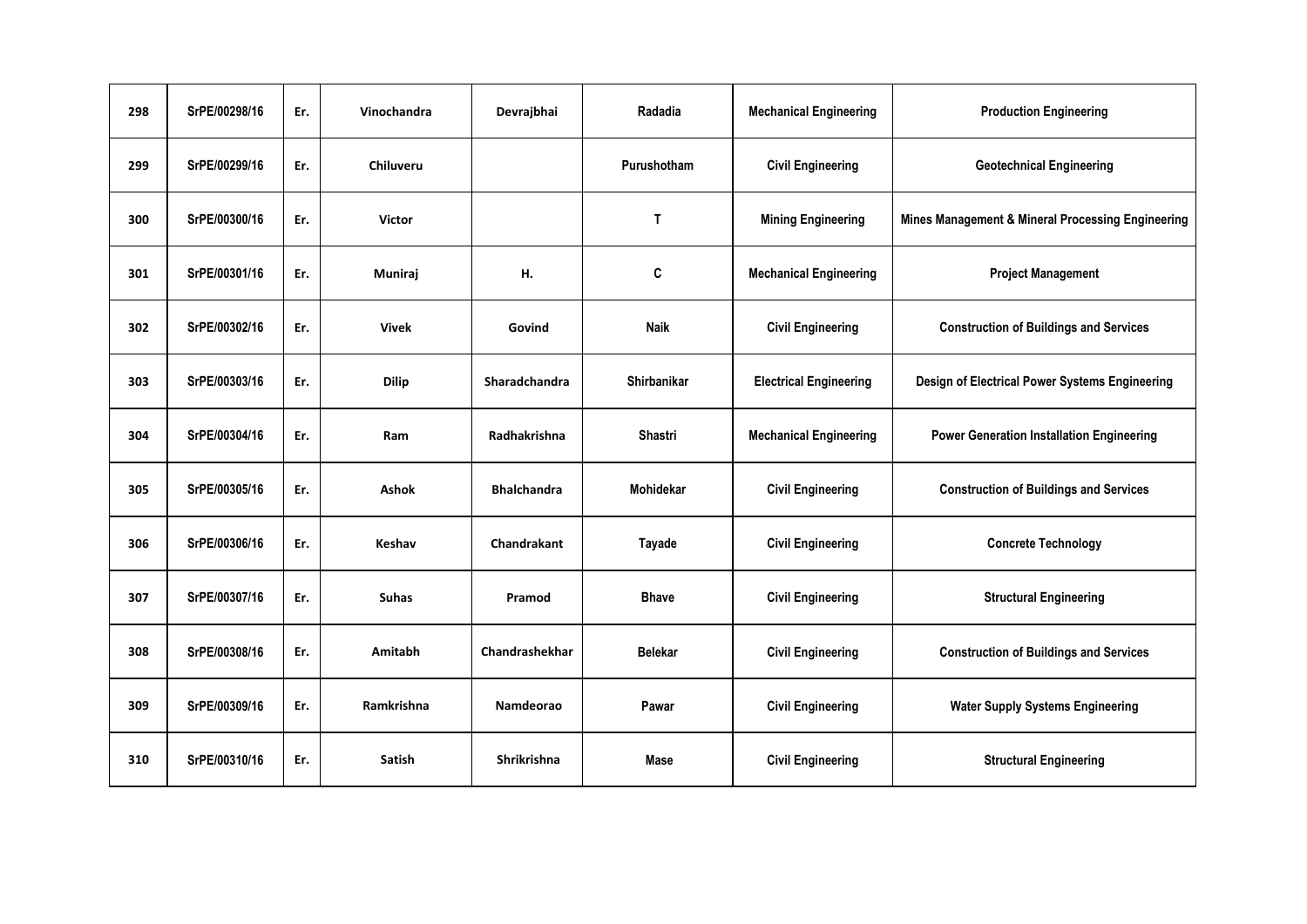| 311 | SrPE/00311/16 | Er. | Rakesh           | Keshao    | Andhare                | <b>Computer Science &amp;</b><br>Engineering     | Networking and Algorithm Engineering, Project<br>Management, Programming and Performance<br><b>Evaluation</b>                                                          |
|-----|---------------|-----|------------------|-----------|------------------------|--------------------------------------------------|------------------------------------------------------------------------------------------------------------------------------------------------------------------------|
| 312 | SrPE/00312/16 | Er. | Kuduvalli        | Ramaswami | Krishnamurthy          | <b>Mining Engineering</b>                        | <b>Metalliferous Mining Engineering</b>                                                                                                                                |
| 313 | SrPE/00313/16 | Er. | <b>Adibhatla</b> | Santha    | Ram                    | <b>Mining Engineering</b>                        | Rock Slope Engineering, Undergound Mine Design,<br>Rock Mechanics, Mine Environmental Engineering                                                                      |
| 314 | SrPE/00314/16 | Er. | Venkateswarlu    |           | Nori                   | Electrical &<br>Telecommunication<br>Engineering | <b>Radio and TV Engineering</b>                                                                                                                                        |
| 315 | SrPE/00315/16 | Er. | Hemant           | ljjatrai  | <b>Mehta</b>           | <b>Civil Engineering</b>                         | <b>Structural Engineering, Geotechnical Engineering</b>                                                                                                                |
| 316 | SrPE/00316/16 | Er. | Gurnam           |           | Singh                  | <b>Electrical Engineering</b>                    | Power Generation, Transmission Distribution and<br><b>Transformation Engineering, Electrical Machinery</b><br>Maintenance Engineering, Power Electronics and<br>Drives |
| 317 | SrPE/00317/16 | Er. | <b>Birendra</b>  | Prasad    | Singh                  | <b>Civil Engineering</b>                         | <b>Bridge Designing,</b><br><b>Construction of Buildings</b><br>& Services                                                                                             |
| 318 | SrPE/00318/16 | Er. | <b>Shrinivas</b> |           | Kutumbale              | <b>Civil Engineering</b>                         | <b>Structural Engineering,</b><br><b>Construction of Building &amp; Services</b>                                                                                       |
| 319 | SrPE/00319/16 | Er. | К.               |           | <b>Balasubramanian</b> | <b>Civil Engineering</b>                         | <b>Execution of Roads, Bridges &amp; Marine Structures</b>                                                                                                             |
| 320 | SrPE/00320/16 | Er. | Vedula           | Surya     | Rajasekhar             | <b>Civil Engineering</b>                         | <b>Structural Engineering</b>                                                                                                                                          |
| 321 | SrPE/00321/16 | Er. | М.               | Padmaja   |                        | <b>Civil Engineering</b>                         | <b>Structural Engineering</b>                                                                                                                                          |
| 322 | SrPE/00322/16 | Dr. | Subramanian      |           | Narayanan              | <b>Civil Engineering</b>                         | <b>Structural Engineering</b>                                                                                                                                          |
| 323 | SrPE/00323/16 | Er. | Subramanian      | N.        | S.                     | <b>Civil Engineering</b>                         | <b>Construction of Buildings and Services, Consultancy</b><br>Management                                                                                               |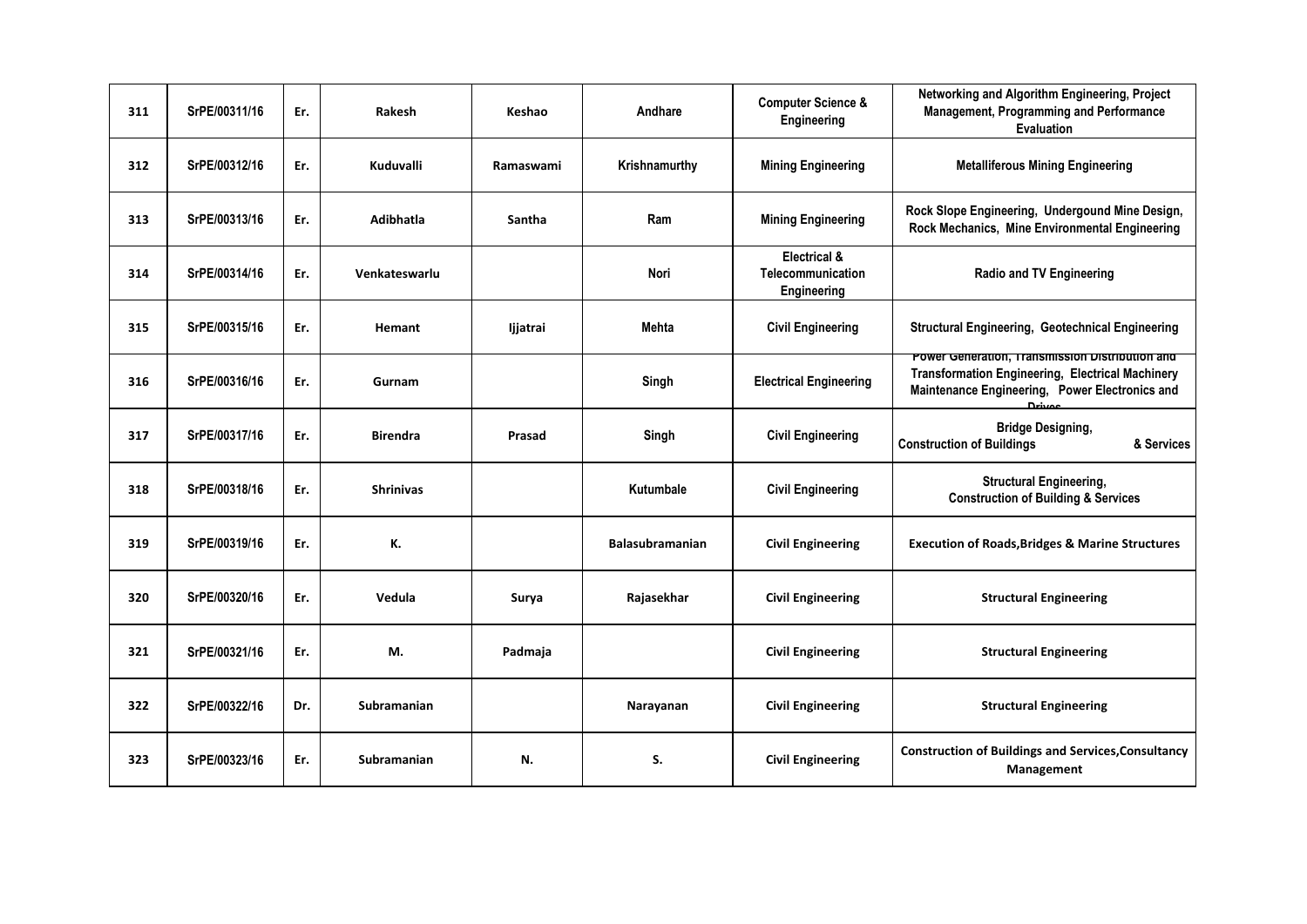| 324 | SrPE/00324/16 | Dr.   | Abhay          | Vinayakrao      | Patil         | <b>Civil Engineering</b>                                 | <b>Structural Engineering, Design of Ferrocement</b><br><b>Elements</b>                                           |
|-----|---------------|-------|----------------|-----------------|---------------|----------------------------------------------------------|-------------------------------------------------------------------------------------------------------------------|
| 325 | SrPE/00325/16 | Er.   | К.             | Bhagwanth       | Rao           | <b>Civil Engineering</b>                                 | <b>Construction of Buildings and Services</b>                                                                     |
| 326 | SrPE/00326/16 | Er.   | Gudikandula    | <b>Badri</b>    | Narayana      | <b>Civil Engineering</b>                                 | <b>Irrigation Engineering, Project Management</b>                                                                 |
| 327 | SrPE/00327/16 | Er.   | Vishnu         | Prasad          |               | <b>Civil Engineering</b>                                 | <b>Irrigation Engineering, Project Management</b>                                                                 |
| 328 | SrPE/00328/16 | Er.   | К.             | Rama            | Chandram      | <b>Mechanical Engineering</b>                            | <b>Irrigation Engineering, Project Management</b>                                                                 |
| 329 | SrPE/00329/16 | Er.   | Biraja         | <b>Shankar</b>  | <b>Das</b>    | <b>Mining Engineering</b>                                | <b>Mining Engineering and Services, Project</b><br>Management                                                     |
| 330 | SrPE/00330/16 | Er.   | S.G.           | <b>Srinivas</b> | Murthy        | <b>Civil Engineering</b>                                 | <b>Structural Engineering</b>                                                                                     |
| 331 | SrPE/00331/16 | Er.   | <b>Bipin</b>   | <b>Bihari</b>   | Singh         | <b>Materials and</b><br><b>Metallurgical Engineering</b> | <b>Materials and Metallurgical Engineering</b>                                                                    |
| 332 | SrPE/00332/16 | Er.   | Ajit           | Kumar           | Asthana       | <b>Electrical Engineering</b>                            | <b>Power Generation &amp; High Voltage Systems</b>                                                                |
| 333 | SrPE/00333/16 | Prof. | Alok           |                 | Roy           | <b>Civil Engineering</b>                                 | <b>Surveying and Remote Sensing</b>                                                                               |
| 334 | SrPE/00334/16 | Er.   | <b>Nirmal</b>  | <b>Kumar</b>    | <b>Kakkar</b> | <b>Metallurgical Engineering</b>                         | R & D in Metallurgical Projects                                                                                   |
| 335 | SrPE/00335/16 | Er.   | Anil           | Damodar         | Londhe        | <b>Civil Engineering</b>                                 | Geotechnical Engineering, Geotechnical Engineering,<br>Sea Port and Harbour Engineering and Project<br>Management |
| 336 | SrPE/00336/16 | Prof. | <b>Krishan</b> | <b>Kishore</b>  | Aggarwal      | <b>Information Technology</b>                            | <b>Software Engineering</b>                                                                                       |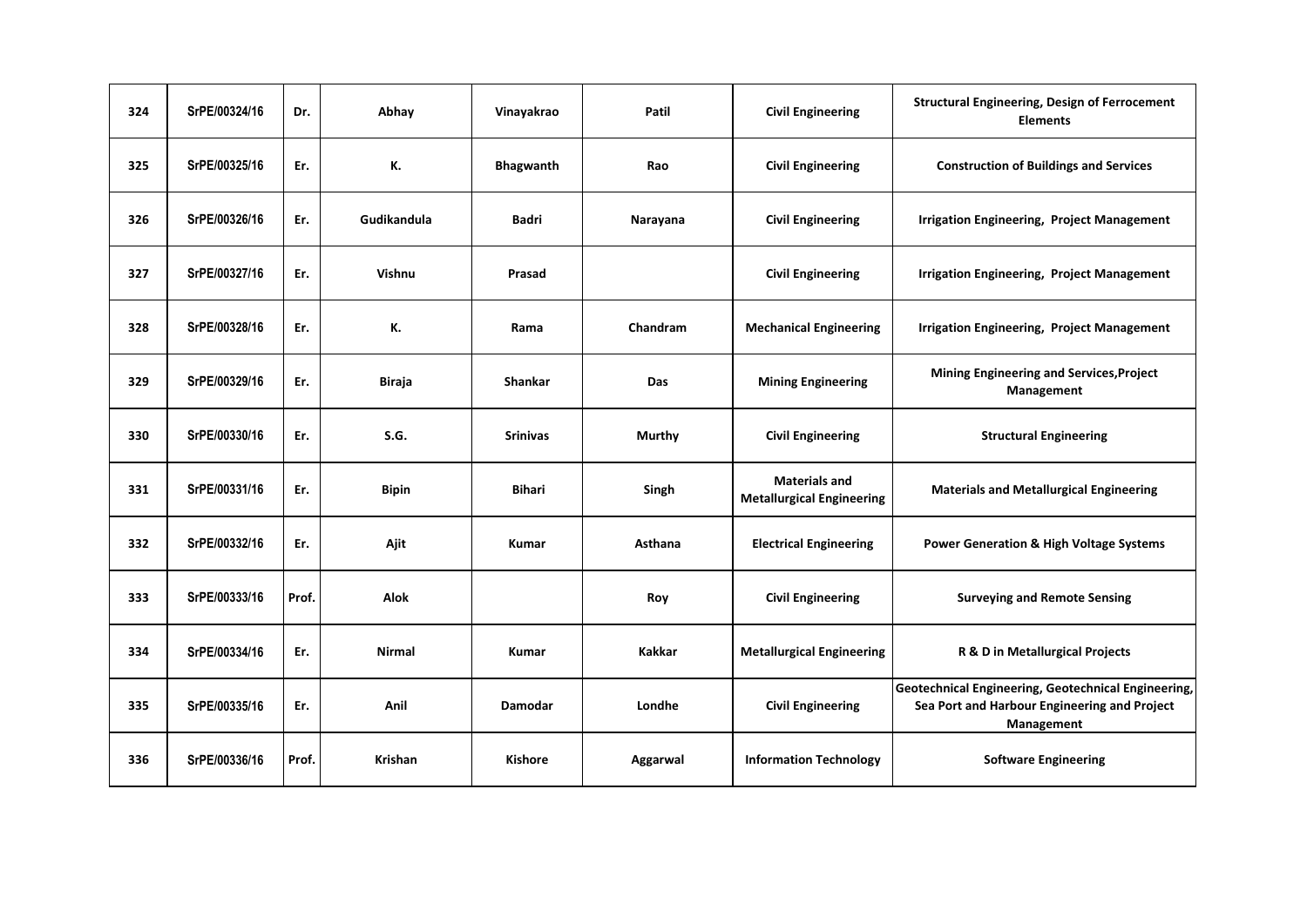| 337 | SrPE/00337/16 | Er. | Pardeep          | Kumar                  | Jaggia           | <b>Electrical Engineering</b>  | <b>Communication System</b>                                                                  |
|-----|---------------|-----|------------------|------------------------|------------------|--------------------------------|----------------------------------------------------------------------------------------------|
| 338 | SrPE/00338/16 | Er. | C.K.             | <b>Haridas</b>         |                  | <b>Electronics Engineering</b> | Telecommunication                                                                            |
| 339 | SrPE/00339/16 | Er. | <b>AKS</b>       | Chandele               | <b>PVSM AVSM</b> | <b>Electronics Engineering</b> | <b>Radar System</b>                                                                          |
| 340 | SrPE/00340/16 | Er. | M.               |                        | Ramasamy         | <b>Chemical Engineering</b>    | <b>Process Systems Engineering, Heat Transfer</b>                                            |
| 341 | SrPE/00341/16 | Dr. | Ravindra         |                        | Pogaku           | <b>Chemical Engineering</b>    | <b>Biochemical Engineering, Oil &amp; Gas Engineering</b>                                    |
| 342 | SrPE/00342/16 | Er. | <b>Tanikella</b> | <b>Chandra Sekhara</b> | Rao              | <b>Civil Engineering</b>       | <b>Structural Engineering, Construction of Buildings</b><br>and Services, Project Management |
| 343 | SrPE/00343/16 | Er. | <b>Sudhakara</b> |                        | M.S.             | <b>Civil Engineering</b>       | <b>Construction of Buildings and Services, Valuation</b>                                     |
| 344 | SrPE/00344/16 | Er. | Vedhachalam.     |                        | R.               | <b>Civil Engineering</b>       | <b>Construction Engineering, Management and Services</b>                                     |
| 345 | SrPE/00345/16 | Er. | R. M.            | Mayileru               |                  | <b>Civil Engineering</b>       | <b>Structural Engineering</b>                                                                |
| 346 | SrPE/00346/16 | Er. | R.               | Jagadeesha             | <b>Babu</b>      | <b>Civil Engineering</b>       | Structural Engineering, Architectural Design and<br><b>Services</b>                          |
| 347 | SrPE/00347/16 | Er. | L.               | Ranganathappa          |                  | <b>Civil Engineering</b>       | <b>Structural Engineering</b>                                                                |
| 348 | SrPE/00348/16 | Er. | А.               | D.                     | Sivananda        | <b>Civil Engineering</b>       | <b>Structural Engineering</b>                                                                |
| 349 | SrPE/00349/16 | Er. | Gunwant          | Lahu                   | Chaudhari        | <b>Civil Engineering</b>       | <b>Structural Engineering</b>                                                                |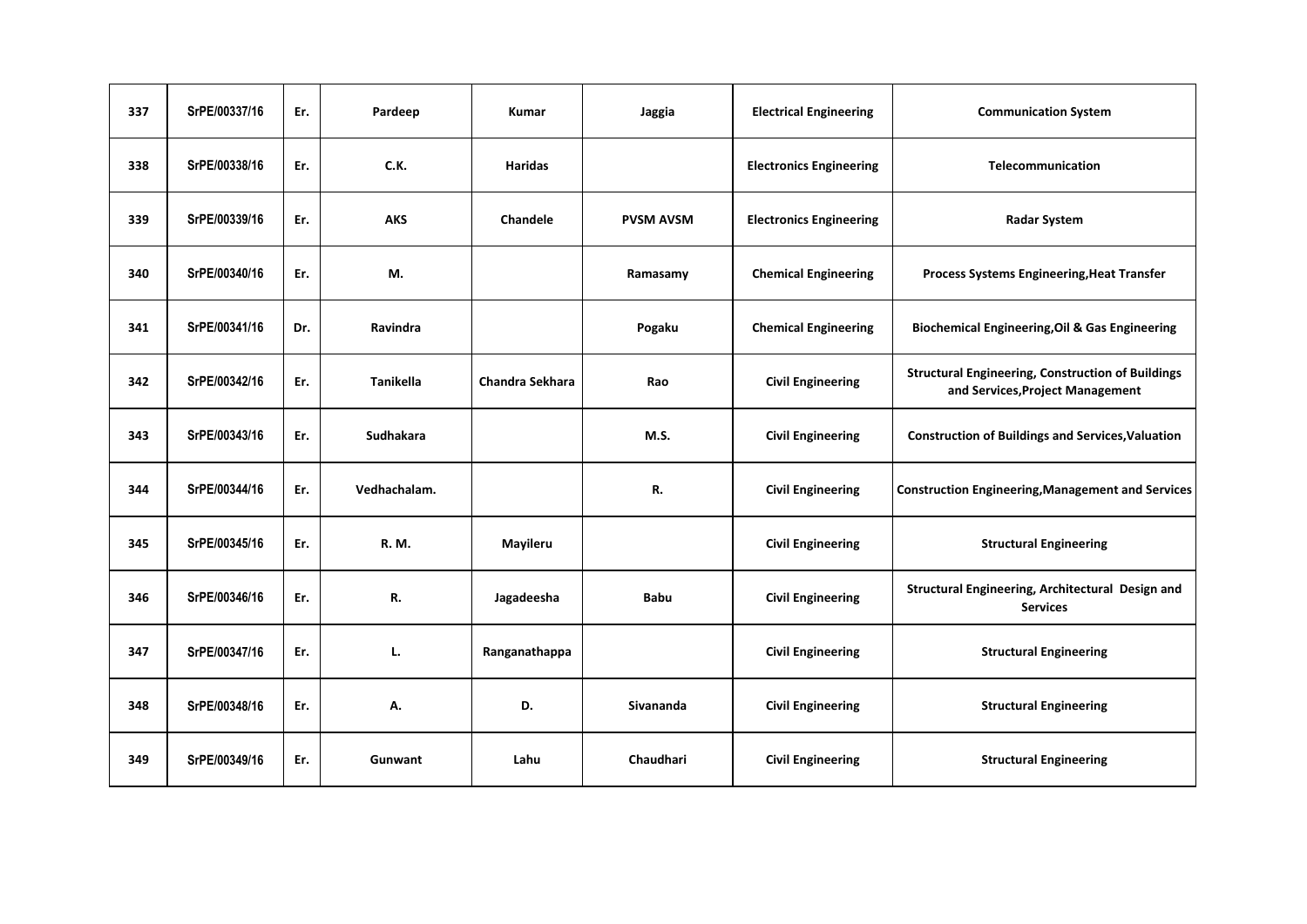| 350 | SrPE/00350/16 | Er.     | Sudarshan         | М.            | S.                | <b>Civil Engineering</b>                                                                  | Design & Restoration of Structures, Construction of<br><b>Buildings &amp; Services</b>               |
|-----|---------------|---------|-------------------|---------------|-------------------|-------------------------------------------------------------------------------------------|------------------------------------------------------------------------------------------------------|
| 351 | SrPE/00351/16 | Er.     | Pasupuleti        | Venkata       | Subba Rao         | <b>Electrical Engineering</b>                                                             | <b>Power Systems</b>                                                                                 |
| 352 | SrPE/00352/16 | Dr.     | Man               |               | Singh             | <b>Agricultural Engineering</b>                                                           | <b>Irrigation and Drainage Engineering</b>                                                           |
| 353 | SrPE/00353/16 | Er.     | Manoj             |               | Khanna            | <b>Agricultural Engineering</b>                                                           | <b>Irrigation Engineering</b>                                                                        |
| 354 | SrPE/00354/16 | Er.     | Syed              | <b>Khalid</b> | Hashmi            | <b>Civil Engineering</b>                                                                  | <b>Structural Engineering</b>                                                                        |
| 355 | SrPE/00355/16 | Er.     | Vijay             | <b>Kumar</b>  | Gupta             | <b>Electronics &amp;</b><br><b>Telecommunication and</b><br><b>Electrical Engineering</b> | <b>Valuation (Plant &amp; Machinery)</b>                                                             |
| 356 | SrPE/00001/17 | Dr.     | Azad              |               | Jain              | <b>Civil Engineering</b>                                                                  | <b>Construction of Buildings and Services, Project</b><br><b>Management, Structural Engineering</b>  |
| 357 | SrPE/00002/17 | Er.     | Samir             | Manohar       | <b>Surlaker</b>   | <b>Civil Engineering</b>                                                                  | <b>Concrete and Admixture Technology, Buldings</b><br><b>Repairs and Retrofitting Engineering</b>    |
| 358 | SrPE/00003/17 | Er.     | <b>Brajesh</b>    | <b>Kumar</b>  | Ojha              | <b>Civil Engineering</b>                                                                  | <b>Construction of Buildings and Services, Hydro</b><br><b>Power, Project Management</b>             |
| 359 | SrPE/00004/17 | Er.     | S.                |               | Kanthimathinathan | <b>Civil Engineering</b>                                                                  | <b>Construction of Buildings and Services,</b><br><b>Structural Engineering</b>                      |
| 360 | SrPE/00005/17 | Er.     | Arvind            | Madhav        | Gumaste           | <b>Civil Engineering</b>                                                                  | Low Cost Housing Projects, Medical College and<br><b>Hospital Projects, Redensification Projects</b> |
| 361 | SrPE/00006/17 | Er.     | <b>Dontireddy</b> | <b>Narasa</b> | Reddy             | <b>Civil Engineering</b>                                                                  | <b>Construction of Buildings and Services</b>                                                        |
| 362 | SrPE/00007/17 | apt (IN | Vijay             | <b>Kumar</b>  | <b>Dhiman</b>     | <b>Mechanical Engineering</b>                                                             | Marine Engineering, Warship Design & Construction                                                    |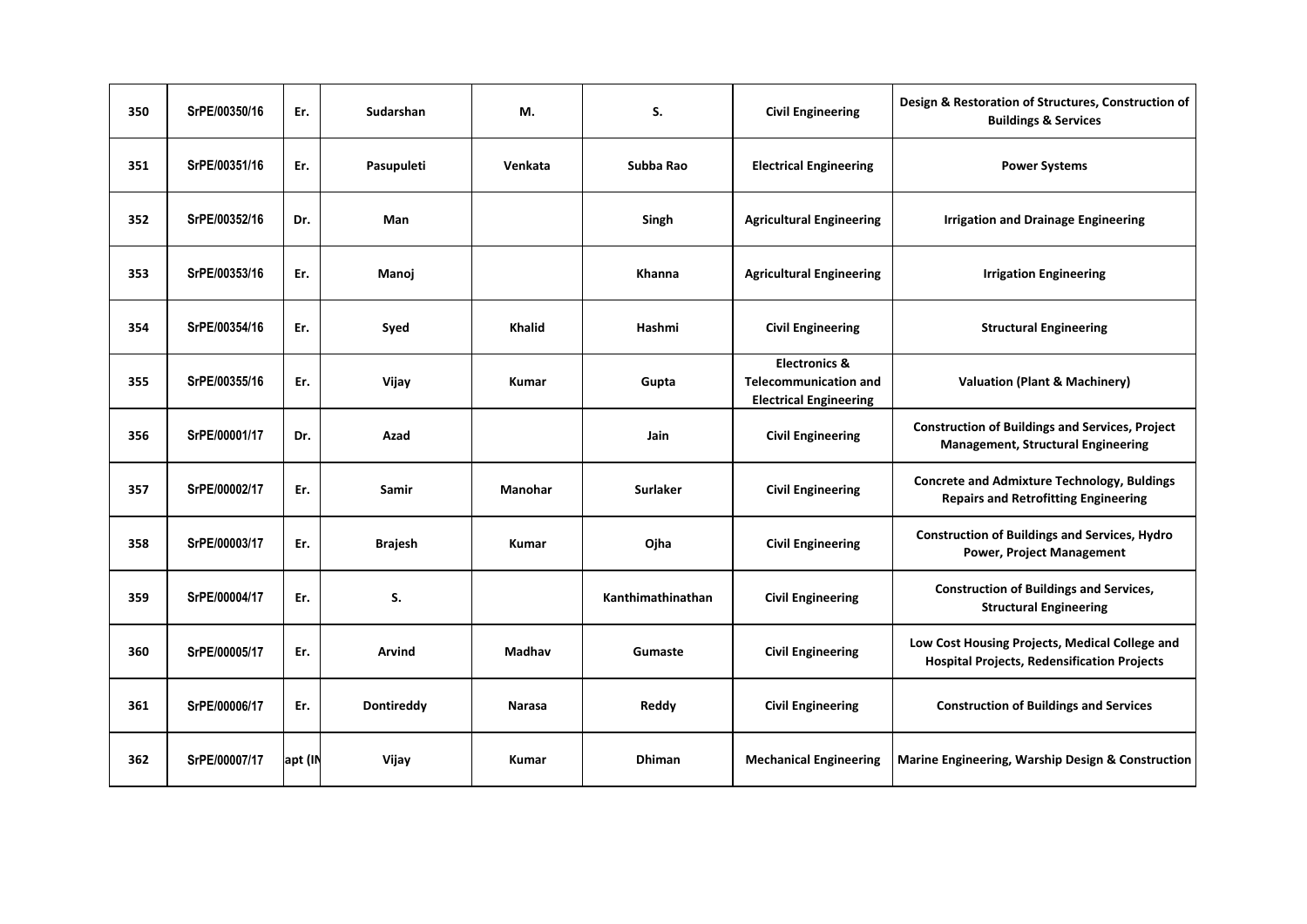| 363 | SrPE/00008/17 | Er. | <b>Tarun</b>     |                 | Rewari       | <b>Marine Engineering</b>      | Design and Testing of Marine Structures and<br><b>Equipments</b>                 |
|-----|---------------|-----|------------------|-----------------|--------------|--------------------------------|----------------------------------------------------------------------------------|
| 364 | SrPE/00009/17 | Er. | М.               |                 | Basavaraj    | <b>Electronics Engineering</b> | <b>Microwave Communication</b>                                                   |
| 365 | SrPE/00010/17 | Er. | Rajesh           |                 | Pant         | <b>Telecom Engineering</b>     | <b>Telecom Network</b>                                                           |
| 366 | SrPE/00011/17 | Dr. | Ramesh           | Amichand        | Daryapurkar  | <b>Civil Engineering</b>       | <b>Environmental Engineering</b>                                                 |
| 367 | SrPE/00012/17 | Er. | Chandrashekhar   | <b>Nilkanth</b> | Kurhe        | <b>Civil Engineering</b>       | <b>Structural Engineering</b>                                                    |
| 368 | SrPE/00013/17 | Er. | Ganesan          |                 | Kumaresan    | <b>Civil Engineering</b>       | <b>Construction of Buildings and Services</b>                                    |
| 369 | SrPE/00014/17 | Er. | Anwar            | Hussain         | S.           | <b>Civil Engineering</b>       | <b>Construction of Buildings and Services, Structural</b><br>Engineering         |
| 370 | SrPE/00015/17 | Er. | Sunil            | Keshaverao      | Chandkapure  | <b>Civil Engineering</b>       | <b>Construction of Buildings and Services, Valuation of</b><br><b>Properties</b> |
| 371 | SrPE/00016/17 | Er. | <b>Anilkumar</b> | Anandji         | Pithwa       | <b>Civil Engineering</b>       | <b>Structural Engineering</b>                                                    |
| 372 | SrPE/00017/17 | Er. | Ragavan.         |                 | $\mathbf{T}$ | <b>Civil Engineering</b>       | <b>Construction of Buildings and Services, Valuation</b>                         |
| 373 | SrPE/00018/17 | Er. | Chetan           | Rameshchandra   | Raikar       | <b>Civil Engineering</b>       | <b>Structural Engineering, Quality Assurance</b>                                 |
| 374 | SrPE/00019/17 | Er. | Randhir          |                 | Singh        | <b>Mechanical Engineering</b>  | <b>Project Management</b>                                                        |
| 375 | SrPE/00020/17 | Er. | Govind           | Prasad          | Kedia        | <b>Civil Engineering</b>       | <b>Construction of Buildings and Services</b>                                    |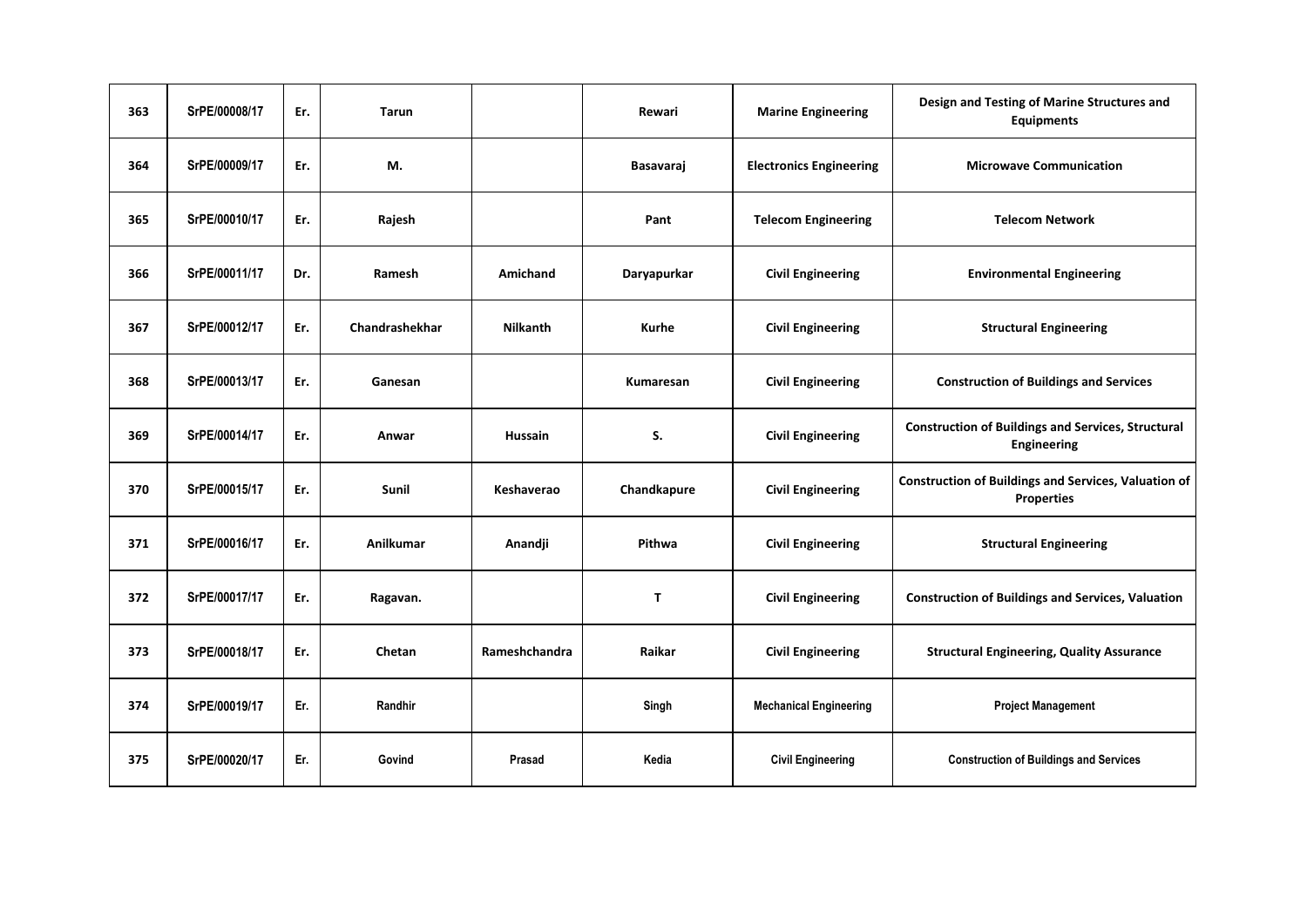| 376 | SrPE/00021/17 | Er. | Pankaj           | Subhashchandra | Shah           | <b>Civil Engineering</b>      | PMC Services in Retrofitting of buildings                                                     |
|-----|---------------|-----|------------------|----------------|----------------|-------------------------------|-----------------------------------------------------------------------------------------------|
| 377 | SrPE/00022/17 | Er. | Rajendra Prasad  | <b>Baburam</b> | Mehra          | <b>Chemical Engineering</b>   | <b>Structural Rehabilitation, Epoxy and Ferrocement</b><br><b>Usages</b>                      |
| 378 | SrPE/00023/17 | Er. | <b>Mathew</b>    | M.             | John           | <b>Civil Engineering</b>      | <b>Valuation of Land and Buildings</b>                                                        |
| 379 | SrPE/00024/17 | Er. | <b>Vivek</b>     | Vasant         | Sapre          | <b>Civil Engineering</b>      | <b>Structural Engineering</b>                                                                 |
| 380 | SrPE/00025/17 | Er. | Jai              | Bhagwan        | Mudgal         | <b>Electrical Engineering</b> | Erection of Transmission Lines and Distribution, O &<br><b>M</b> of Electrical System         |
| 381 | SrPE/00026/17 | Er. | Niraj            |                | Rajesh         | <b>Civil Engineering</b>      | <b>Construction of Buildings and Services</b>                                                 |
| 382 | SrPE/00001/18 | Er. | Ram              | Pyare          | <b>Tiwari</b>  | <b>Civil Engineering</b>      | <b>Hydraulic Civil Works</b>                                                                  |
| 383 | SrPE/00002/18 | Er. | <b>Neetin</b>    | Purushottam    | <b>Khedkar</b> | <b>Civil Engineering</b>      | Project Management, Construction of Buildings and<br><b>Services</b>                          |
| 384 | SrPE/00003/18 | Er. | Raj              | <b>Kumar</b>   | Das            | <b>Civil Engineering</b>      | Bridge Engineering, Construction of Buildings and<br><b>Services</b>                          |
| 385 | SrPE/00004/18 | Er. | Rajay            | Jaypal         | <b>Balwan</b>  | <b>Civil Engineering</b>      | Structural Engineering, Geotechnical Engineering,<br><b>Construction and Testing Services</b> |
| 386 | SrPE/00005/18 | Er. | Mohan            |                | Muniramaiah    | <b>Civil Engineering</b>      | <b>Project Management</b>                                                                     |
| 387 | SrPE/00006/18 | Er. | <b>Manmohan</b>  | Radhakishan    | <b>Bang</b>    | <b>Electrical Engineering</b> | <b>Calibration of Electrical Equipment</b>                                                    |
| 388 | SrPE/00007/18 | Dr. | <b>Nambakkam</b> |                | Harindranath   | <b>Chemical Engineering</b>   | Energy Management, R & D, Oil and Gas                                                         |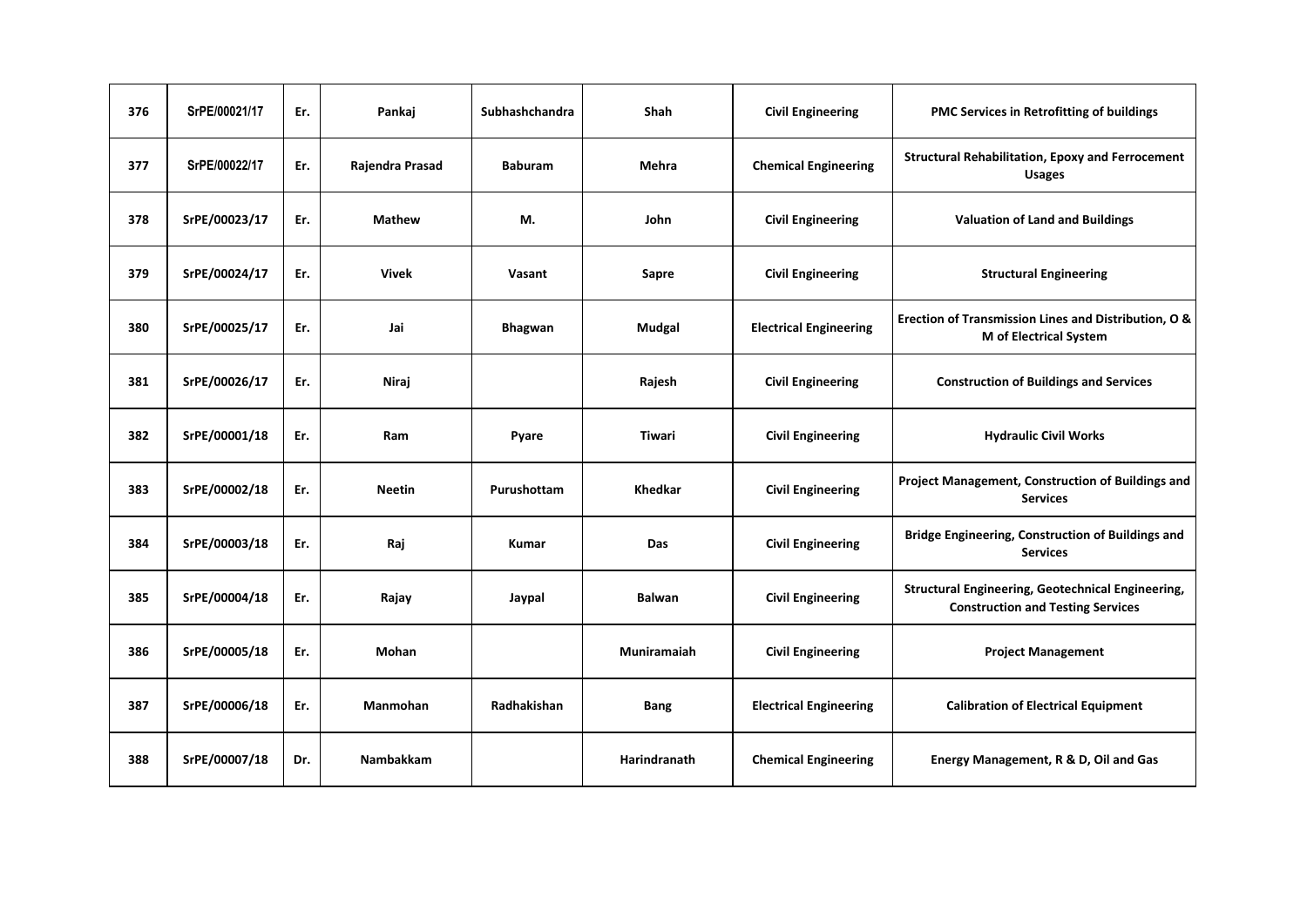| 389 | SrPE/00008/18 | Prof. | Yogesh           |                  | Gupta        | <b>Mechanical Engineering</b>  | <b>Mechanical Works, Quality Control</b>                            |
|-----|---------------|-------|------------------|------------------|--------------|--------------------------------|---------------------------------------------------------------------|
| 390 | SrPE/00009/18 | Er.   | Sudhir           | Kant             | Gupta        | <b>Electrical Engineering</b>  | <b>Power Supply Distribution, Project Management</b>                |
| 391 | SrPE/00010/18 | Er.   | <b>Smriti</b>    | А.               | <b>Dagur</b> | <b>Electronics Engineering</b> | Software and Data Processing, M.I.S                                 |
| 392 | SrPE/00011/18 | Er.   | Vinay            | Kumar            | Gehlot       | <b>Civil Engineering</b>       | <b>Structural Engineering, Plumbing and Sanitary</b><br>Engineering |
| 393 | SrPE/00012/18 | Er.   | N.               | <b>Krishna</b>   | Rao          | <b>Mechanical Engineering</b>  | <b>Construction of Buildings and Services</b>                       |
| 394 | SrPE/00013/18 | Dr.   | Anil             | Kumar            | Singh        | <b>Mechanical Engineering</b>  | Earthquake Resistant Design, Detailed Design of<br>Equipment        |
| 395 | SrPE/00014/18 | Er.   | Chandra          | Kumar            | <b>Bafna</b> | <b>Civil Engineering</b>       | <b>Transportation Engineering, Highway Engineering</b>              |
| 396 | SrPE/00015/18 | Er.   | <b>Srinivasa</b> | Reddy            | Arumalla     | <b>Civil Engineering</b>       | <b>Geotechnical Engineering</b>                                     |
| 397 | SrPE/00016/18 | Er.   | Krishna          | Mohan            | Singh        | <b>Electrical Engineering</b>  | <b>Hydro Power Engineering</b>                                      |
| 398 | SrPE/00017/18 | Er.   | <b>Bhawani</b>   | Datt             | Joshi        | <b>Civil Engineering</b>       | <b>Contract Management</b>                                          |
| 399 | SrPE/00018/18 | Er.   | Madan            | Mohan            | Sangal       | <b>Civil Engineering</b>       | Arbitration, Construction of Buildings and Services                 |
| 400 | SrPE/00019/18 | Er.   | <b>Sukhbir</b>   | Singh            | Mann         | <b>Civil Engineering</b>       | <b>Structural Engineering</b>                                       |
| 401 | SrPE/00001/19 | Er.   | Meghal           | <b>Shantaram</b> | Karekar      | <b>Civil Engineering</b>       | <b>Structural Engineering, Project Management</b>                   |
| 402 | SrPE/00002/19 | Er.   | Sambasiva        | Rao              | Chandu       | <b>Metallurgy</b>              | <b>Materials sciences</b>                                           |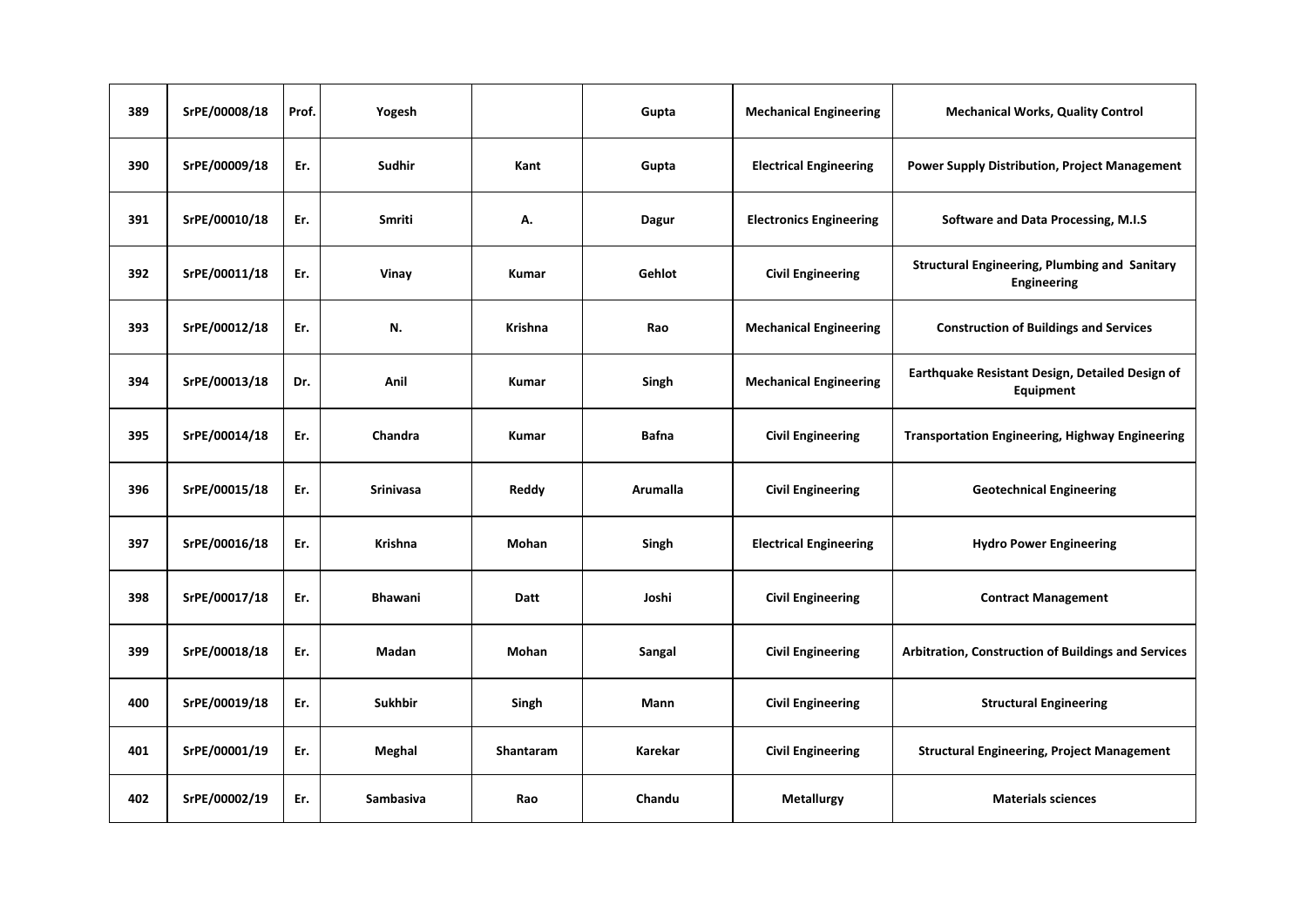| 403 | SrPE/00003/19 | Er. | Prakash         | Arkalgud         | <b>Narasimha</b> | <b>Civil Engineering</b>       | <b>Construction of Buildings and Services, Project</b><br>Management |
|-----|---------------|-----|-----------------|------------------|------------------|--------------------------------|----------------------------------------------------------------------|
| 404 | SrPE/00004/19 | Er. | Prasannakumar   |                  | Raman            | Instrumentation<br>Engineering | <b>Control Systems, Project Management</b>                           |
| 405 | SrPE/00005/19 | Er. | Zaki            |                  | Ahmed            | <b>Civil Engineering</b>       | <b>Project Management</b>                                            |
| 406 | SrPE/00006/19 | Er. | Pankaj          | Purushottam      | <b>Mehendale</b> | <b>Civil Engineering</b>       | <b>Structural Engineering</b>                                        |
| 407 | SrPE/00007/19 | Er. | <b>Shailesh</b> | Subhash          | Agrawal          | <b>Civil Engineering</b>       | <b>Structural Engineering</b>                                        |
| 408 | SrPE/00008/19 | Er. | Ajay            | Jugalkishor      | Lohia            | <b>Civil Engineering</b>       | <b>Structural Engineering</b>                                        |
| 409 | SrPE/00009/19 | Er. | <b>Shridhar</b> | К.               | S.               | <b>Civil Engineering</b>       | <b>Construction of Buildings and Services</b>                        |
| 410 | SrPE/00010/19 | Er. | <b>Nitin</b>    | Kantilal         | <b>Shah</b>      | <b>Civil Engineering</b>       | <b>Valuation of Properties</b>                                       |
| 411 | SrPE/00011/19 | Dr. | Seeram          |                  | Satyanarayana    | <b>Mechanical Engineering</b>  | Manufacturing                                                        |
| 412 | SrPE/00012/19 | Er. | G.              |                  | Mounaswami       | <b>Civil Engineering</b>       | <b>Construction of Buildings and Services</b>                        |
| 413 | SrPE/00013/19 | Er. | Chinta          | <b>Srinivasa</b> | Rao              | <b>Civil Engineering</b>       | <b>Structural Engineering</b>                                        |
| 414 | SrPE/00014/19 | Er. | Murugan         |                  | R.               | <b>Civil Engineering</b>       | <b>Teaching</b>                                                      |
| 415 | SrPE/00015/19 | Er. | Alex            | К.               | George           | <b>Civil Engineering</b>       | <b>Soil Mechanic</b>                                                 |
| 416 | SrPE/00016/19 | Er. | Prince          |                  | C.               | <b>Civil Engineering</b>       | <b>Structural Engineering</b>                                        |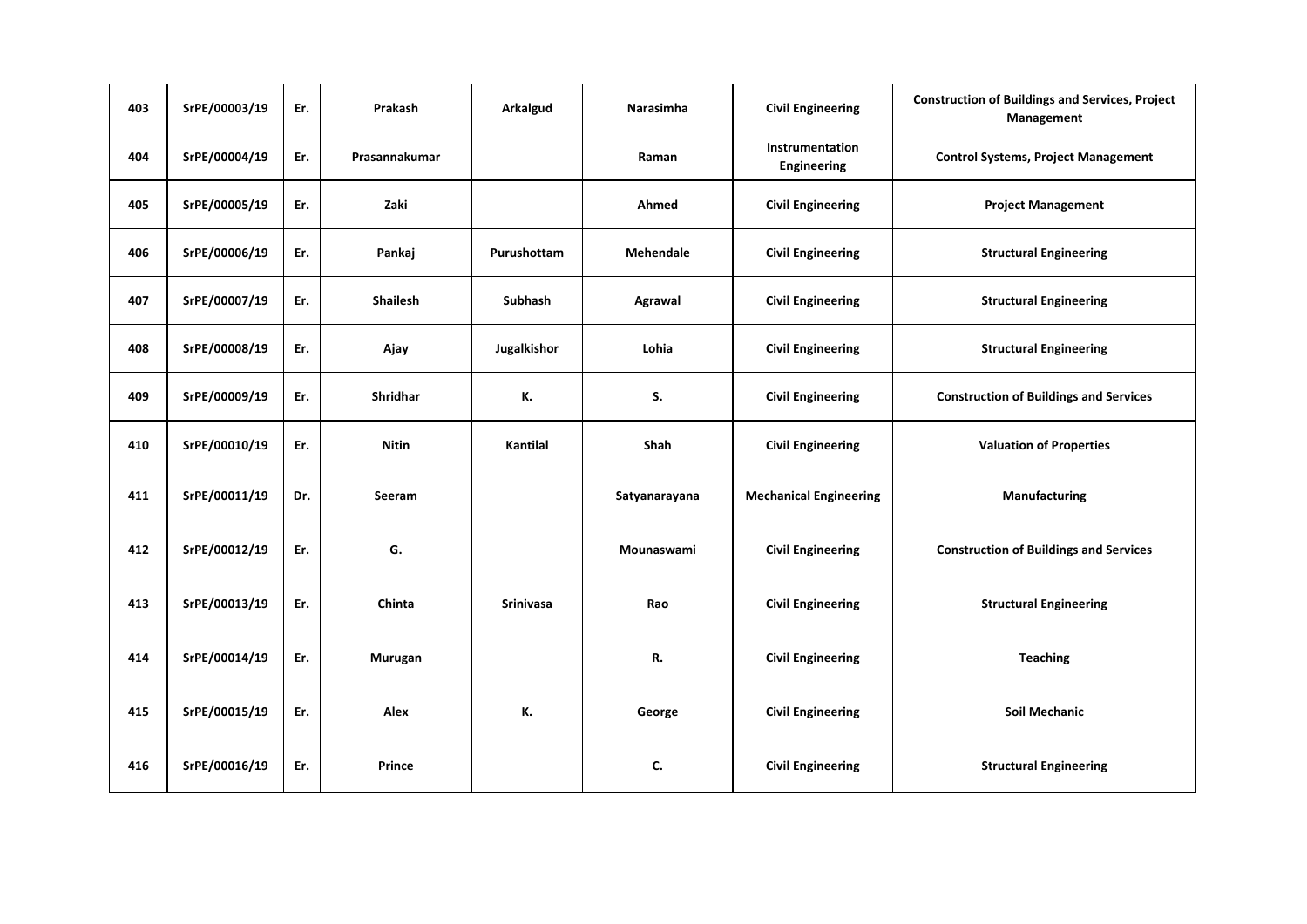| 417 | SrPE/00017/19 | Er. | <b>Balraj</b>    |              | Joshi          | <b>Civil Engineering</b>                   | <b>Construction of Dams and Hydroelectric Projects</b>                                                |
|-----|---------------|-----|------------------|--------------|----------------|--------------------------------------------|-------------------------------------------------------------------------------------------------------|
| 418 | SrPE/00018/19 | Er. | н.               | N.           | Renuka Prasad  | <b>Civil Engineering</b>                   | <b>Structural Engineering</b>                                                                         |
| 419 | SrPE/00019/19 | Er. | Chandran         |              | S.             | <b>Mechanical Engineering</b>              | <b>Mechanical Engineering</b>                                                                         |
| 420 | SrPE/00020/19 | Dr. | Suryakant        |              | Pathak         | <b>Computer Science and</b><br>Engineering | <b>Wireless Communications</b>                                                                        |
| 421 | SrPE/00021/19 | Er. | <b>David</b>     | Gabriel      | Macwan         | <b>Electrical Engineering</b>              | <b>Valuation of Properties</b>                                                                        |
| 422 | SrPE/00022/19 | Er  | <b>Dilip</b>     | <b>Kumar</b> | <b>Dhar</b>    | <b>Civil Engineering</b>                   | Structural Engineering, Treatment of Sewage and<br><b>Waste Water</b>                                 |
| 423 | SrPE/00023/19 | Er. | Vishwa           | Prakash      | Pandey         | <b>Civil Engineering</b>                   | <b>Construction and Contract Management</b>                                                           |
| 424 | SrPE/00024/19 | Er. | Sathyamoorthy    | Nandagopal   | Padayatchi     | <b>Civil Engineering</b>                   | <b>Concrete Repairs and Engineering</b>                                                               |
| 425 | SrPE/00025/19 | Er. | К                |              | Panneerchelvam | <b>Mechanical Engineering</b>              | Valuation of Properties, Surveyor                                                                     |
| 426 | SrPE/00026/19 | Er. | Vemuri Samba     | Siva         | Rao            | <b>Mechanical Engineering</b>              | Energy Management, Corrosion and arbitration,<br><b>Valuation of Properties (Plant and Machinery)</b> |
| 427 | SrPE/00027/19 | Er. | <b>Shankar</b>   |              | Rajagopalan    | <b>Chemical Engineering</b>                | <b>Construction of Industrial Projects</b>                                                            |
| 428 | SrPE/00028/19 | Er. | <b>Aravindan</b> |              | Somasundaram   | <b>Civil Engineering</b>                   | <b>Building Repairs and Retrofetting Engineering</b>                                                  |
| 429 | SrPE/00029/19 | Er. | Anil             |              | <b>Kumar</b>   | <b>Mechanical Engineering</b>              | Project Management, Construction of Buildings and<br>Services in Hydrocarbon Sector                   |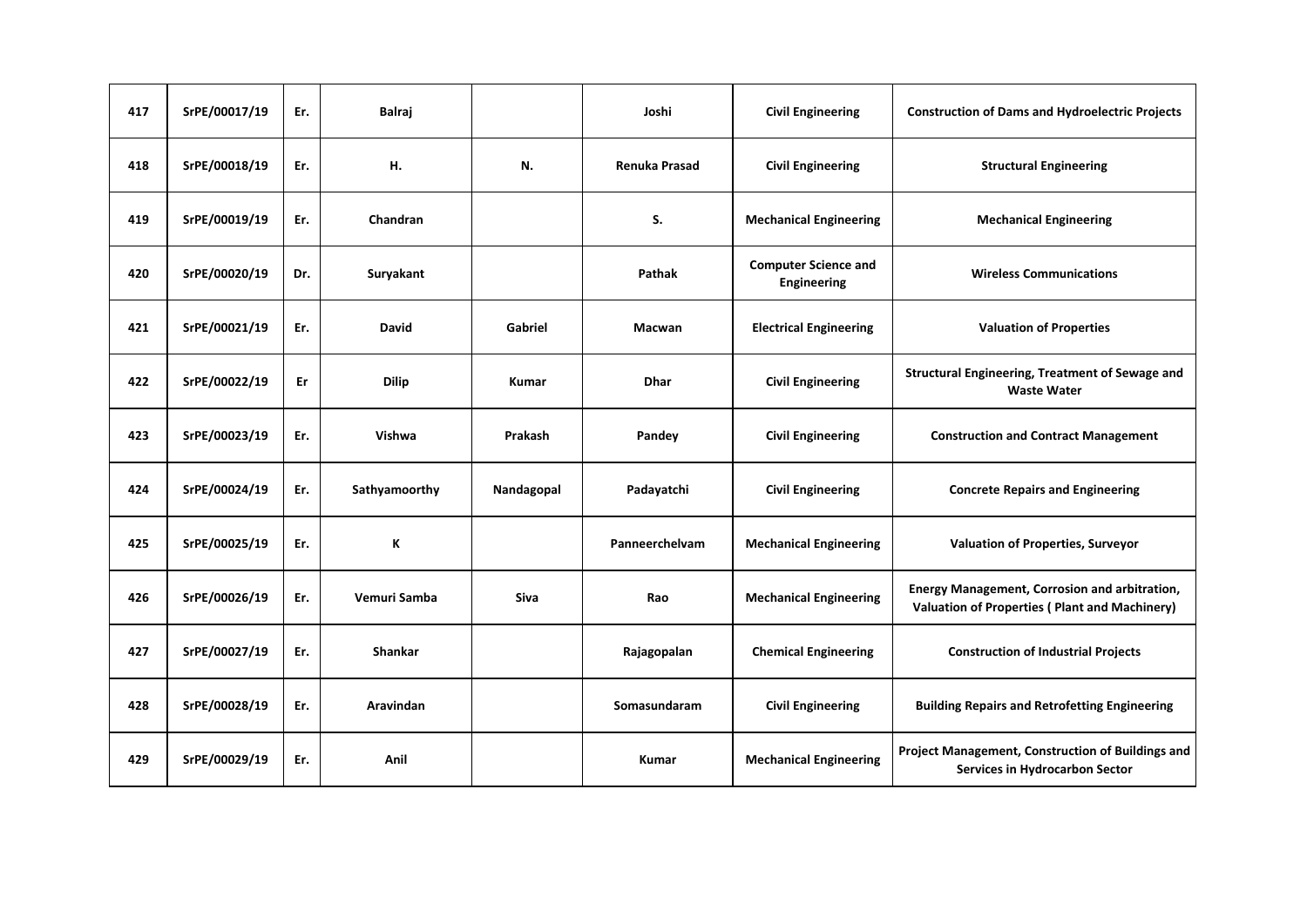| 430 | SrPE/00030/19 | Er.   | Nilanjan           |              | Roy           | <b>Electrical Engineering</b>  | <b>Project Management, Construction Quality</b><br>Management                                          |
|-----|---------------|-------|--------------------|--------------|---------------|--------------------------------|--------------------------------------------------------------------------------------------------------|
| 431 | SrPE/00031/19 | Er.   | <b>Bhanubhai</b>   | N.           | Kadia         | <b>Civil Engineering</b>       | <b>Project Management, Strcutural Engineering</b>                                                      |
| 432 | SrPE/00001/20 | Er.   | Madhusudan         |              | Anehosur      | <b>Civil Engineering</b>       | Structural Engineering, Project Management,<br>Valuation                                               |
| 433 | SrPE/00002/20 | Er.   | <b>Thudi Shyam</b> | Sunder       | Reddy         | <b>Civil Engineering</b>       | <b>Structural Engineering, Valuation, Town Planning</b>                                                |
| 434 | SrPE/00003/20 | Er.   | Kodali             | <b>Bhanu</b> | Prasad        | <b>Civil Engineering</b>       | Project Management, Pre Engineered Steel Buildings                                                     |
| 435 | SrPE/00004/20 | Er.   | Rambabu            |              | $\mathbf{T}$  | <b>Civil Engineering</b>       | <b>GeoTechnical Engineering</b>                                                                        |
| 436 | SrPE/00005/20 | Er.   | Velivela           |              | Nageswara Rao | <b>Mechanical Engineering</b>  | Project Management, Valuation, Operation and<br><b>Maintenance in Power and Process Plants</b>         |
| 437 | SrPE/00006/20 | Er.   | Suresh             | Kumar        | Mehta         | <b>Electrical Engineering</b>  | <b>Project Management, Maintenance Engineering</b>                                                     |
| 438 | SrPE/00007/20 | Er.   | Jagat              |              | Pal           | <b>Civil Engineering</b>       | <b>Construction of Buildings and Services, Project</b><br>Management                                   |
| 439 | SrPE/00008/20 | Dr.   | Anil               |              | <b>Kumar</b>  | <b>Civil Engineering</b>       | Project Management, Environmental and Pollution<br><b>Control Management, Construction Engineering</b> |
| 440 | SrPE/00009/20 | Er.   | Amarnath           |              | Murthy        | <b>Electronics Engineering</b> | Data Acquisition and Analytics, Information<br><b>Technology</b>                                       |
| 441 | SrPE/00010/20 | Er.   | Vinod              | Kumar        | Singh         | <b>Electrical Engineering</b>  | <b>Electrical Engineering</b>                                                                          |
| 442 | SrPE/00011/20 | Er.   | Gopalakrishnan     |              | Vaidyanathan  | <b>Civil Engineering</b>       | <b>Construction of Buildings and Services, Project</b><br>Management                                   |
| 443 | SrPE/00012/20 | Prof. | Santosh            |              | Kapuria       | <b>Civil Engineering</b>       | <b>Structural Engineering, Solid Mechanics,</b><br><b>Computational Mechanics</b>                      |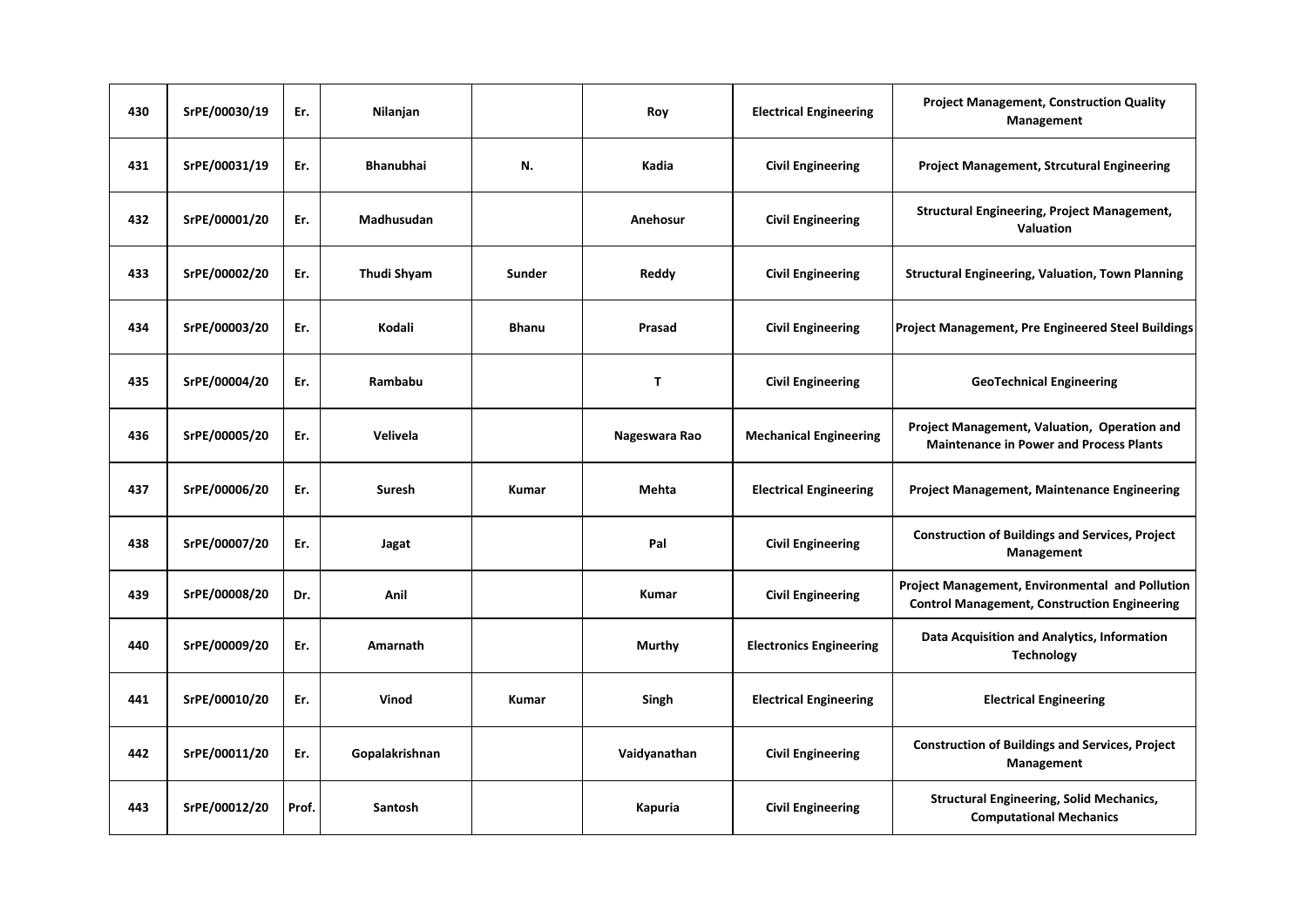| 444 | SrPE/00013/20 | Er. | Gottipati       |                    | Venu            | <b>Civil Engineering</b>        | <b>Construction of Buildings and Services, Project</b><br><b>Management, Design Engineering of Buildings</b>                      |
|-----|---------------|-----|-----------------|--------------------|-----------------|---------------------------------|-----------------------------------------------------------------------------------------------------------------------------------|
| 445 | SrPE/00014/20 | Er. | Suresh          |                    | Korada          | <b>Civil Engineering</b>        | <b>Construction of Roads and Bridges, Project</b><br>Management                                                                   |
| 446 | SrPE/00015/20 | Er. | Pagadala        | Ajaya              | Kumar           | <b>Mechanical Engineering</b>   | <b>Project Management, Valuation, Manufacturing</b><br><b>Technology</b>                                                          |
| 447 | SrPE/00016/20 | Dr. | Visvanathan     |                    | R.              | <b>Agricultural Engineering</b> | Post Harvest Engineering, Agricultural Process<br><b>Engineering, Food and its Process Technology</b>                             |
| 448 | SrPE/00017/20 | Dr. | Ranganathan     |                    | Chandrashekar   | <b>Mechanical Engineering</b>   | Lean Manufacturing, Total Productive Maintenance,<br><b>Energy Conservation</b>                                                   |
| 449 | SrPE/00018/20 | Er. | Fanindra        | <b>Manikrao</b>    | Mahajan         | <b>Chemical Engineering</b>     | <b>Safety Audites, Technical Audites, IMS Audites</b>                                                                             |
| 450 | SrPE/00019/20 | Er. | <b>Sheetal</b>  | Prasad             | <b>Tripathy</b> | <b>Civil Engineering</b>        | Highway Engineering, Project Management                                                                                           |
| 451 | SrPE/00020/20 | Er. | Kanubhai        | <b>Shankarbhai</b> | Patel           | <b>Civil Engineering</b>        | <b>Construction of Buildings and Services</b>                                                                                     |
| 452 | SrPE/00021/20 | Er. | v.              | R.                 | Senthilkumar    | <b>Civil Engineering</b>        | <b>Construction of Buildings and Services, Project</b><br>Management, Valuation, Geo Technical Engineering                        |
| 453 | SrPE/00022/20 | Dr. | Krishna         | Murari             | Soni            | <b>Civil Engineering</b>        | <b>Contract Management, Project Management</b>                                                                                    |
| 454 | SrPE/00023/20 | Er. | Biju            | George             | Ninan           | <b>Mechanical Engineering</b>   | Gas Engineering & Management, New Business<br><b>Development, Application Engineering</b>                                         |
| 455 | SrPE/00001/21 | Dr. | <b>Ashok</b>    | <b>Kumar</b>       | Lomas           | <b>Mechanical Engineering</b>   | <b>Mechanised Mesenery Construction Engineering,</b><br>Mechanised Mining of Coal & Metals, HRD and<br><b>Technical Planining</b> |
| 456 | SrPE/00002/21 | Er. | <b>Deshmukh</b> | Bharat             | Narayan         | <b>Civil Engineering</b>        | <b>Structural Engineering, Project Management</b>                                                                                 |
| 457 | SrPE/00003/21 | Dr. | Rajendrakumar   | Narayan            | Patil           | <b>Mechanical Engineering</b>   | Manufacturing and Automation, Robotics, Tool<br>Design, Powder Metallurgy                                                         |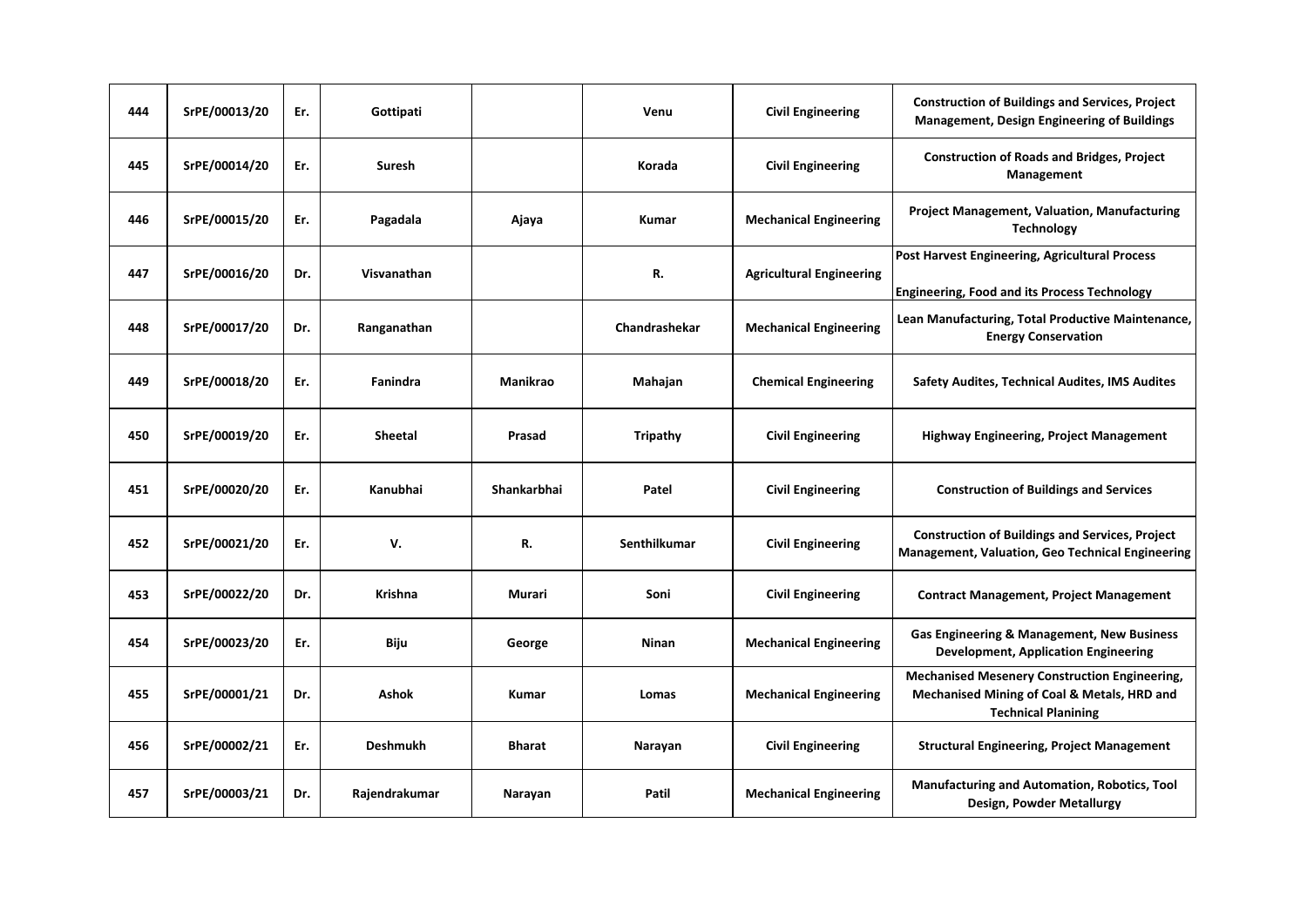| 458 | SrPE/00004/21 | Er. | Pramod            | <b>Madukar</b> | Despande            | <b>Chemical Engineering</b>                        | <b>Energy Analysis and Management, Filtration Proces,</b><br><b>Heat Transfer and Recovery Engineering</b>                                                  |
|-----|---------------|-----|-------------------|----------------|---------------------|----------------------------------------------------|-------------------------------------------------------------------------------------------------------------------------------------------------------------|
| 459 | SrPE/00005/21 | Er. | Milind            | Prabhakar      | Athawale            | <b>Electronics Engineering</b>                     | Optical & Microwave Engineering, 2G, 3G, 4G Radio<br><b>Network Engineering</b>                                                                             |
| 460 | SrPE/00006/21 | Er. | Vinay             | Vishwanath     | Mangrulkar          | <b>Civil Engineering</b>                           | Highway Engineering, Project Management,<br><b>Environmental Engineering</b>                                                                                |
| 461 | SrPE/00007/21 | Er. | Chandrasekar      |                | Venkataraman        | <b>Electrical &amp; Electronics</b><br>Engineering | Safety, Training, Maintenance of Electrical Systems                                                                                                         |
| 462 | SrPE/00008/21 | Dr. | Pandian           |                | Gurusamy            | <b>Electrical Engineering</b>                      | <b>Electrical &amp; Electronics Industrial Power Systems</b>                                                                                                |
| 463 | SrPE/00009/21 | Er. | Saifuddin         | Fakhruddin     | Attarwala           | <b>Civil Engineering</b>                           | Project Management, Sustainable Development,<br><b>Concrete Repairs</b>                                                                                     |
| 464 | SrPE/00010/21 | Er. | Prakash Sadashiv  |                | <b>Medhekar</b>     | <b>Civil Engineering</b>                           | <b>Project and Construction Management</b>                                                                                                                  |
| 465 | SrPE/00011/21 | Er. | Pal               | Singh          | <b>Mittal</b>       | <b>Civil Engineering</b>                           | <b>Construction of Buildings and Services, Roads and</b><br><b>Highway Engineering</b>                                                                      |
| 466 | SrPE/00012/21 | Er. | Vijay             | <b>Kumar</b>   | Gupta               | <b>Civil Engineering</b>                           | <b>Construction of Buildings and Services, Roads and</b><br><b>Highway Engineering</b>                                                                      |
| 467 | SrPE/00013/21 | Er. | Suresh B.         |                | Ramaiah             | <b>Civil Engineering</b>                           | <b>Project Management, Costing and PMC Services,</b><br><b>Skill Trainer in Construction Finishes</b>                                                       |
| 468 | SrPE/00014/21 | Er. | Senthilnathan     |                | N.                  | <b>Civil Engineering</b>                           | Metro Rail- Underground Construction Specialist in<br>Various Countries, Incharge of Tunnel Segment<br><b>Production Unit And Precast Elements In Saudi</b> |
| 469 | SrPE/00015/21 | Er. | Sandeep           |                | Sethi               | <b>Mechanical Engineering</b>                      | <b>Operations Research, Automobile Engineering</b>                                                                                                          |
| 470 | SrPE/00016/21 | Er. | Paramdeep         |                | <b>Singh Oberoi</b> | <b>Chemical Engineering</b>                        | Design & Engineering Of Co-Generation Plants,<br><b>Biomass Briquitting and Fuel Switch, Piping, Energy</b><br><b>Audits</b>                                |
| 471 | SrPE/00017/21 | Er. | <b>Srinivasan</b> |                | Muthumalai          | <b>Civil Engineering</b>                           | <b>Building &amp; Services' Construction Engineering</b>                                                                                                    |